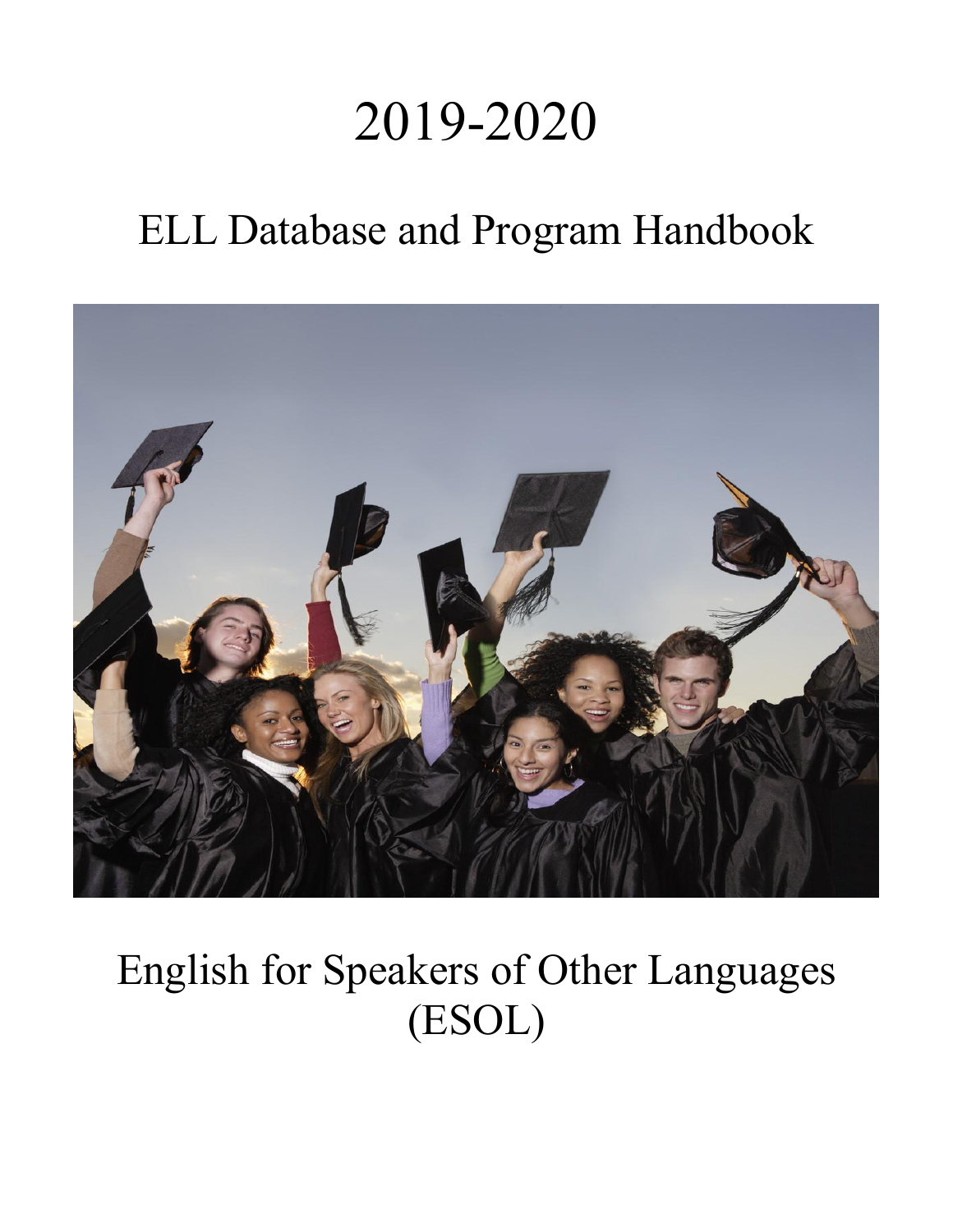# **TABLE OF CONTENTS**

 **Page Numbers**

| Introduction                                                                 | $\mathbf{1}$   |
|------------------------------------------------------------------------------|----------------|
| <b>ESOL Definitions</b>                                                      | $2 - 4$        |
| Certification/Licensure/Qualification Status                                 | $\frac{5}{6}$  |
| Country of Birth                                                             |                |
| Course: Grade                                                                | 6              |
| Date Entered United States School                                            | $\overline{7}$ |
| Diploma Biliteracy Seal Designation                                          | $\overline{7}$ |
| English Language Learners: PK-12                                             | 8              |
| English Language Learners: Basis of Entry                                    | 9              |
| English Language Learners: Basis of Exit                                     | 10             |
| English Language Learners: Classification Date                               | 10             |
| English Language Learners: Entry Date                                        | 11             |
| English Language Learners: Exit Date                                         | 11             |
| English Language Learners: Extension of Instruction                          | 12             |
| English Language Learners: Home Language Survey Date                         | $13 - 14$      |
| English Language Learners: Instructional Model                               | $15 - 16$      |
| English Language Learners: Post Reclassification Dates                       | 16             |
| English Language Learners: Program Participation                             | $17 - 18$      |
| English Language Learners: Reclassification Date                             | 19             |
| English Language Learners: Reclassification Exit Date                        | 19             |
| English Language Learners: Reevaluation Date                                 | 20             |
| English Language Learners: Student Plan Date                                 | $20 - 21$      |
| Federal/State Project, Area, and Model                                       | 21             |
| FEFP Program Number                                                          | $21 - 22$      |
| <b>ESOL Weighted FTE Funding</b>                                             | $23 - 24$      |
| <b>Fund Source</b>                                                           | 25             |
| Fund Source: NCLB Title III                                                  | 25             |
| Grade Level                                                                  | $25 - 27$      |
| <b>Immigrant Student</b>                                                     | 27             |
| <b>Immigrant Student Services</b>                                            | 28             |
| Native Language, Student                                                     | 29             |
| Primary Language Spoken in the Home                                          | 30             |
| Resident Status, State/County                                                | 30             |
| <b>Test Accommodations</b>                                                   | 30             |
| <b>Test Date</b>                                                             | 31             |
| <b>Test Form</b>                                                             | 31             |
| <b>Test Level</b>                                                            | 31             |
| Test Name                                                                    | 32             |
| <b>Test Score</b>                                                            | 33-34          |
| <b>Test Score Type</b>                                                       | 35             |
| <b>Test Subject Content</b>                                                  | 36             |
| <b>Tier Placement</b>                                                        | 37             |
| Appendix A: Web Links to Legal References                                    | 38             |
| Appendix B: Florida Department of Education Database and Information Manuals | 39             |
| Appendix C: FASTER                                                           | 39             |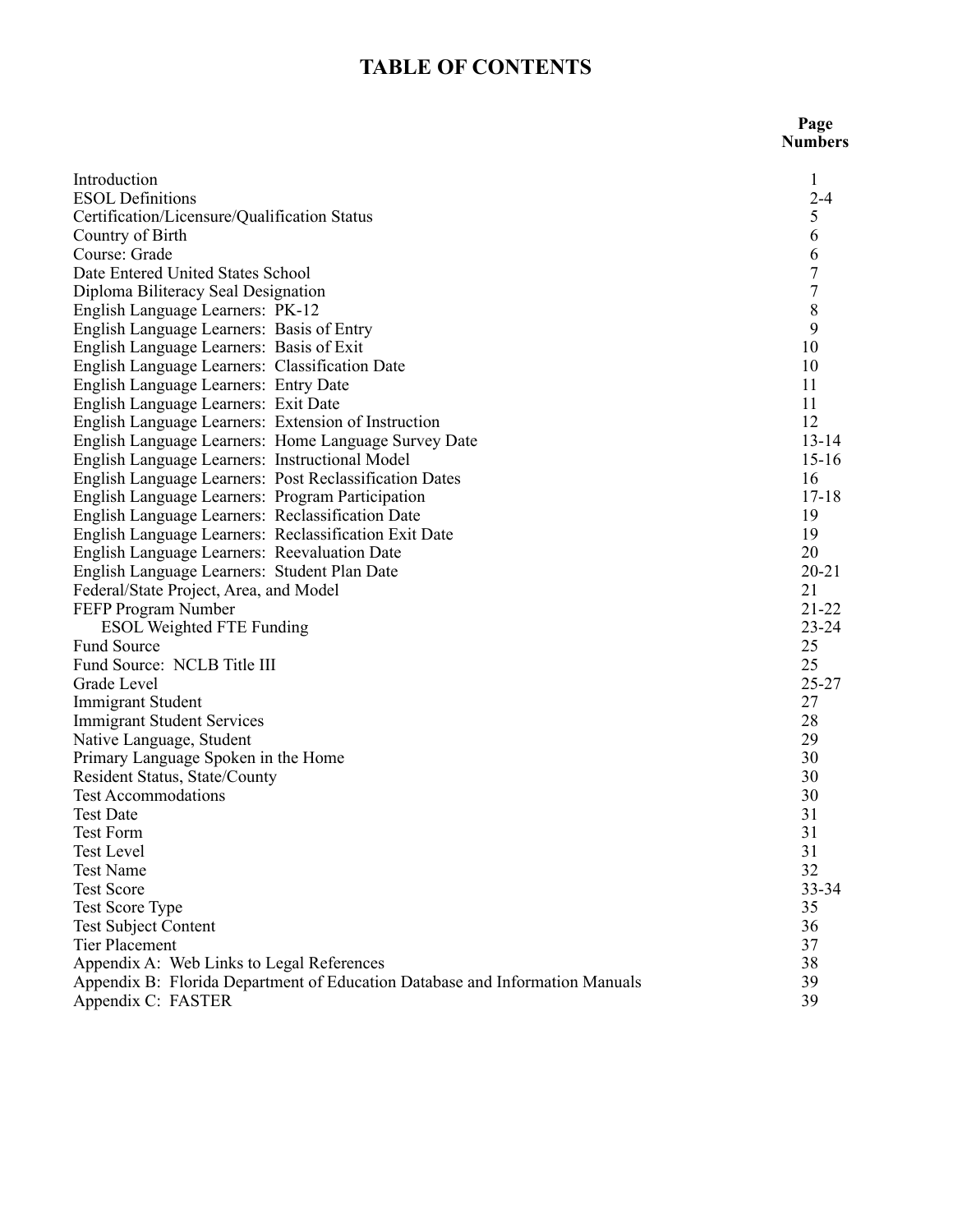# **Introduction**

**This handbook combines the Florida Department of Education's (FDOE) Information Database data elements, reporting elements, edits and other information which relates to local record keeping and state reporting of English Language Learners (ELLs) data. It was developed by the Office of Education Information and Accountability Services (EIAS) and the Bureau of Student Achievement through Language Acquisition (SALA). The handbook is designed for English for Speakers of Other Languages (ESOL) program staff as well as data processing and Management Information Systems (MIS) personnel, for the Florida public school districts.** 

**[All data elements are updated periodically at: http://www.fldoe.org/accountability/data-sys/database-manuals](http://www.fldoe.org/accountability/data-sys/database-manuals-updates/2019-20-student-info-system/index.stml)[updates/2019-20-student-info-system/index.stml](http://www.fldoe.org/accountability/data-sys/database-manuals-updates/2019-20-student-info-system/index.stml)** 

**In an effort to provide the most current information, most of the information presented in this book is hyperlinked to the office of EIAS Database Manuals.** 

**This handbook contains several features:** 

- ! **Program notes pages;**
- ! **Data element names hyperlinked to the corresponding data element page on the EIAS site;**
- ! **Program notes below the links explaining the data elements;**
- ! **Hyperlinked appendices (test name table, country codes, etc.);**
- ! **ESOL State Board of Education (SBE) rules, hyperlinked to rule text.**

For further information or questions, contact SALA by telephone 850-245-0417 or via email at [sala@fldoe.org](mailto:sala@fldoe.org).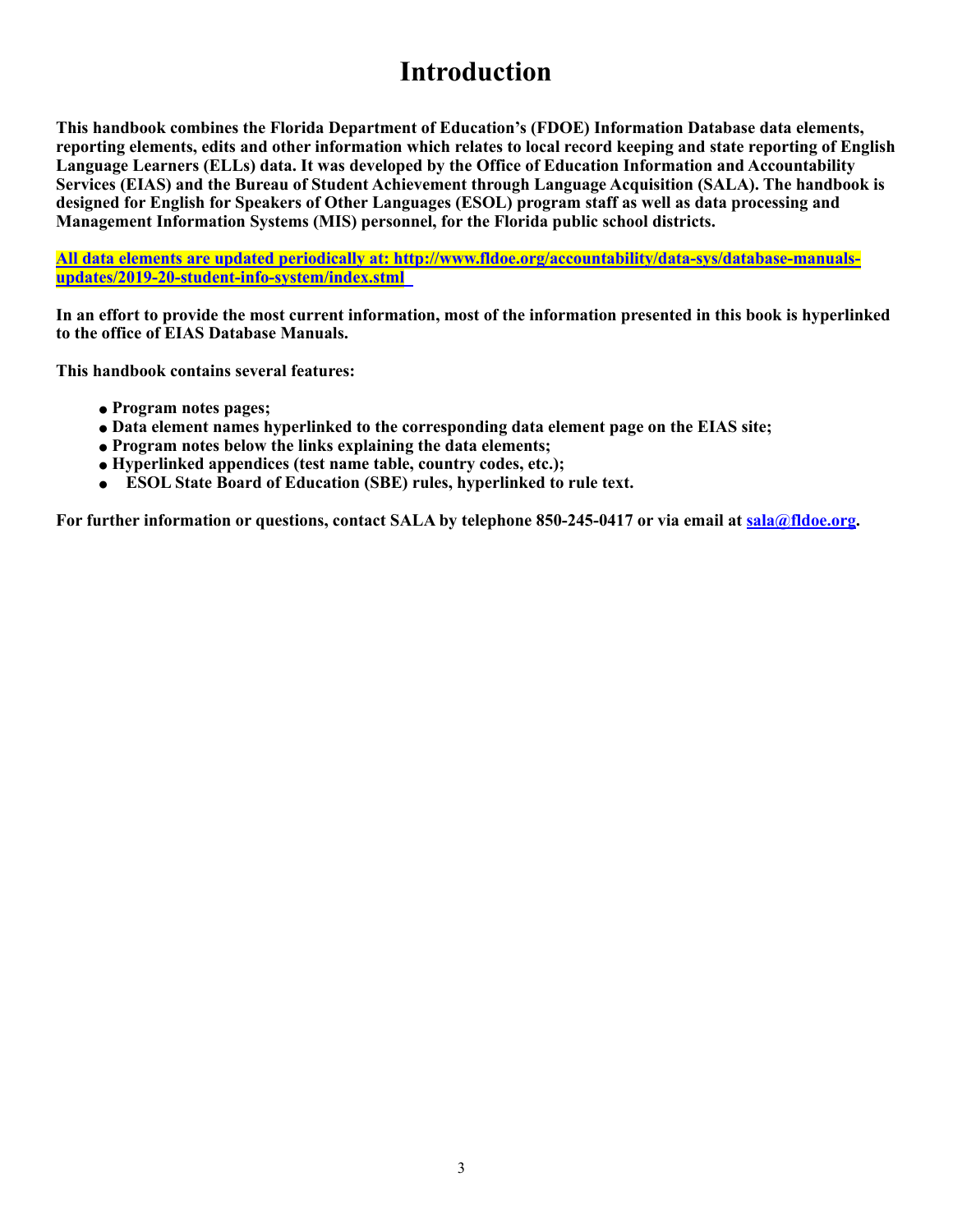# **English for Speakers of Other Languages (ESOL) Definitions**

**Basic ESOL** – instruction in English/Language Arts, regardless of delivery model approach.

**Basic Subject Areas** – instruction in computer literacy, mathematics, science and social studies.

**Country of Birth** – the country of birth of the student.

**English Language Learners (ELL)** – a student who:

- a. Was not born in the United States (U.S.) and whose native language is other than English; or
- b. Was born in the U.S. but who comes from a home in which a language other than English is most relied upon for communication; or
- c. Is an American Indian or Alaskan Native and comes from a home in which a language other than English has had a significant impact on his or her level of English Language Proficiency; and

Who as a result of the above, has sufficient difficulty speaking, reading, writing, or understanding the English language to deny him or her the opportunity to learn successfully in classrooms in which the language of instruction is English.

- **LY** The student is an ELL and is enrolled in classes specifically designed for ELLs.
- **LF** The student is being followed up for a two-year period after having exited from the ESOL program. The student is in years 1-2 of the follow-up period.
- LA The student has completed the two-year follow-up period after exiting the ESOL program (code LF) and is reported in this category for the next two years (years 3-4 after exiting) for the purpose of student subgroup reporting per the state ESSA plan.
- **LP** The student is in grades 3-12, tested fully English proficient on an Aural/Oral Test and is an ELL pending the Reading and Writing assessment, or the student is in grades K-12, answered "yes" on the Home Language Survey (HLS) question "Is a language other than English spoken in the Home?" and is pending aural/oral assessment.

# **LZ - The student is one who has been exited from the ESOL program for more than four years.**

**ZZ** - Not applicable. (Students who responded in the negative to all three required Home Language Survey (HLS) questions, that is, Non-ELLs, or who answered yes to one or more questions on the HLS but after assessment were not eligible for ESOL services).

**ELLs: Basis of Entry** – A one character code indicating the student's basis of entry in the ESOL program in Florida: Aural/Oral (A); Reading and Writing (R); ELL Committee (L) or temporarily placed in a program based on a "Yes" response to HLS questions b and/or c (T).

**ELLs: Basis of Exit** – A one character code indicating the student's basis of exit from the ESOL program: A, B, C, D, E, F, G, H, I, J, L, R or Z. Codes of B, C, D, E and F are composed of two or more measures (refer to data element). *The addition of codes H, I, and J are effective with the 2012* Comprehensive English Language Learning Assessment (CELLA) *administration.*

**ELLs: Classification Date** – the initial date a student who responded "Yes" to the HLS is determined eligible or not eligible based on assessment for an ESOL program.

**ELLs Committee** – A committee composed of ESOL teacher(s) and home language teacher (if any), administrator or designee, plus guidance counselors, social workers, school psychologists or other educators as appropriate for the situation. Parents must be invited to attend any committee meetings.

**ELLs: Entry Date** – the initial date a student enters an ESOL program.

**ELLs: Exit Date** – the initial date a student exits an ESOL program.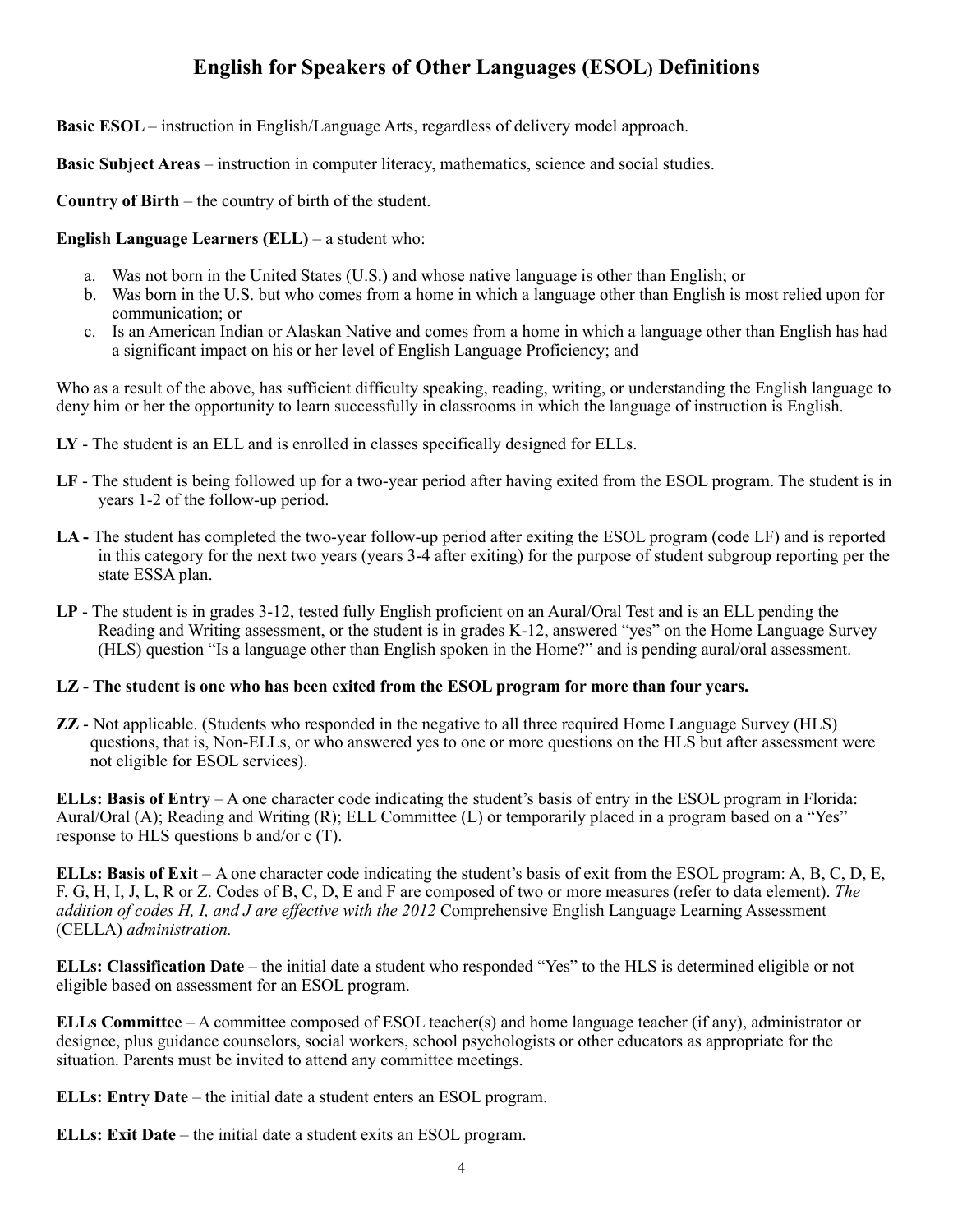**ELLs: Extension of Instruction** – indicates that the student is receiving services beyond the base three years of eligible ESOL Full Time Equivalent (FTE) funding as specified in Rule 6A-6.09022, F.A.C. Students may receive an additional 4th, 5th or 6th year of Florida Education Finance Program (FEFP) funded ESOL instruction and services based upon needs as determined by annual evaluations. The anniversary date is based on Date Entered United States School (DEUSS). Three years from this date, regardless of what state the students started school, program-wise in Florida there would have to be an ELL Committee to extend services. FTE is still based on the number of survey periods.

**ELLs: HLS Date** – the date that the HLS was completed in accordance with Rule 6A-6.0902, F.A.C.

**ELLs: Instructional Model** – the type of instructional strategy provided to ELLs in each course. The allowable types of instructional models are:

- **E** Sheltered English
- **S** Sheltered Core/Basic Subject Areas
- **I** Mainstream/Inclusion English
- **C** Mainstream/Inclusion Core/Basic Subject Areas
- **O** Maintenance or Developmental Bilingual Education
- **T** Dual Language (Two-way Developmental Bilingual Education)
- **Z** Not applicable

**ELLs: Post Reclassification Dates** – each date that a former ELL performance has been reviewed to ensure parity of participation once the student has been classified as fully English proficient. These reviews shall take place automatically at the student's first report card, semi-annually during the first year after exiting the program, and at the end of the second year, in accordance with Rule 6A-6.09031, F.A.C.

**ELLs: Program Participation** – what programs the ELL is enrolled in and receiving services. The allowable program codes are:

- **E** English for Speakers of Other Languages
- **H** Home Language/Bilingual Education
- **L** English for Speakers of Other Languages and Home Language/Bilingual Education
- **N** Newcomer/New Beginnings Program (Primarily grades 6-12)
- **Z** Not applicable

**ELLs: Reclassification Date** – the initial date a **former** ELL (LF) is reclassified as an ELL (LY).

**ELLs: Reclassification Exit Date** – the date a reclassified ELL exits the ESOL program.

**ELLs: Reevaluation Date** – the most recent date the ELL was reevaluated in order to determine whether the student should continue in or exit the ESOL program.

**ELLs: Student Plan** – Per Rule 6A-6.0901, F.A.C., an ELL Student Plan is a written or electronic document that identifies student name, instruction by program (including programs other than ESOL provided), amount of instructional time or instructional schedule, date of ELL identification, assessment data used to classify or reclassify the student as an ELL, date of exit and assessment data used to exit the student as English proficient. The plan may be included in or attached to a student's existing plan, Individual Education Plan (IEP), etc. or may be a separate document for a given student or group of students. If the plan covers more than one student, each student will have an individual copy of the plan maintained in the student's file. The ELL Student Plan must be updated to reflect current services. If the ELL Student Plan is electronic all of the information must be in one file.

**ELLs: Student Plan Date** – the date of the most recent development or review of the Student ELL Plan to reflect current services.

**Heritage Language –** is a native, home, and/or ancestral language. It may be an indigenous language (e.g., Navajo) or the language of immigrants or migrants (e.g., Spanish or Hungarian in the U.S.). It is a language spoken at home or in a cultural community that is different from the dominant language of the mainstream culture. In the United States (U.S.), heritage speakers may include ELL or fluent bilingual speakers; they may be newcomers, indigenous peoples, or second or later generations of immigrants.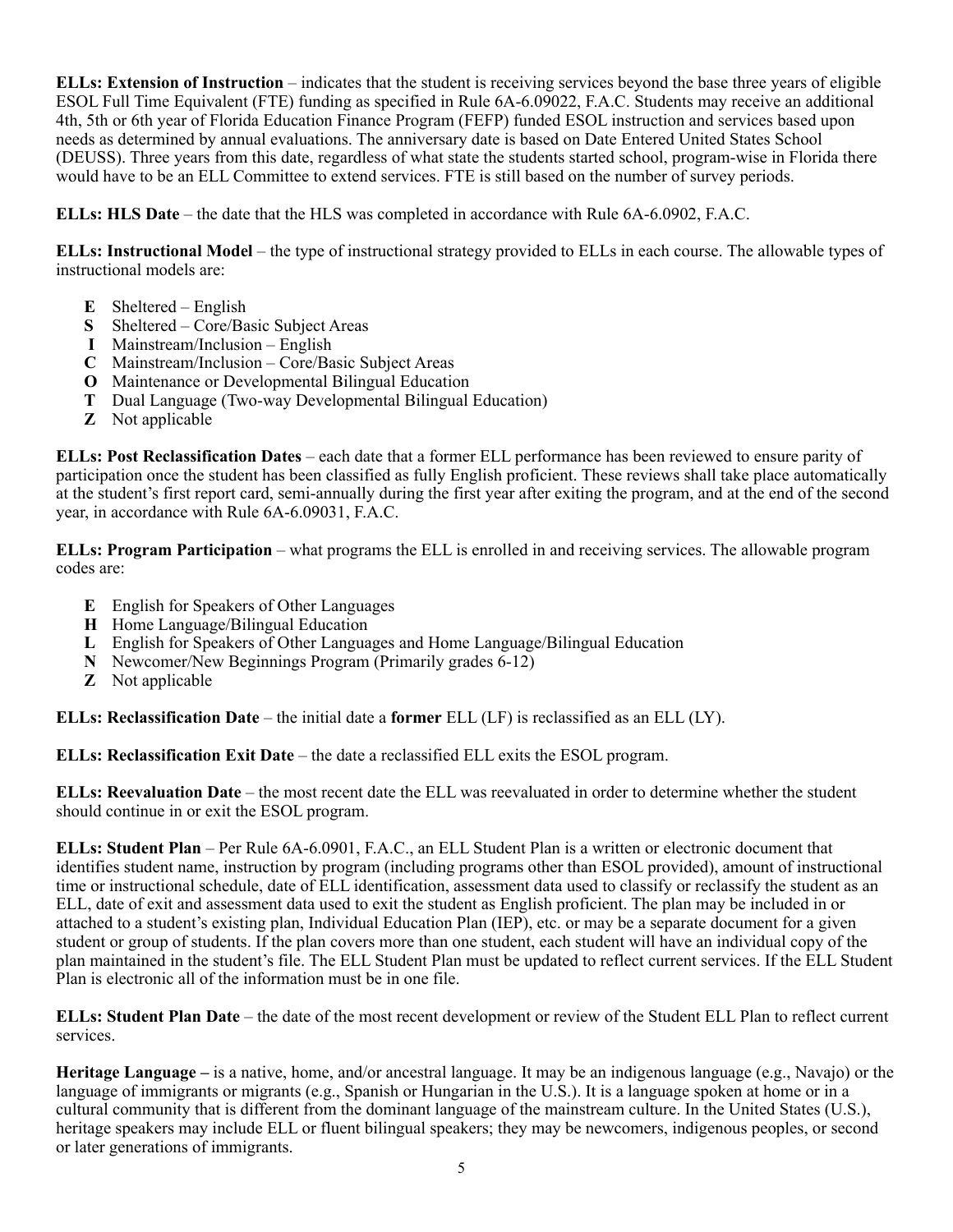**Immigrant Student** – individuals who: (a) are aged 3 through 21; (b) were not born in any state, District of Columbia or Puerto Rico and (c) have not been attending one or more schools in any one or more states for more than 3 full academic years.

**Immigrant Student Services** – the type(s) of Title III, Immigrant Children and Youth funded Instructional and Supplemental Services provided to any Title III, Immigrant Children and Youth participant.

**No Child Left Behind (NCLB)** Act of 2001, Public Law 107-110.

**Other Subject Areas** – any instruction other than Basic ESOL or Basic subject areas.

**Primary Language Spoken in Home** – the primary language of the parent(s) or guardian(s) of the student**.**

**Seal of Biliteracy** – a designation on a high school diploma indicating that a student has demonstrated a high level of competency in English and in a language other than English. Florida has a two-tiered system, a gold seal indicating the highest level of competency and a silver seal indicating the second highest level of competency. The seals can be found [here.](http://www.fldoe.org/academics/eng-language-learners/world-languages-foreign-languages.stml)

# **Test Accommodations**

- English Language Proficiency Assessment the type of special accommodations, if any, needed by the student when being tested.
- ! Content Area and End of Course Assessments any of the accommodations for ELLs that are listed in Rule 6A-6.09091 Accommodations of the Statewide Assessment Program Instruments and Procedures for English Language Learners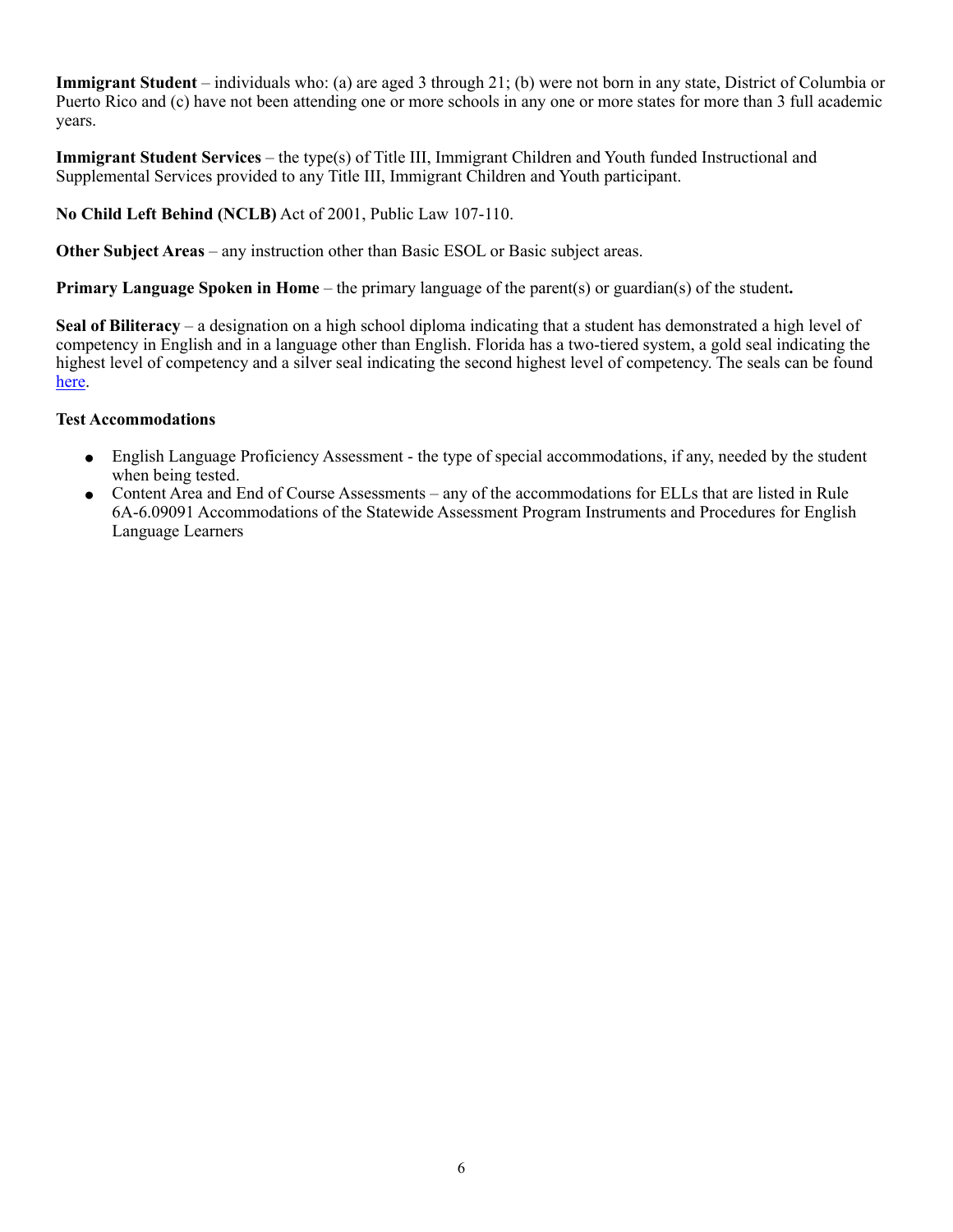# **ELEMENT NAME: CERTIFICATION/LICENSURE/QUALIFICATION STATUS**

**State Edit(s)/Reject Rule(s) for This Element:** The Certification/Licensure Qualification Status code entered must be I, O, M, S or N. If a valid code is not used, the record will be rejected.

**Program Specific Notes:** Teachers who are responsible for the English/Language Arts/Intensive Reading instructions of English Language Learners (ELLs) (LY) are required to have an English for Speakers of Other Languages (ESOL) Endorsement/ESOL K-12 Certification in addition to the appropriate base coverage, based on subject area taught.

Teachers who are assigned to teach ELLs English/Language Arts/Intensive Reading and/or Language Arts through ESOL must be reported as out of field if they do not hold the ESOL Endorsement/ESOL K-12 Certification on their teaching certificate at the time an ELL is assigned to them.

Reporting as out of field, for the purposes of ESOL, is defined as:

- ! Reported as out of field on the data element Certification/Licensure Qualification Status via the Automated Student Information System; and
- Reported to and approved as out of field by the local school board.

# *Note: See cautionary note located under the ESOL Weighted FTE Funding section of this manual.*

#### **Question(s) and Answers:**

Teachers who are responsible for the subject area instruction of math, science, social studies and computer literacy must complete 60 hours of ESOL training by September 15 of the following year of ELL assignment in accordance with 6A-6.0907. Subject area teachers do not have to be reported as "out-of-field."

#### *Note: Teachers who are reported as out of field in ESOL only (under this data element and to the school board) DO NOT need to be counted as out of field for the accreditation process or review by the Southern Association of Colleges and Schools (SACS).*

ESOL Competencies and Skills, 11th Edition may be viewed at http://www.fldoe.org/accountability/assessments/postsecondary-assessment/ftce/

#### **State Formats Using This Element:** Teacher Course DB9 15x

7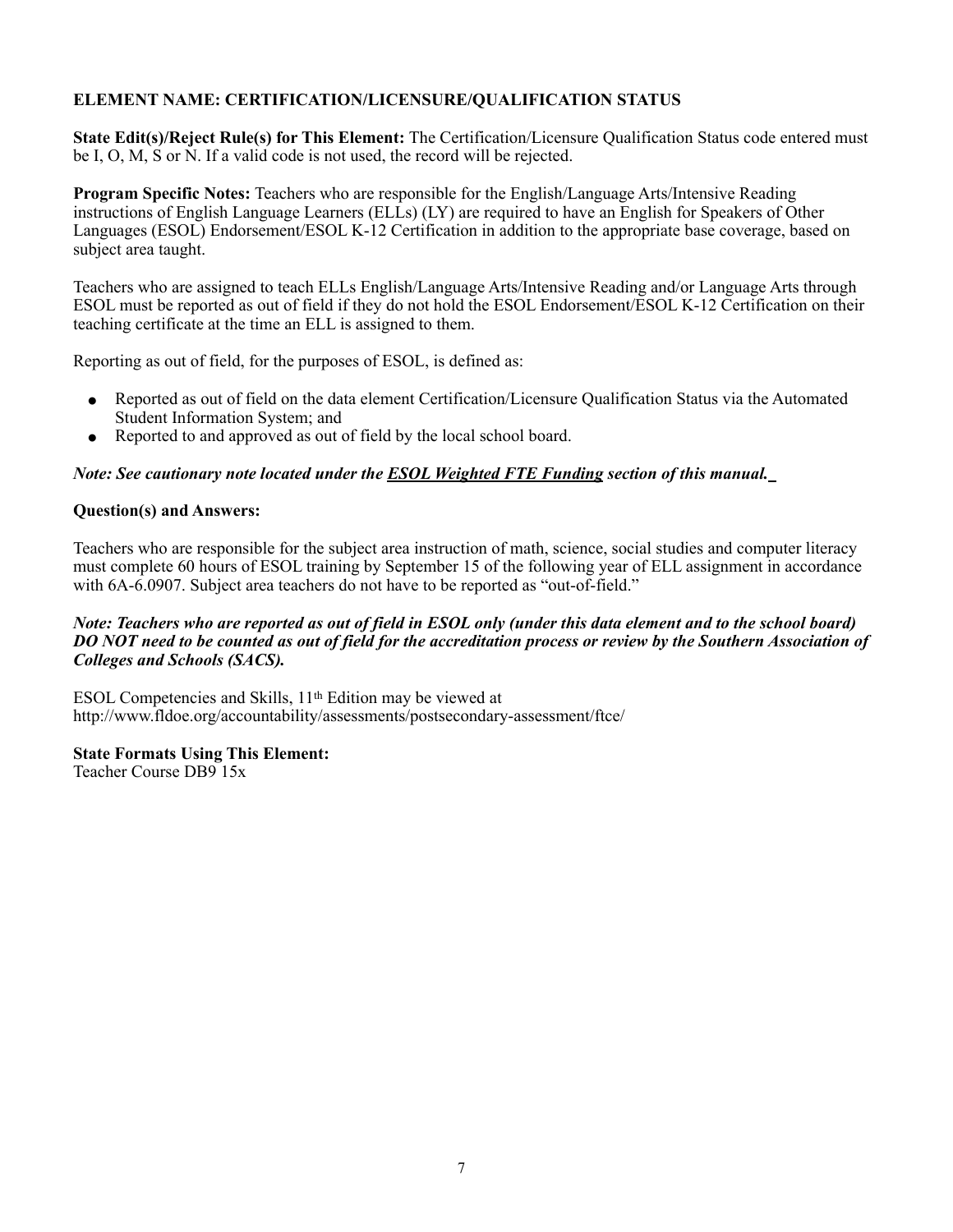# **ELEMENT NAME: COUNTRY OF BIRTH**

**State Edit(s)/Reject Rule(s) for This Element:** If Grade Level = PK-12, Country of Birth must be a valid code as listed in Appendix Q of the *Department of Education Database Manual*; other than ZZ. If Survey Period Code = 5 and Grade Level = 30 or 31, then Country of Birth may be ZZ. If the code is not a valid code, the record will be rejected.

**Program Specific Notes:** This data element is used for collecting and reporting the country of national origin as required by the 1990 League of United Latin American Citizens (LULAC) et al v. State Board of Education Consent Decree. For more information on the Consent Decree, please visit: [\(http://www.fldoe.org/academics/eng-language-learners/consent-decree.stml\)](http://www.fldoe.org/academics/eng-language-learners/consent-decree.stml)

# **Question(s) and Answer(s):**

- *Q. What country code do you use for those students born on a U.S. military base in a country other than the U.S.?*
- A. The actual country (do not list as United States), regardless of a student's citizenship or if a military base is located on a U.S. Territory, should be reported. The Country of Birth identifies the actual country in which the student was born.

#### *Note: Schools are prohibited from eliciting, compiling or recording any information regarding a student's immigration status.*

- *Q. Is the code of "ZZ" (Other) used for Non-English Language Leaners (ELLs)?*
- A. No, all students, regardless of ELL status, should have a Country of Birth code other than "ZZ" (except for Survey 5 and grade level 30 or 31).

# **ELEMENT NAME: COURSE: GRADE**

**Program Specific Notes:** Code "W," new for 2007-08, is to be used for Dual Enrollment courses only. Districts must record the grade assigned by the college or university. Codes "IP" and "Z" are new for 2013-14 and are only to be applied to specific virtual courses in Student Course Schedule records. These codes are not to be applied in any Student Course Transcript record.

Rules 6A-6.0981 and 6A-6.0982 F.A.C. requires student completion rate calculations for any student who is enrolled in a virtual course for more than fourteen  $(14)$  calendar days.

**Special Note:** The code of SB has been added to this data element to indicate the grade of a student eligible for the Seal of Biliteracy through a score on a test from one of the tables in the Seal of Biliteracy rule.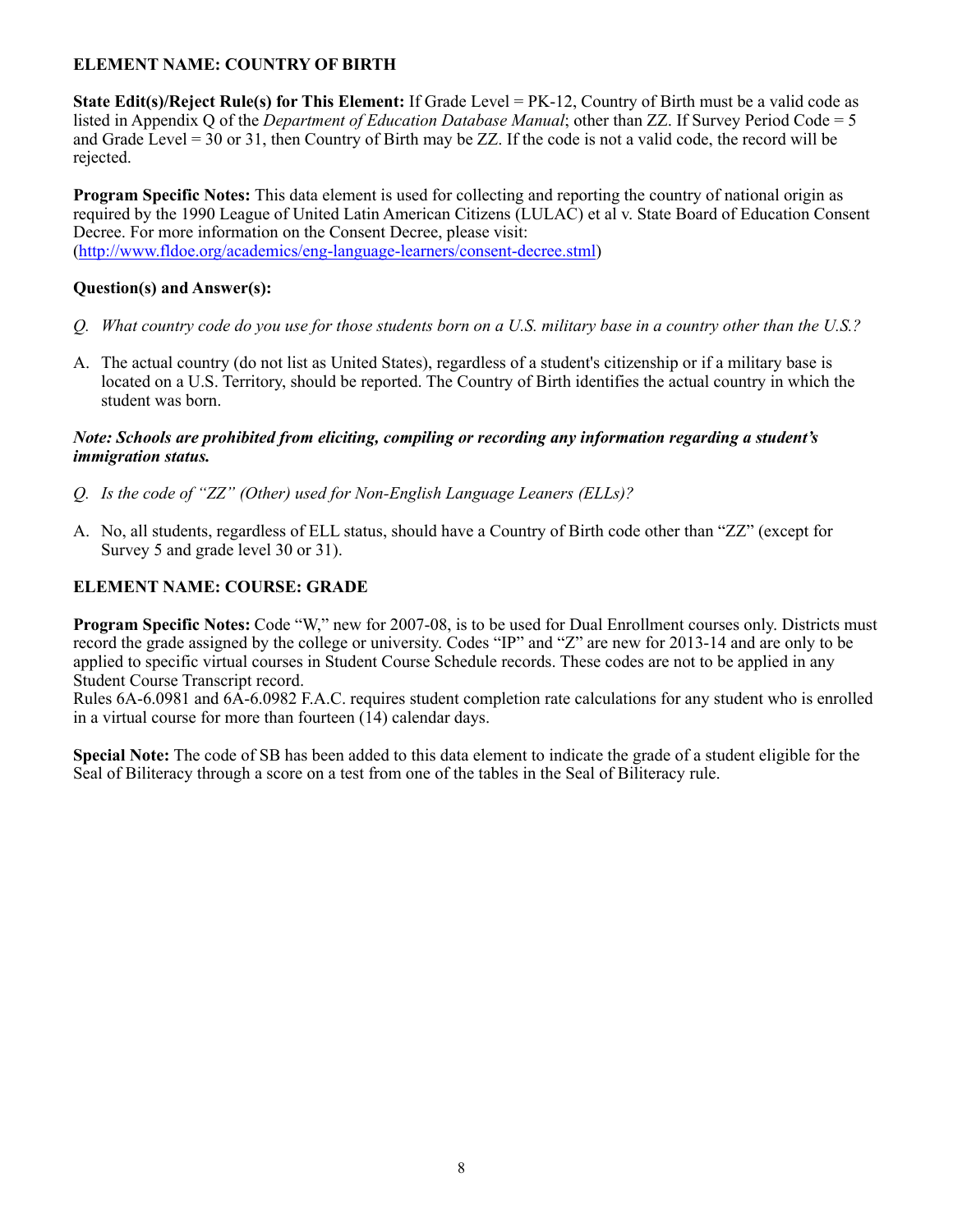# **ELEMENT NAME: DATE ENTERED UNITED STATES SCHOOL**

# **State Edit(s)/Reject Rule(s) for This Element:**

If Survey Period Code is 3, Date Entered United States School (DEUSS) must be numeric, a valid date in the format MMDDYYYY and between date certain and 15 years prior to current date certain or it must be 00000000 or 8888888.

If Survey Period Code is 2 and 5, DEUSS must be zero filled. If the code is not a valid code, the record will be rejected.

# **Program Specific Notes:**

It is recommended to collect this date for every student and keep it locally. Program-wise, it is the start date for English for Speakers of Other Languages, Immigrants and mandatory third grade retention. (Note: Full-Time Equivalent (FTE) funding is still based on the survey periods.)

# **Question(s) and Answer(s):**

# **State Formats Using This Element:**

English Language Learners Information DB9 10x

# **ELEMENT NAME: DIPLOMA BILITERACY SEAL DESIGNATION**

**Program Specific Notes:** An indicator to designate that a student has earned a standard diploma under section 1003.4282, F.S., and has satisfied the Gold Seal of Biliteracy or the Silver Seal of Biliteracy requirements per section 1003.432, F.S. This seal is signified on the standard diploma and designated on the student transcript.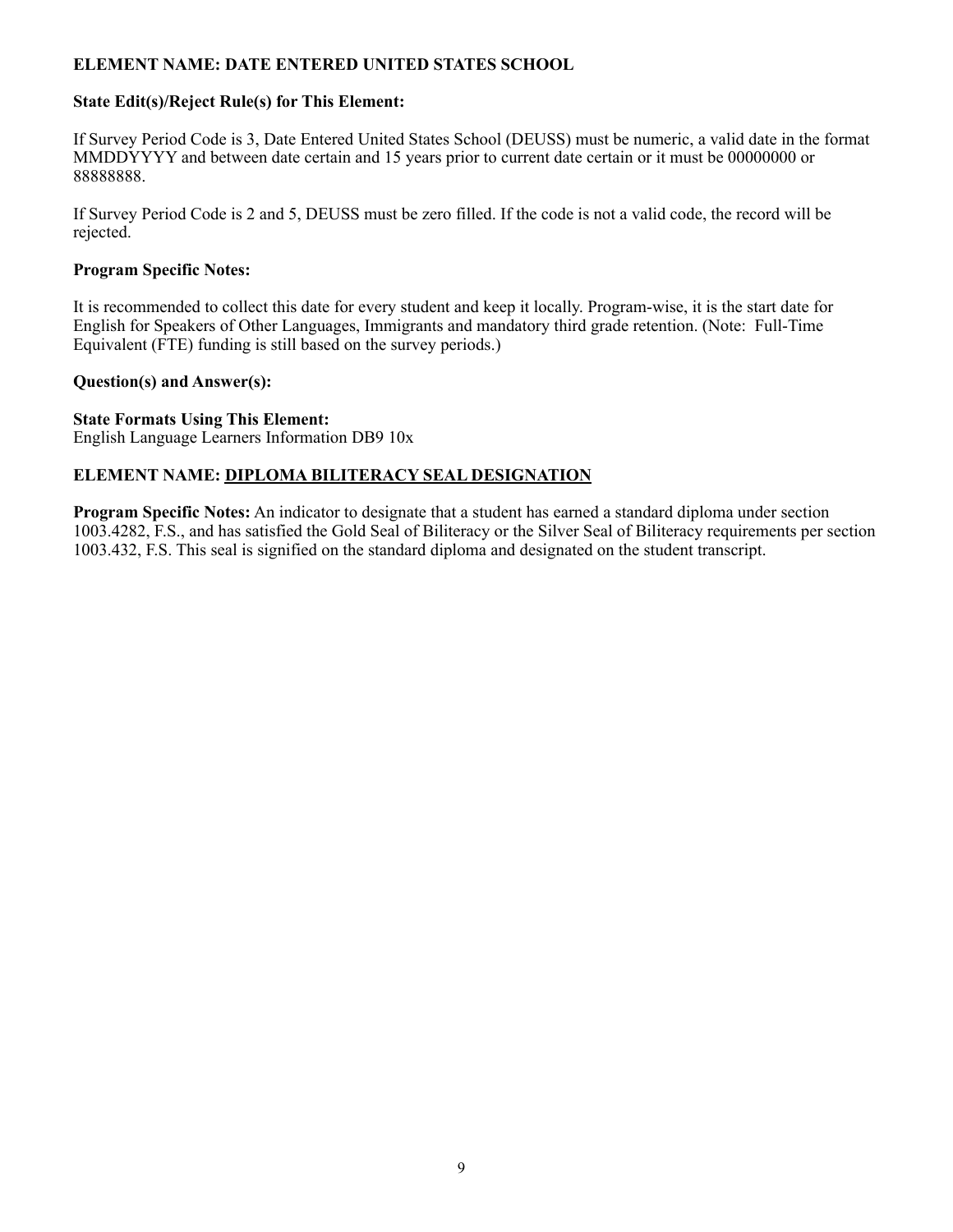# **ELEMENT NAME: ENGLISH LANGUAGE LEARNERS: PK-12**

**State Edit(s)/Reject Rule(s) for This Element:** English Language Leaner **(**ELL) PK-12 code must be LP, LY, LF, LA, LZ or ZZ. If the codes are not valid, the record will be rejected.

**Program Specific Notes:** The codes used should identify the current status of the student.

*Note: Code LN has been removed as of July 1, 2007. Students previously reported as LN must be reported under another approved code, as appropriate. The decision regarding the appropriate code should be based on whether or not the student is receiving instruction to meet his/her unique needs, regardless of instructional model/ approach, teachers' certification and program funding.*

*Prekindergarten students will be reported as LY based on an affirmative response to the Home Language Survey (HLS). However, the PK students are not initially tested for English language proficiency, nor is an ELL Format submitted for PK ELLs.*

*[Rule 6A-6.0902,](https://www.flrules.org/gateway/RuleNo.asp?title=SPECIAL%2520PROGRAMS%2520I&ID=6A-6.0902) F.A.C., says that prospective kindergarten students may be assessed prior to enrollment during a kindergarten roundup evaluation so long as the assessment is given no earlier than May 1 of the calendar year the student will enroll.*

#### **Question(s) and Answer(s):**

- *Q. When would it be appropriate to use the code "ZZ" for the ELL data element?*
- A. A code of "ZZ" would be used for each student who is English proficient as documented by "no" responses to the three HLS questions and who does not meet the definition of ELL; or for a student who answers "yes" on HLS and does not score as limited English proficient on the appropriate assessment instrument(s) (based on age/grade).
- *Q. How are PK students coded for ELL purposes?*
- A. (a) Any PK student who has an affirmative response to any of the three HLS questions should be coded "LY" on the Student Demographic Format and be provided linguistically and culturally appropriate services within the PK program. (Note: The ELL Format is not reported for PKs.)
	- (b) Any PK student who has all negative responses to the HLS should be coded "ZZ."
	- (c) PK Students who were served in PK as ELL "LY," and when tested in PK scored as full English proficient, should be reported as "ZZ."
	- (d) PK students who were served in PK as ELL "LY," and when tested in K scored as full English proficient, should be reported as "LF."

#### **State Formats Using This Element:**

English Language Learners Information DB9 10x Student Demographic Information DB9 13x Student Discipline/Resultant Action DB9 19x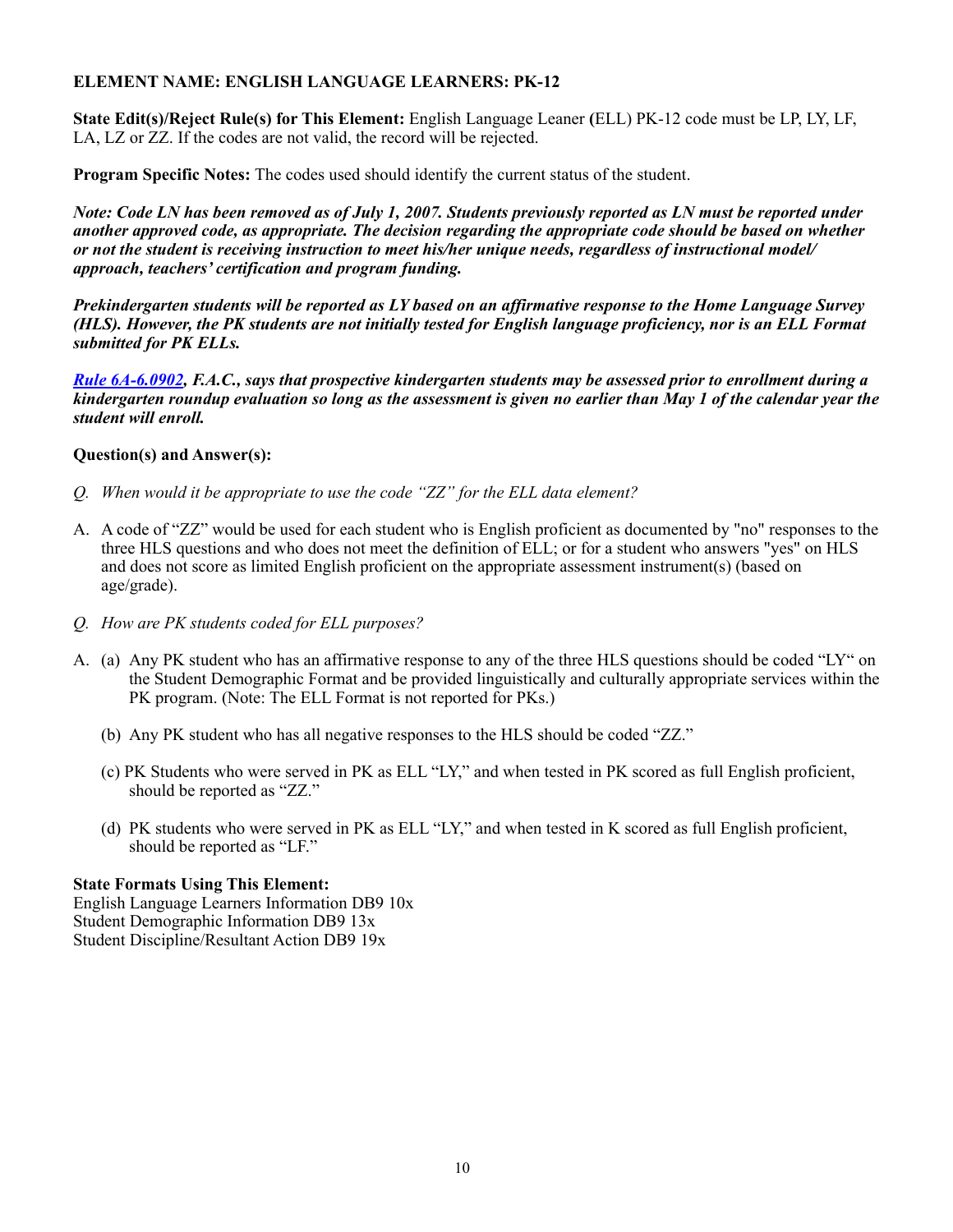# **ELEMENT NAME: ENGLISH LANGUAGE LEARNERS: BASIS OF ENTRY**

**State Edit(s)/Reject Rule(s) for This Element:** English Language Leaners (ELLs): Basis of Entry code must be A, R, L, T or Z. If the Basis of Entry code is not valid, the record will be rejected.

**Program Specific Notes:** The prior procedure requiring Basis of Entry to be the same as Basis of Exit is no longer valid.

| <b>Grade Level</b> | Tested or entered via:                                                                 | Code |
|--------------------|----------------------------------------------------------------------------------------|------|
| $K-12$             | Aural/Oral                                                                             |      |
| $K-12$             | English Language Leaner Committee                                                      |      |
| $3 - 12$           | Scored full English speaker on Aural/Oral; but <or-<br>32% on Reading/Writing</or-<br> |      |

# *Guide for Basis of Entry Codes*

# *Note: Districts now have to abide by =or> 33% to exit an English Language Learners (ELL).*

ELLs with an English Language Learners, PK-12 code of LP who are placed in an English for Speakers of Other Languages (ESOL) program should be reported with a Basis of Entry Code of T.

# **Question(s) and Answer(s):**

- *Q. Must a student who answered "Yes" only to the Home Language Survey (HLS) question, "Is a language other than English spoken in the home?" be placed in the ESOL program pending the required aural/oral assessment?*
- A. No. Effective July 1994, these students no longer have to be placed in the program pending aural/oral assessment.
- *Q. What Basis of Entry code should be used for former ELLs who are being "reclassified" as ELL?*
- *A. Don't change the original data. The only way a student can be reclassified or re-exited from an ESOL program is through an ELL Committee.*

# **State Formats Using This Element:**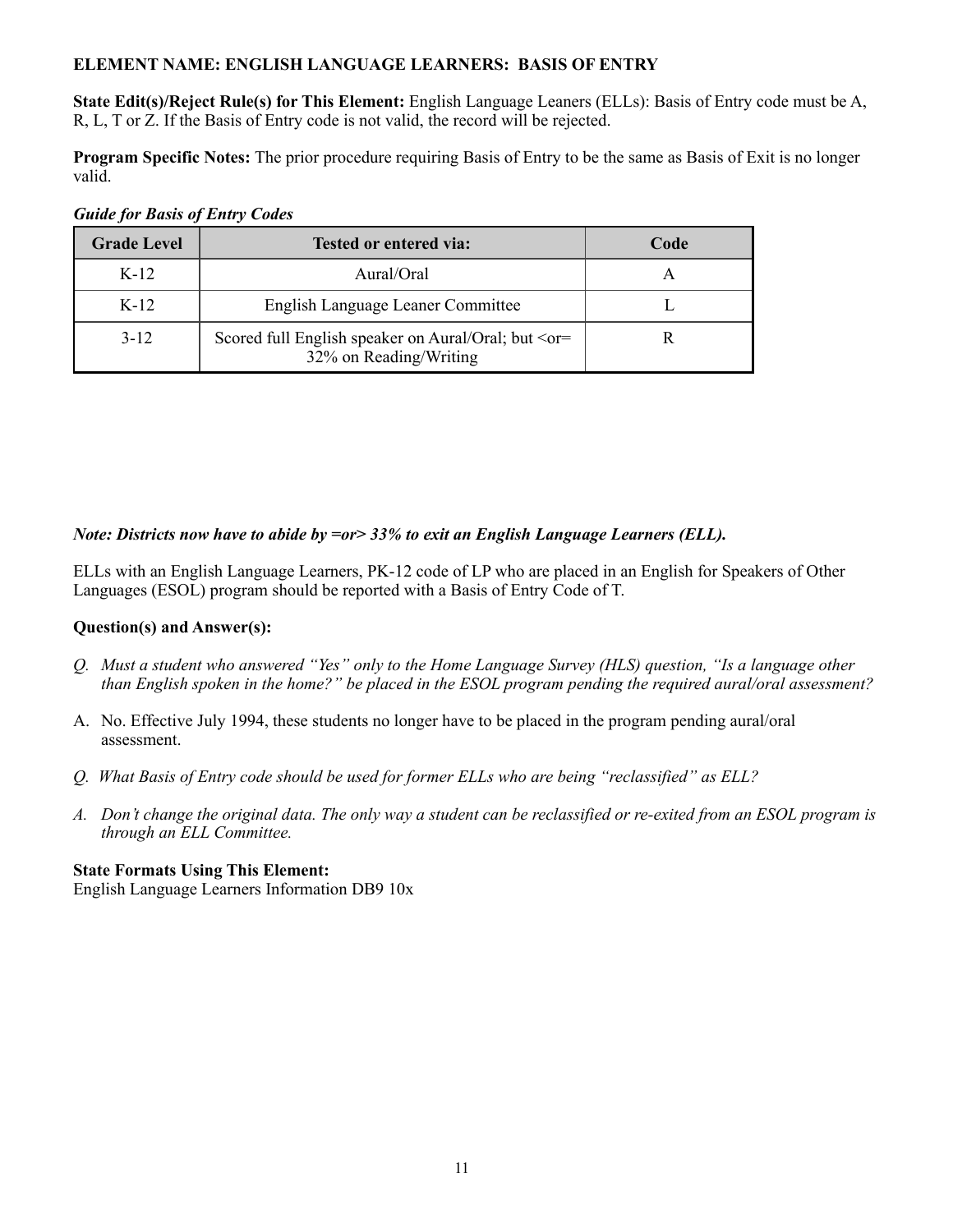# **ELEMENT NAME: ENGLISH LANGUAGE LEARNERS: BASIS OF EXIT**

**State Edit(s)/Reject Rule(s) for This Element:** English Language Leaner (ELLs): Basis of Exit code must be A, B, C, D, E, F, G, H, I, J, L, R or Z. If a valid code is not used, the record will be rejected. Codes of B, C, D, E and F are composed of two or more measures (refer to data element). *The addition of codes H, I, and J are effective with the 2012 CELLA administration.*

**Program Specific Notes:** The prior procedure requiring Basis of Exit to be the same as Basis of Entry is no longer valid.

# **Question(s) and Answer(s):**

- *Q. Once a student has entered the English for Speakers of Other Languages (ESOL) program via the ELL Committee and has a Basis of Entry of "L," may the student be exited once new test scores for reading/writing (Basis of "R") are available?*
- A. The test scores may be used to refer the student back to the ELL Committee; however, the ELL Committee would have to meet again, and then, if the student is exited, the Basis of Exit would be "L."

*Special Note - Exceptional Student Education (ESE)/ESOL Students: For Entry/Exit codes for an ELL who is also identified and/or served in ESE Programs; if the student is first identified/served as ESE, an Individual Education Plan (IEP) meeting with ELL Committee representation must be held prior to testing the ESE student for placement in an ESOL program.*

# **State Formats Using This Element:**

English Language Learners Information DB9 10x

# **ELEMENT NAME: ENGLISH LANGUAGE LEARNERS: CLASSIFICATION DATE**

**State Edit(s)/Reject Rule(s) for This Element:** English Language Leaner (ELLs): Classification Date must be numeric and a valid date unless zero-filled.

**Program Specific Notes:** ELLs: Classification Date is the initial date a student who responded "yes" to the Home Language Survey (HLS) is determined eligible or not eligible based on assessment. This element should be used only for students classified as ELL for the first time based on assessment.

# **Question(s) and Answer(s):**

- *Q Does the ELLs: Classification Date have to fall into the "180 day" calendar?*
- A. No. The date should reflect the actual date the procedure in question took place and should be a valid date. (See date reporting format on data element.)
- *Q. Does the ELLs: Classification Date need to be reported for PK students?*
- A. The date should be maintained for local accountability as it will have to be transmitted to the state, and then reported when the student enters Kindergarten, if the student remains in the program.

# *Note: The ELLs: Classification date is the same as the date of the Home Language Survey (HLS) for PK ELLs and kept locally.*

# **State Formats Using This Element:**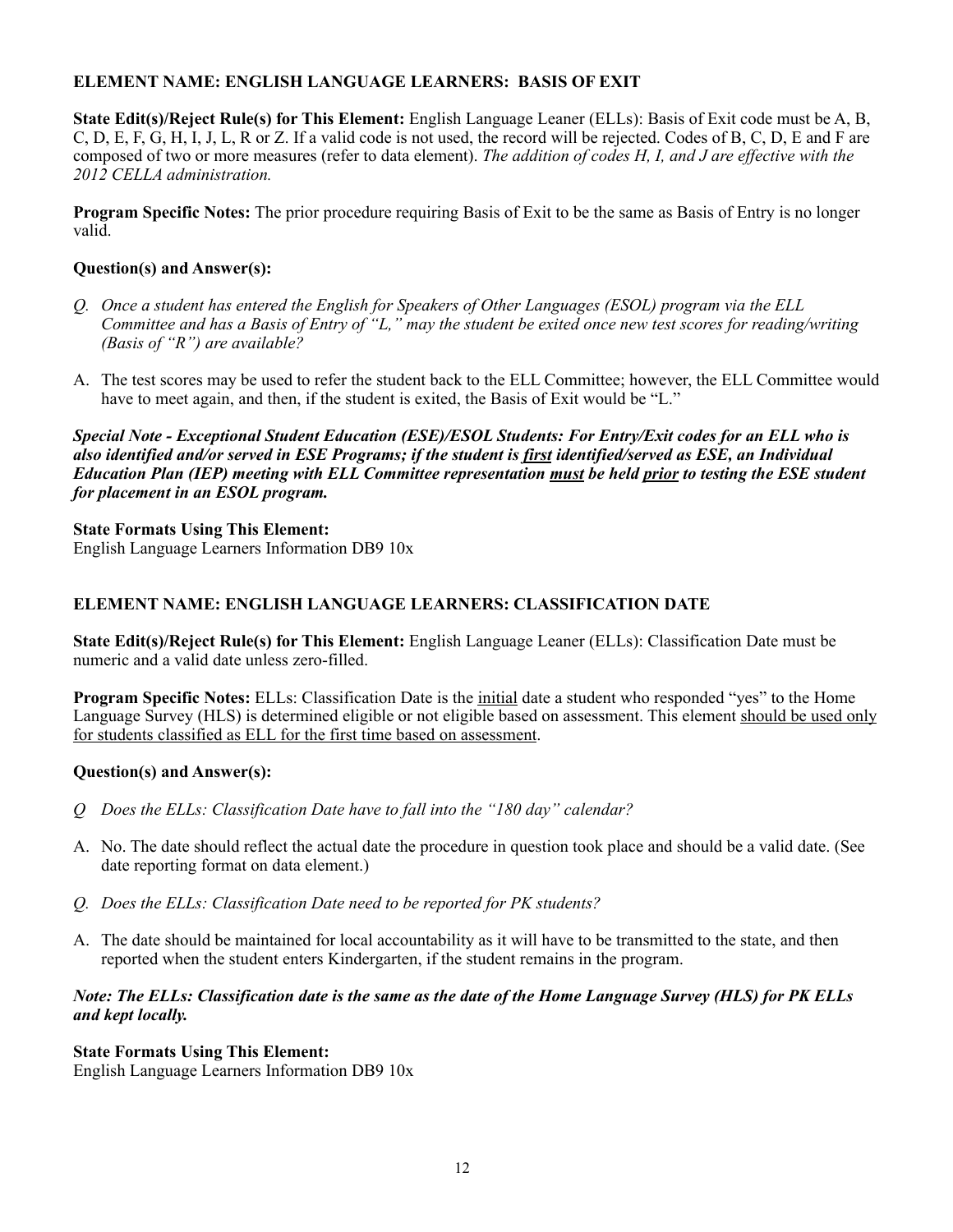# **ELEMENT NAME: ENGLISH LANGUAGE LEARNERS: ENTRY DATE**

**State Edit(s)/Reject Rule(s) for This Element:** English Language Leaners **(**ELLs): Entry Date must be numeric and a valid date unless zero-filled.

**Program Specific Notes:** This is the initial date the student actually enters the English for Speakers of Other Languages (ESOL) program, not necessarily the first date he/she entered school.

# **Question(s) and Answer(s):**

- *Q. Is the ELLs: Entry Date supposed to be the same as the ELLs: Classification Date?*
- A. The ELLs: Entry Date may be the same as the ELLs: Classification Date. However, there is no requirement in F.A.C. Rules, in Statute or in the database edits requiring both of these dates to be the same. In fact, in some cases the Entry Date will occur prior to the Classification Date, such as when students are identified via the Home Language Survey (HLS) and the definition of ELL, but the school/district is unable to test on that same date. Upon an affirmative response to questions 2 and/or 3 of the HLS, [Rule 6A-6.0902](https://www.flrules.org/gateway/RuleNo.asp?title=SPECIAL%2520PROGRAMS%2520I&ID=6A-6.0902), F.A.C., requires the school/district to place the student in the ESOL program in the interim.

# **State Formats Using This Element:**

English Language Learners Information DB9 10x

# **ELEMENT NAME: ENGLISH LANGUAGE LEARNERS: EXIT DATE**

**State Edit(s)/Reject Rule(s) for This Element:** English Language Leaners (ELLs): Exit Date must be numeric and a valid date unless zero-filled.

# **Program Specific Notes:**

Question(s) and Answer(s):

- *Q. If you have an exit date, do you have to have a reclassification date?*
- A. No. The reclassification date is reserved for former ELLs who are "re-entering" the English for Speakers of Other Languages (ESOL) program.
- *Q. Does withdrawal date equal the ELL exit date, even if the student has not been tested out of the ESOL Program? If not, what date do you put in for exit date?*
- A. If the student withdraws from school but has not "tested/exited" out of the ESOL program, the exit date should be zero-filled.

*Note: For all ELLs who withdraw from school, special care and attention should be taken by school (and district) personnel to update and transmit the student record through Florida Automated System for Transferring Educational Records [\(F.A.S.T.E.R.](http://www.fldoe.org/faster/)) to the receiving school district.*

*Rapid transfer of records, whether automated or via hard copy, will provide the receiving district with vital data and will avoid unnecessary delays and duplicate testing.*

# **State Formats Using This Element:**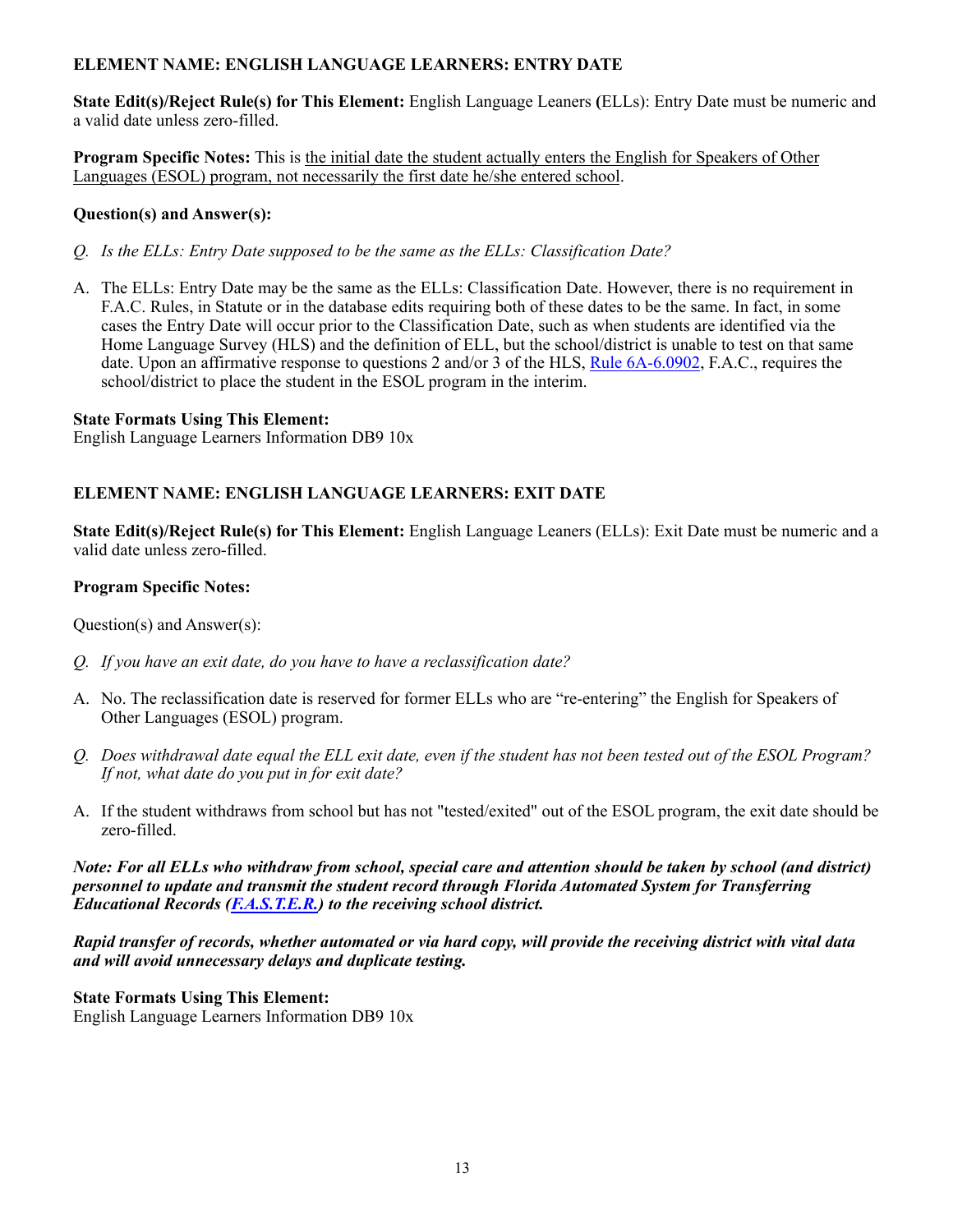# **ELEMENT NAME: ENGLISH LANGUAGE LEARNERS: EXTENSION OF INSTRUCTION**

**State Edit(s)/Reject Rule(s) for This Element:** English Language Learners **(**ELLs): Extension of Instruction code must be Y or Z. If the ELLs: Extension of Instruction code is not Y or Z, the record will be rejected.

**Program Specific Notes:** English/Language Arts and/or English for Speakers of Other Languages (ESOL) instruction, plus math, science, social studies and computer literacy instruction using ESOL and/or Home Language strategies, may be reported for ESOL weighted Full-time Equivalent (FTE) funding for a base period of three years. Funding may be extended for a 4th, 5th or 6th year, based on annual evaluations from Entry Date. Lack of funding does not relieve the district of the obligation to provide services beyond the six years.

(See the 1990 League of United Latin American Citizens [LULAC] et al. v. State Board of Education Consent Decree,<http://fldoe.org/academics/eng-language-learners/consent-decree.stml>, and Section 1011.62, F.S.)

For the ESOL program, three years is based on the Date Entered United States School (DEUSS). Six years of FTE funding is still based on surveys 2 and/or 3 (two surveys equals one year of funding).

Special attention should be given to accurate reporting of entry date to ensure this data may be transmitted via Florida Automated System for Transferring Educational Records **[\(F.A.S.T.E.R.](http://www.fldoe.org/faster/))** to allow all districts the ability to track the total number of years an ELL has been served.

#### **State Formats Using This Element:**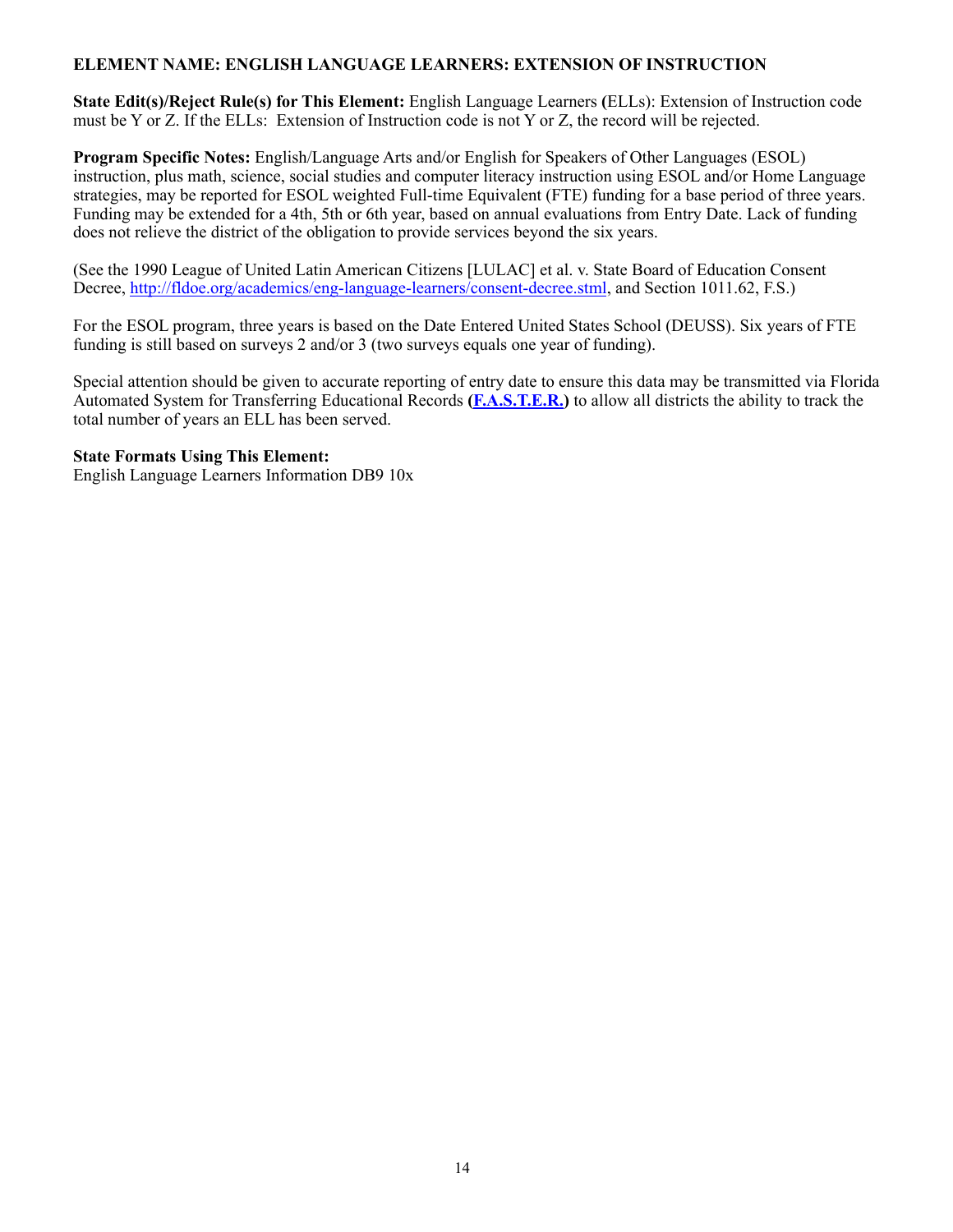# **ELEMENT NAME: ENGLISH LANGUAGE LEARNERS: HOME LANGUAGE SURVEY DATE**

**State Edit(s)/Reject Rule(s) for This Element:** If Grade Level = 30 or 31, English Language Leaners (ELLs): Home Language Survey (HLS) Date may be zero-filled. If Grade Level = PK-12, ELLs: HLS Date must be a valid date. If the ELLs HLS Date is not a valid date, the records will be rejected.

**State Validation Rule:** If Grade Level = PK12, ELLs: HLS Date must be less than or equal to the survey date unless Survey Period Code = 1 or 4 or YearRound/Extended School Year Full-time Equivalent (FTE) Indicator = A. If these elements do not match, the district must correct the record.

**Program Specific Notes:** The three questions that must be asked on the HLS are:

- 1. Is a language other than English used in the home?
- 2. Did the student have a first language other than English?
- 3. Does the student most frequently speak a language other than English?

Questions may be on a separate survey or part of the school registration form.

(See 1990 League of United Latin American Citizens [LULAC] et al. v. State Board of Education Consent Decree at <http://fldoe.org/academics/eng-language-learners/consent-decree.stml> and [Rule 6A-6.0902, FAC.](https://www.flrules.org/gateway/RuleNo.asp?title=SPECIAL%2520PROGRAMS%2520I&ID=6A-6.0902))

The district must further assess all students who answer "Yes" to any of the questions on the HLS. For grades K-12, the aural/oral assessment must be completed within four weeks (20 school days), or the school must document the delay and notify the parent/guardian of such delay, in a language the parent/guardian understands, unless clearly not feasible.

The HLS or the assessment for English language proficiency is not required for infants and toddlers (ages birth through three) who are served in Family Literacy Program or for young children served in Head Start Programs who go through the public school enrollment process in order to obtain a Florida student ID for provision of free meals or for later transportation from Voluntary Prekindergarten (VPK) programs into kindergarten. [http://](http://www.floridaearlylearning.com/) [www.floridaearlylearning.com/](http://www.floridaearlylearning.com/) 

Prospective kindergarten students may be assessed prior to enrollment during a kindergarten roundup evaluation so long as the assessment is given no earlier than May 1 of the calendar year the student will enroll.

Students in grades 3-12 who score proficient on the aural/oral assessment must also be assessed in reading and writing. The assessments in reading and writing shall be completed as soon as possible after enrollment, but not later than twenty (20) school days after the aural/oral assessment or listening and speaking assessment.

Note: Parents have the right to have their child immediately removed from a language instruction educational program and to decline to enroll the student in such a program or choose other instructional options, if available.

If any parent or guardian of an ELL communicates a refusal to have his or her child enrolled in an English of Speakers for Other Language (ESOL) program, the District shall have the student's principal or another representative of the school to meet with the parent to describe the range of programs and services and discuss the benefits the child is likely to gain by being enrolled in an ESOL program and receiving ESOL services.

Nothing shall alter the duty of the district to provide highly qualified, duly certified or endorsed ESOL instructors, the child will still be coded as an LY, the child will still be assessed on ACCESS for ELLs and the child still has to be provided comprehensible instruction.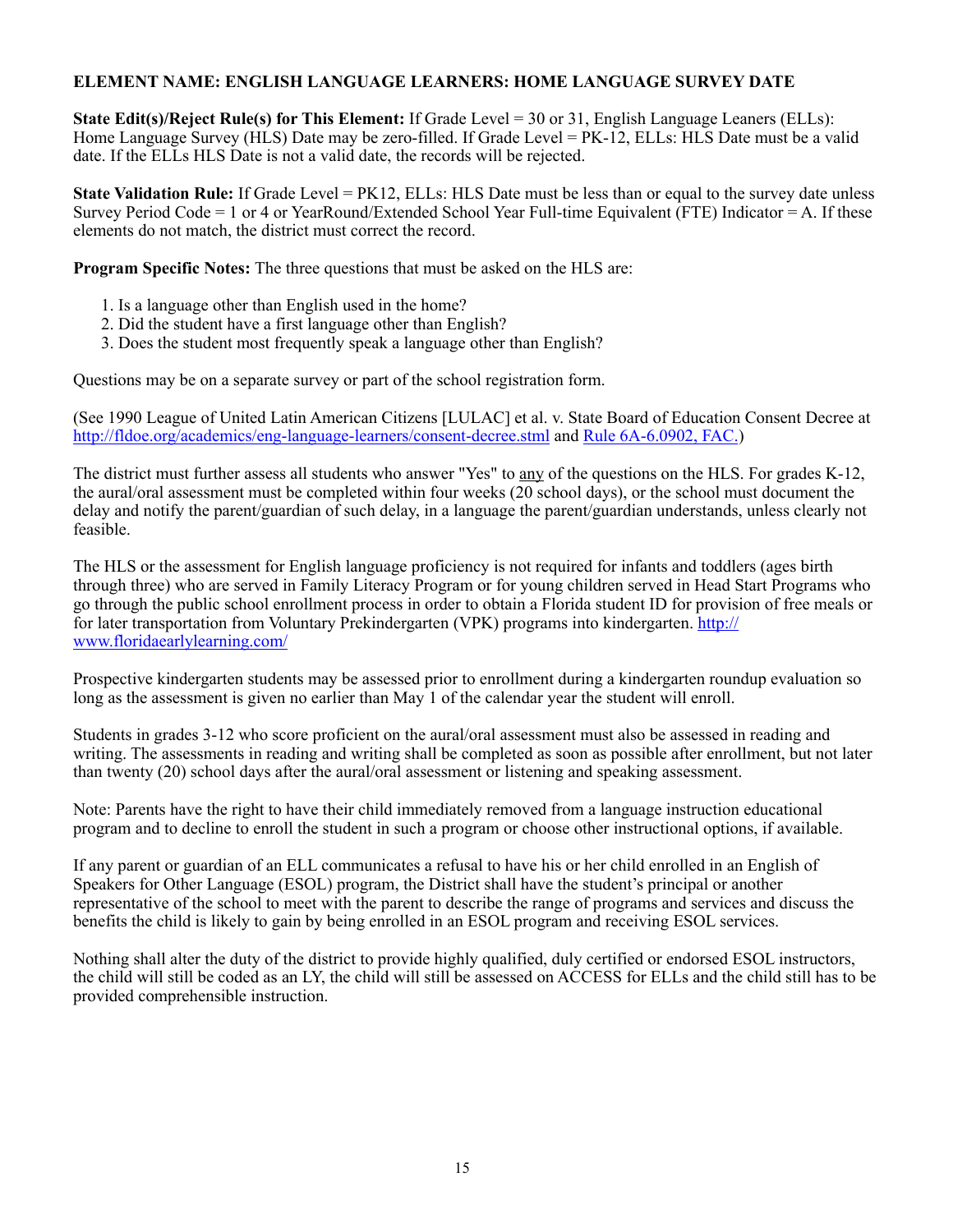# **ELEMENT NAME: ENGLISH LANGUAGE LEARNERS: HOME LANGUAGE SURVEY DATE (continued)**

# **Question(s) and Answer(s):**

- *Q. For a court adjudicated student, how does the district administer the HLS if the district cannot send the survey home to the parent/guardian because the student lives at a state-operated facility?*
- A. Parents are not required to complete the HLS; the student may complete it at the state-operated facility.
- *Q. Are the three HLS questions matched to a specific data element?*
- A. The HLS questions do not appear on any specific data element. However, the date and the results of a HLS are reported.
- *Q. Must the HLS, as signed by the parent/guardian, agree with the date entered in the computer? Many districts run batch programs using the first day of school or the student's first day in district as the date of the HLS. How should this be handled? How important is it that these dates agree?*
- A. The HLS Date is the date the HLS was actually completed by the student or the parent/guardian and should be the date entered into the computer. This date should not be "hard-coded" as it is the first step in the assessment process and is used to determine how long it takes to assess students as ELL or not ELL. The only exception to this is for PK-12 grade students who enrolled during the summer. See next question/answer.
- *Q. If a student is not new to a Florida public school, but is new to a particular school district, do you have to resurvey the student?*
- A. If the student was surveyed in another Florida public school with the same three HLS questions, the HLS from the previous Florida school district may be used.
- *Q. All babies of teenage parents are reported as PK, and as such, are those babies to be surveyed?*
- A. The HLS or the assessment for English language proficiency is not required for infants and toddlers (ages birth through three) who are served in Family Literacy Program or for young children served in Head Start Programs who go through the public school enrollment process in order to obtain a Florida student ID for provision of free meals or for later transportation from Voluntary Prekindergarten (VPK) programs into kindergarten.

# *Note: It is important to note the difference between PK students reported of teenage parents (Alternative Education Program) and PK students reported for all other programs.*

*If the PK services are limited to only child care and other social services, such as in the Alternative Education - Teenage Parent Program, then the childcare providers are not required to obtain the required 18 ESOL in-service training points. If however, the PK services are instructional (developmental), the PK instructor is required to obtain the 18 ESOL in-service training points.* 

**State Formats Using This Element:** Student Demographic Information DB9 13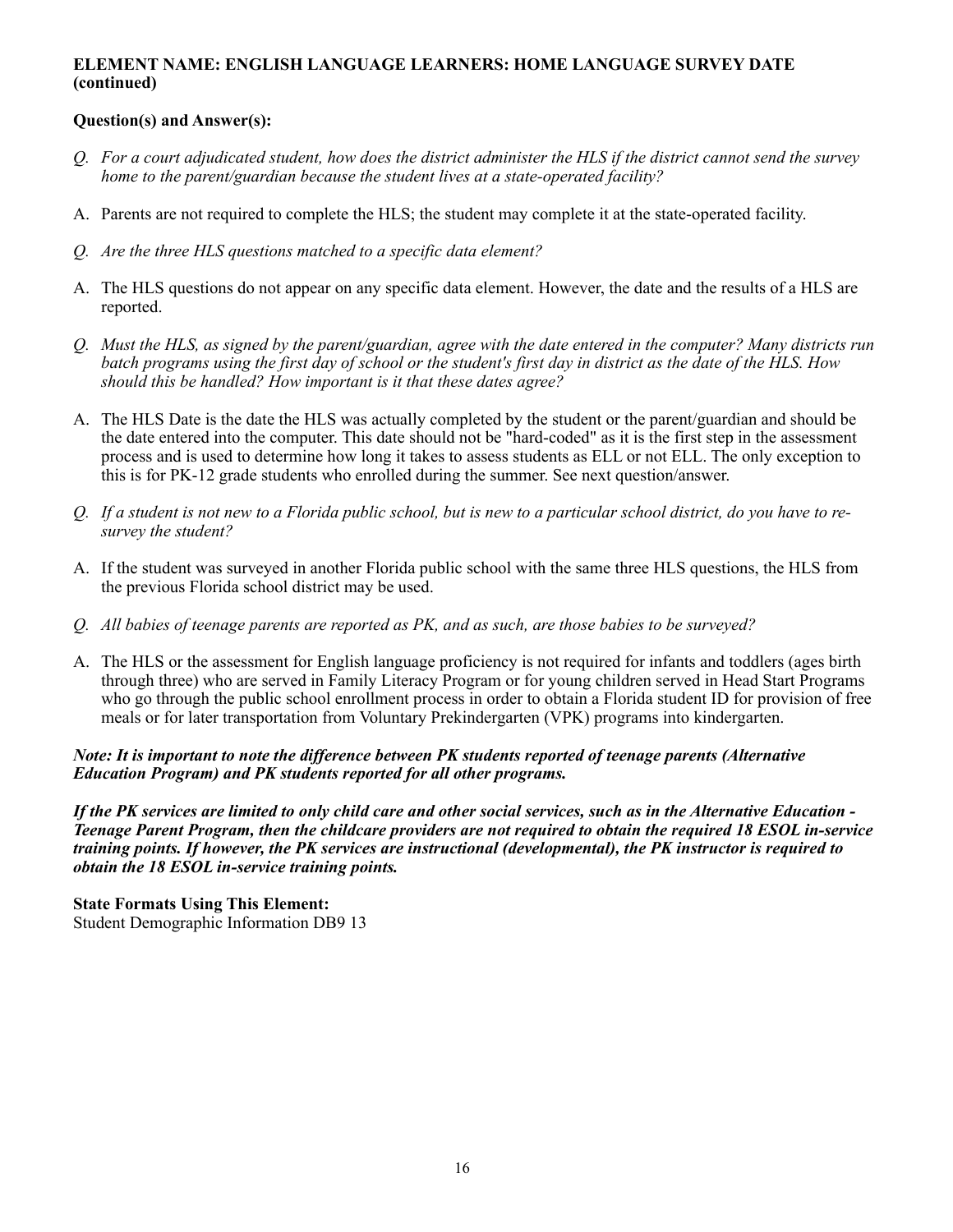# **ELEMENT NAME: ENGLISH LANGUAGE LEARNERS: INSTRUCTIONAL MODEL**

**State Edit(s)/Reject Rule(s) for This Element:** Starting July 1, 2007, English Language Leaners (ELLs): Instructional Model must be E, S, I, C, O, T or Z. If the ELLs: Instructional Model is not E, S, I, C, O, T or Z, the records will be rejected.

**Program Specific Notes:** It is important that schools and teachers note the difference between English for Speakers of Other Languages (ESOL) as a model and ESOL as a course. As required in law and rule, eligible ELLs should receive ESOL instruction (course) or Language Arts/English using ESOL models and ESOL or Home Language instruction in math, science, social studies and computer literacy.

The courses (listed in the Appendix DD of the Database Manuals) and the instructional strategy codes and course flags must be used to document that appropriate services are provided to ELLs.

The following chart describes the instructional model codes that should be used, based on the ELL code of the student.

| ELL<br><b>Status</b><br>Code |              | <b>Instructional Model and Courses</b>                                                                  |
|------------------------------|--------------|---------------------------------------------------------------------------------------------------------|
| LF                           | Z            |                                                                                                         |
| LZ                           | Z            |                                                                                                         |
| LY                           | E            | Sheltered – English                                                                                     |
| LY                           | S            | Sheltered – Core/Basic Subject Areas                                                                    |
| LY                           | $\mathbf{I}$ | Mainstream/Inclusion – English                                                                          |
| LY                           | C.           | Mainstream/Inclusion – Core/Basic Subject Areas                                                         |
| LY                           | $\cup$       | Maintenance and/or Developmental Bilingual Education                                                    |
| LY                           | T            | Dual Language (Two-Way Developmental Bilingual Education)                                               |
| LP                           | Z            | If not in ESOL Program. If in ESOL Program then E, S, I, C, O, or T whichever<br>applies (see LY notes) |
| ZZ                           | Z            |                                                                                                         |

# *Note: Instructional model codes for LY students MUST be provided for each course the student is enrolled in and reported under the student course schedule format, regardless of funding source or program placement.*

# *Former codes valid prior to July 1, 2007, are B, D and M. The instructional strategy codes reported on the Course Flag data element are only valid for records submitted prior to July 1, 2007.*

This data element was developed to capture the data on the type of instructional model/approach used to provide comprehensible instruction to ELLs, regardless of the course or courses the students are enrolled in. The differentiating factor between the various models is tied to the approach and the language of instruction, not the course itself.

Example #1:

District uses the Sheltered – English and the Sheltered – Core/Basic Subject Areas. Coding for courses would be as follows: Any ESOL, English, language arts and reading course would be coded with the code of "E," and any mathematics, science, social studies and computer literacy course the ELL would be enrolled in would be coded with the code of "S."

Example #2: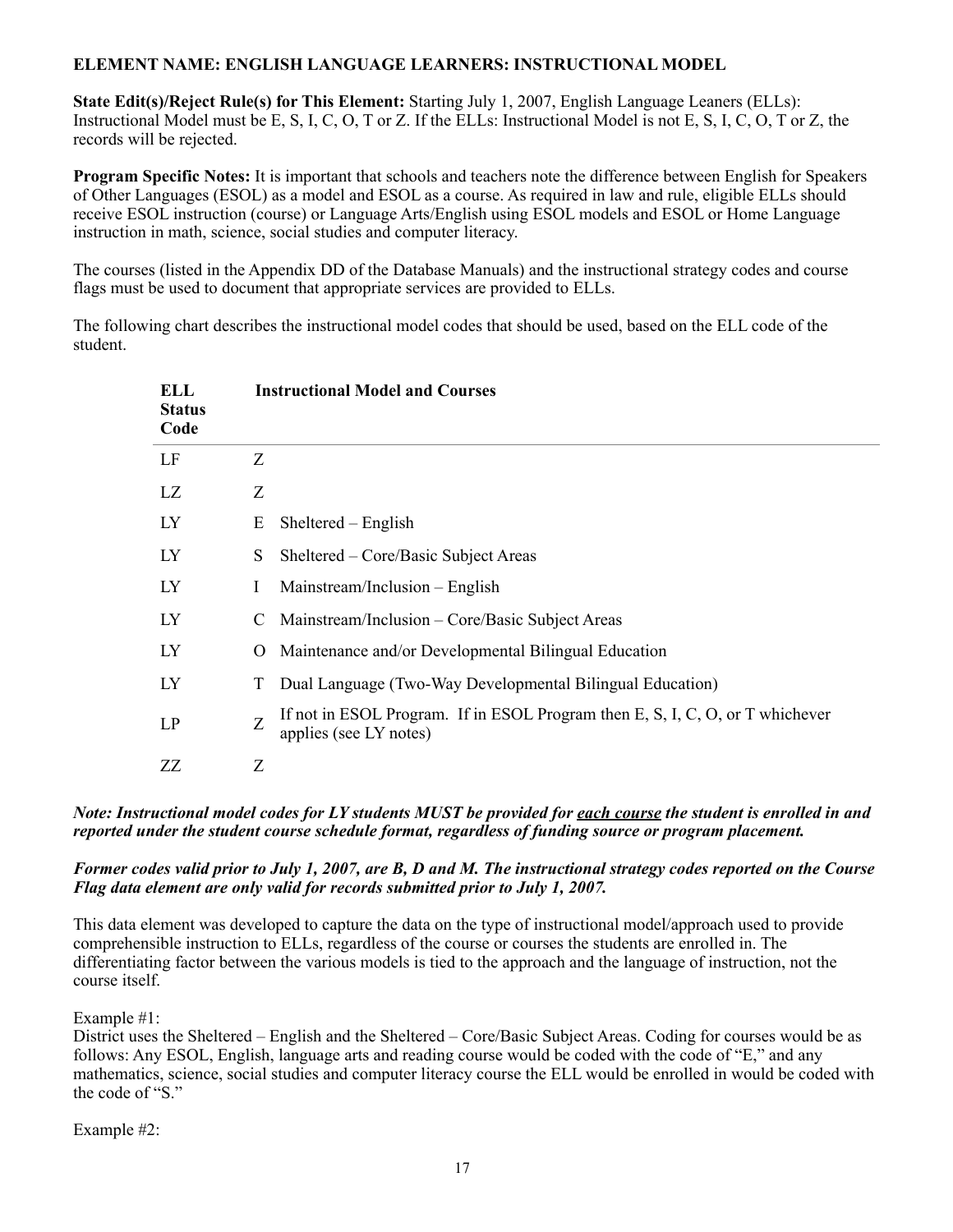District uses Sheltered – English, and Mainstream/Inclusion – Core/Basic Subject Areas. Coding for courses would be as follows: Any ESOL, English, language arts and reading course would be coded with the code of "E," any mathematics, science, social studies and computer literacy course the ELL would be enrolled in would be coded with the code of "C."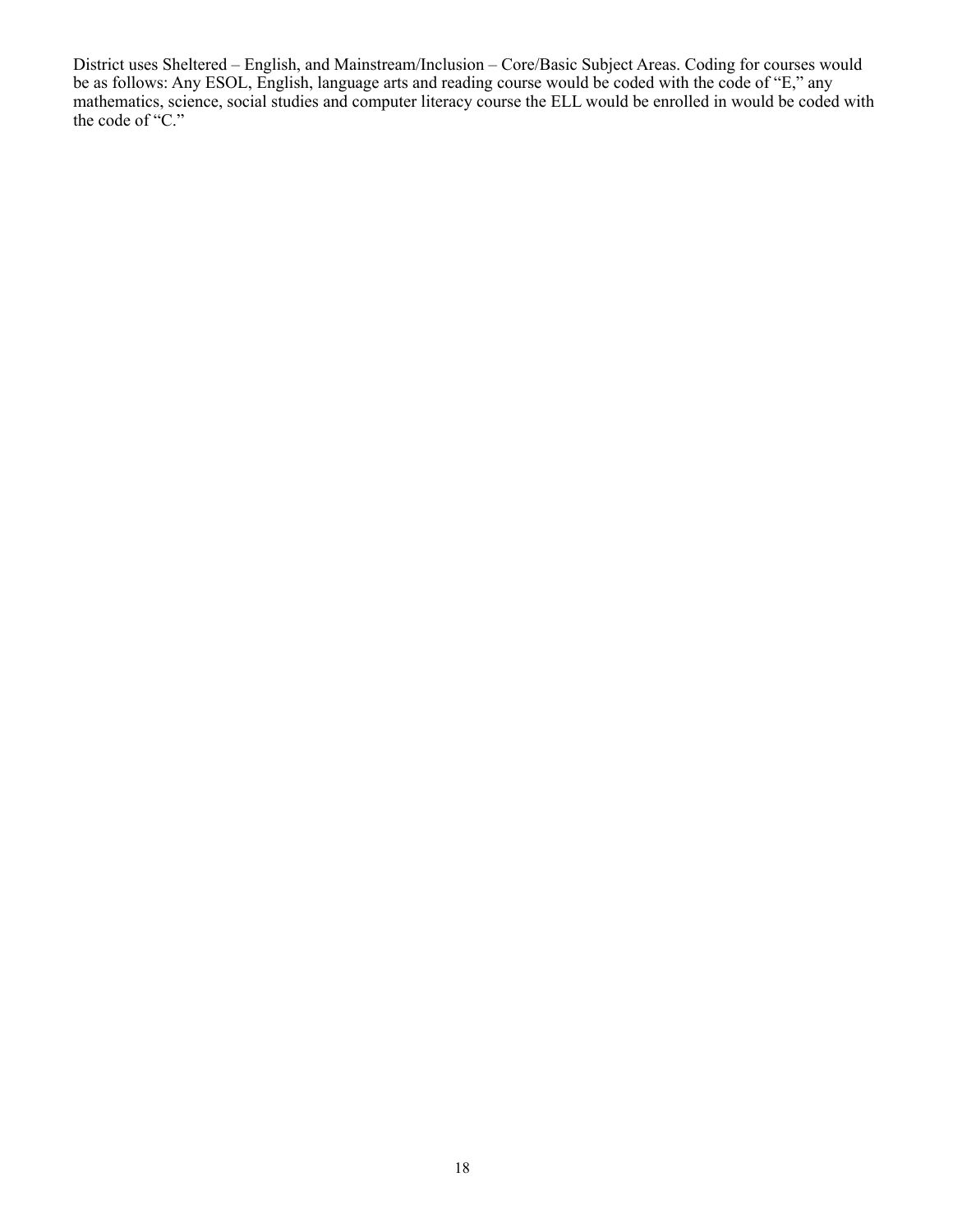# **ENGLISH LANGUAGE LEARNERS: INSTRUCTIONAL MODEL (continued)**

#### Example #3:

Elementary school in the district has implemented a dual language program, where all students, regardless of their ELL status are taught all subject areas in English and another language. All instructional minutes or courses, regardless of the course number (i.e. Graded Self-Contained or subject area) would be reported with a code of "T."

It is important to note that this data element is tied to the student and what instruction is being provided to the student. As you know, the instructional models/approaches implemented at the various schools within a district may vary and therefore, the codes used by individual schools may vary greatly also. Unless all schools in the district are implementing the same models for all students, data entry may not be automated.

#### **State Formats Using This Element:**

Student Course Schedule DB9 14x

# **NAME: ENGLISH LANGUAGE LEARNERS: POST RECLASSIFICATION DATES**

**State Edit(s)/Reject Rule(s) for This Element:** None. However, this element is used in Local Accountability and District Records Transfer.

**Program Specific Notes:** Post reclassification monitoring refers to the dates when the review of English Language Learners (ELLs) (LFs) must be documented. The performance of all LF students should be reviewed on a periodic/ regular basis to ensure that LF students are succeeding and are meaningfully participating in non-English for Speakers of Other Languages (ESOL) courses. This data element is used to document four specific required reviews.

Post Reclassification Monitoring - a student's performance must be reviewed and documented:

First Report Card: refers to the date of first report card or grading period after the ELL exits the ESOL Program. The most common is the end of the first nine-week grading period after exiting.

First Semi-annual Review: refers to the end of the first six months after exiting. Schools may wish to use the second report card, if the school calendar/grading period is by semester; if not, then the end of the grading period closest to a six-month period.

Second Semi-annual Review: refers to end of the first year after exiting.

End of the Second Year

(See 1990 League of United Latin American Citizens [LULAC] et al. v. State Board of Education Consent Decree at <http://www.fldoe.org/academics/eng-language-learners/consent-decree.stml> and [Rule 6A-6.09031, F.A.C](https://www.flrules.org/gateway/RuleNo.asp?title=SPECIAL%2520PROGRAMS%2520I&ID=6A-6.09031).)

Once a student, identified as LF, has been through all the required monitoring reviews and has not been reclassified as ELL, the LF code must be changed to LZ.

# **Question(s) and Answer(s)**

- *Q. Is the recording of these dates the only documentation that must be maintained?*
- A. No, this data element records only the dates that each of four reviews was conducted. Schools must document in each former ELL's (LF) cum folder that the post-reclassification monitoring was done, what was reviewed and what decisions were made, if any.

# **State Formats Using This Element:** None.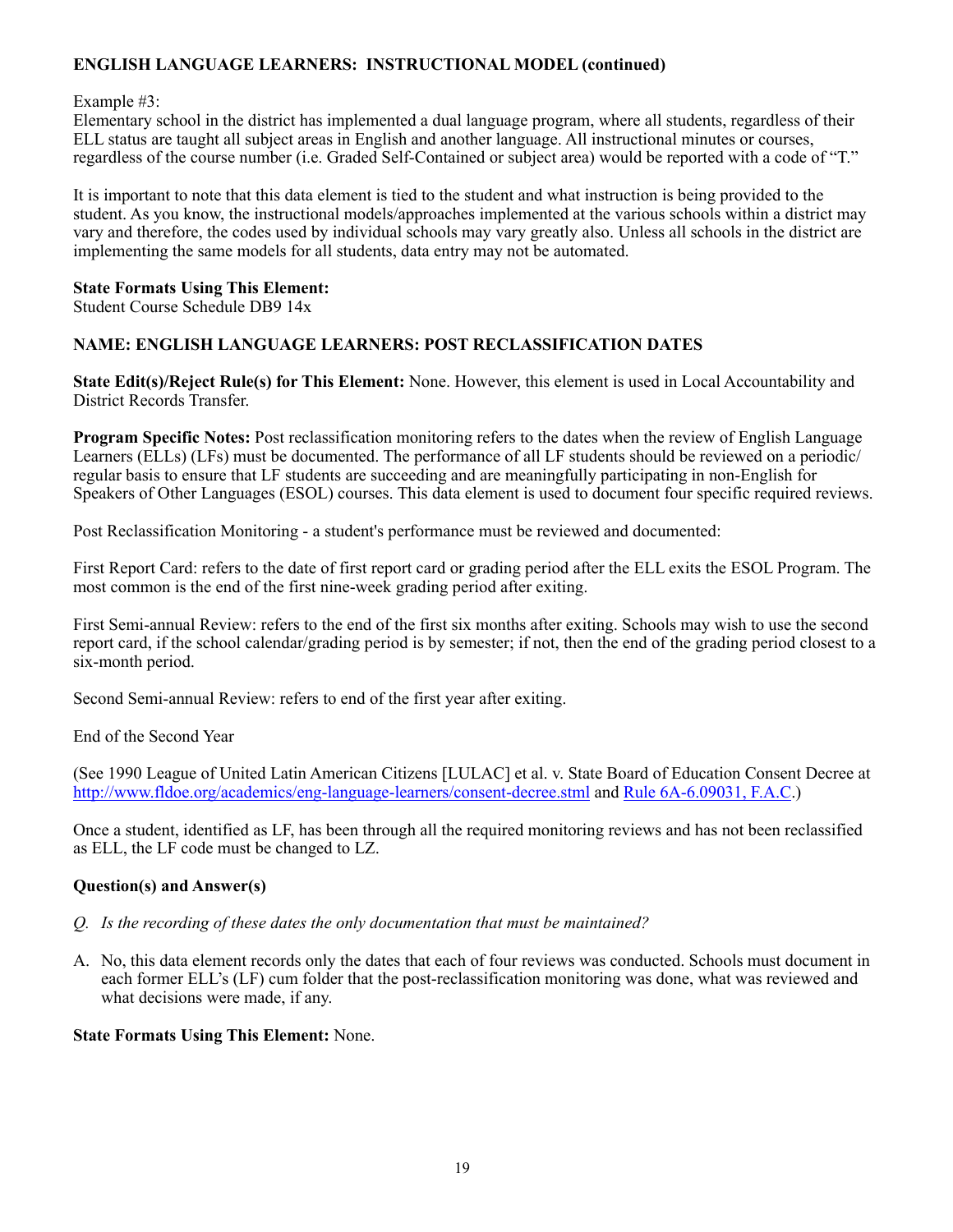# **ELEMENT NAME: ENGLISH LANGUAGE LEARNERS: PROGRAM PARTICIPATION**

**State Edit(s)/Reject Rule(s) for This Element:** A one character code that indicates the program in which the English Language Leaners (ELLs) is enrolled and is receiving services.

The ELLs: Program Participation code must be E, H, L, N or Z. If the code is not E, H, L, N or Z, the record will be rejected.

**Program Specific Notes:** English for Speakers of Other Languages **(**ESOL) means the teaching of English using the English language as the medium of instruction.

Home Language/Bilingual Education means the teaching of language arts, mathematics, science, social studies and computer literacy using the student's heritage/native language as the medium of instruction.

Newcomer/New Beginnings (generally for grades 6-12) means the provision of instruction to secondary students who are recent arrivals and have had interrupted education; instruction in English and core subject areas.

#### **State Formats Using This Element:**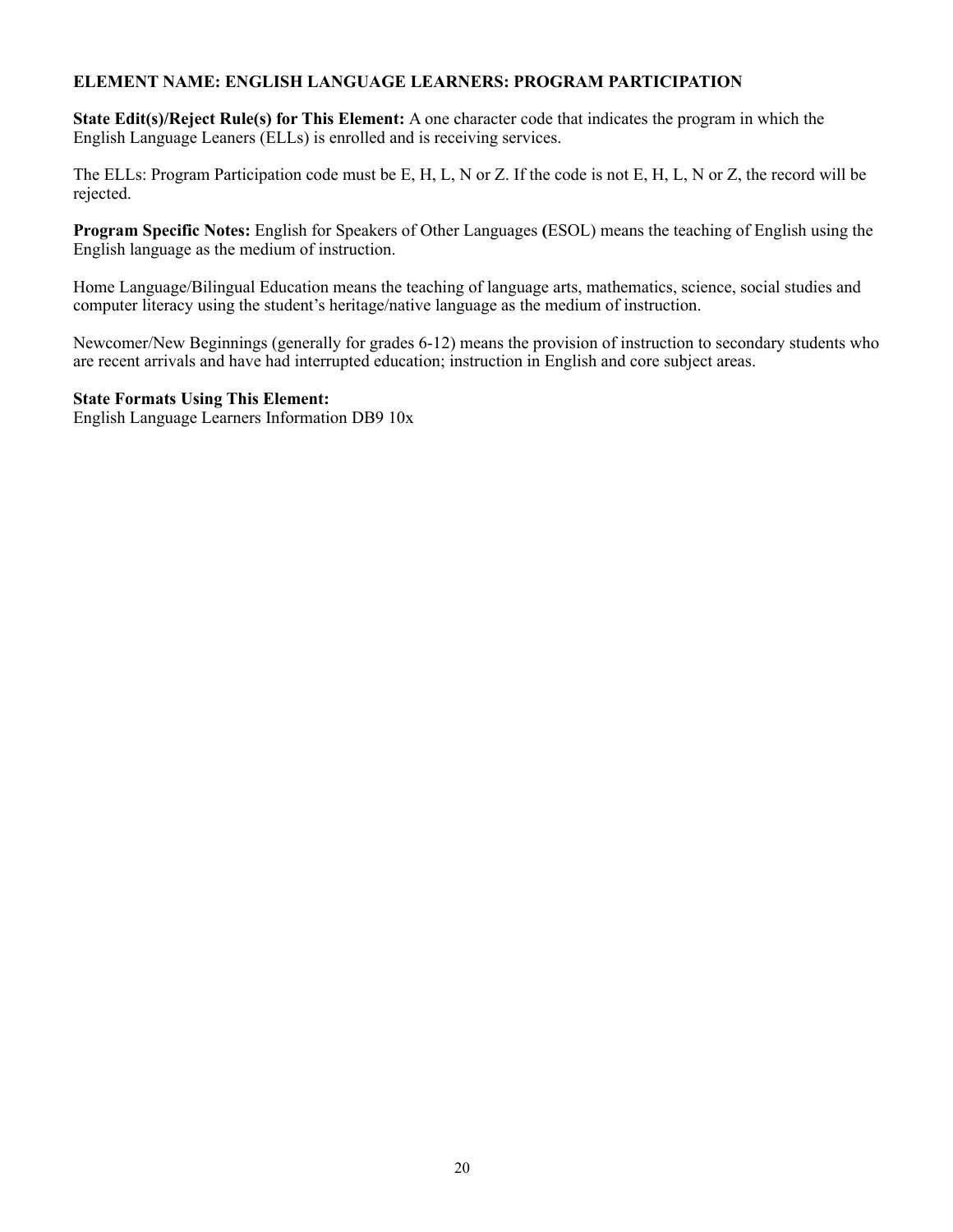# **MATRIX OF FLORIDA'S PROGRAMS AND INSTRUCTIONAL MODELS FOR ELLs**

| Program <sup>1</sup>                                                                        | <b>Instructional Focus</b>                                                                      | <b>Grade Level</b>                                                                             |  |  |  |  |
|---------------------------------------------------------------------------------------------|-------------------------------------------------------------------------------------------------|------------------------------------------------------------------------------------------------|--|--|--|--|
|                                                                                             | <b>REQUIRED</b>                                                                                 |                                                                                                |  |  |  |  |
| English for Speakers of Other<br>Languages (ESOL)                                           | Use of ESOL instructional strategies to<br>make instruction comprehensible                      | Grades Kindergarten - 12                                                                       |  |  |  |  |
|                                                                                             | <b>OPTIONAL</b> (In addition to ESOL)                                                           |                                                                                                |  |  |  |  |
| Home Language/Bilingual<br>Education                                                        | Use of home/native language<br>instructional strategies to make<br>instruction comprehensible   | Grades Kindergarten - 12                                                                       |  |  |  |  |
| Newcomer<br>(Specific equal access<br>provisions are required with this<br><i>program</i> ) | Use of either ESOL or home/native<br>language instruction to make instruction<br>comprehensible | Primarily in Grades 6 - 12<br>(May be implemented in Grades $1 - 5$<br>based on student needs) |  |  |  |  |

| <b>Instructional Model/Approach<sup>2</sup></b> |                                                                          |               |                     | Language of<br><b>Academic Content</b>                                                                                                    |                                                                                            |                                                                                                    |  |
|-------------------------------------------------|--------------------------------------------------------------------------|---------------|---------------------|-------------------------------------------------------------------------------------------------------------------------------------------|--------------------------------------------------------------------------------------------|----------------------------------------------------------------------------------------------------|--|
|                                                 |                                                                          | <b>Model</b>  | Program             |                                                                                                                                           | <b>Instruction</b>                                                                         | <b>Student Composition</b>                                                                         |  |
| 1.                                              | Sheltered - English                                                      | E             | E or N              | English/Language Arts:<br>Listening, Speaking,<br>Reading & Writing 3                                                                     | English                                                                                    | Only students classified<br>as English language<br>learners                                        |  |
| 2.                                              | Sheltered – Core/Basic<br>Subject Areas                                  | S             | $E$ or $N$          | Mathematics, Science,<br>Social Studies.<br>Computer Literacy                                                                             | English                                                                                    | Only students classified<br>as English language<br>learners                                        |  |
| 3.                                              | Mainstream/Inclusion -<br>English                                        | I             | E or N              | English/Language Arts:<br>Listening, Speaking,<br>Reading & Writing 3                                                                     | English                                                                                    | Students classified as<br>English language<br>learners and fluent<br>English-speakers <sup>5</sup> |  |
| $4_{\cdot}$                                     | Mainstream/Inclusion -<br>Core/Basic Subject<br>Areas                    | $\mathcal{C}$ | $E$ or $N$          | Mathematics, Science,<br>Social Studies,<br>Computer Literacy                                                                             | English                                                                                    | Students classified as<br>English language<br>learners and fluent<br>English-speakers <sup>5</sup> |  |
| 5.                                              | Maintenance and/or<br>Developmental<br><b>Bilingual Education</b>        | $\Omega$      | E, H,<br>L, or<br>N | English/Language Arts:<br>Listening, Speaking,<br>Reading & Writing,<br>AND Mathematics.<br>Science, Social Studies,<br>Computer Literacy | <b>English and Another</b><br>Language (Native<br>language of ELLs<br>enrolled in program) | Only students classified<br>as English language<br>learners                                        |  |
| 6.                                              | Dual Language (Two-<br>way Developmental<br><b>Bilingual Education</b> ) | T             | E, H,<br>L, or<br>N | English/Language Arts:<br>Listening, Speaking,<br>Reading & Writing,<br>AND Mathematics,<br>Science, Social Studies,<br>Computer Literacy | <b>English and Another</b><br>Language <sup>4</sup>                                        | Students classified as<br>English language<br>learners and fluent<br>English-speakers <sup>5</sup> |  |

**<sup>1</sup>** *Denotes program approved by Florida Department of Education (FDOE), regardless of instructional model/approach: ESOL is required; other programs may also be delivered, based on student need.*

**<sup>2</sup>** *More than one model/approach may be implemented at any given school.*

- **<sup>3</sup>** *Instruction must be aligned to areas of knowledge, standards, and benchmarks of the approved content standards. Areas of knowledge are Reading Process, Literary Analysis, Writing Process, Writing Applications, Communication & Information and Media Literacy.*
- **<sup>4</sup>***Language of instruction may or may not be the native language of English Language Learners (ELLs).*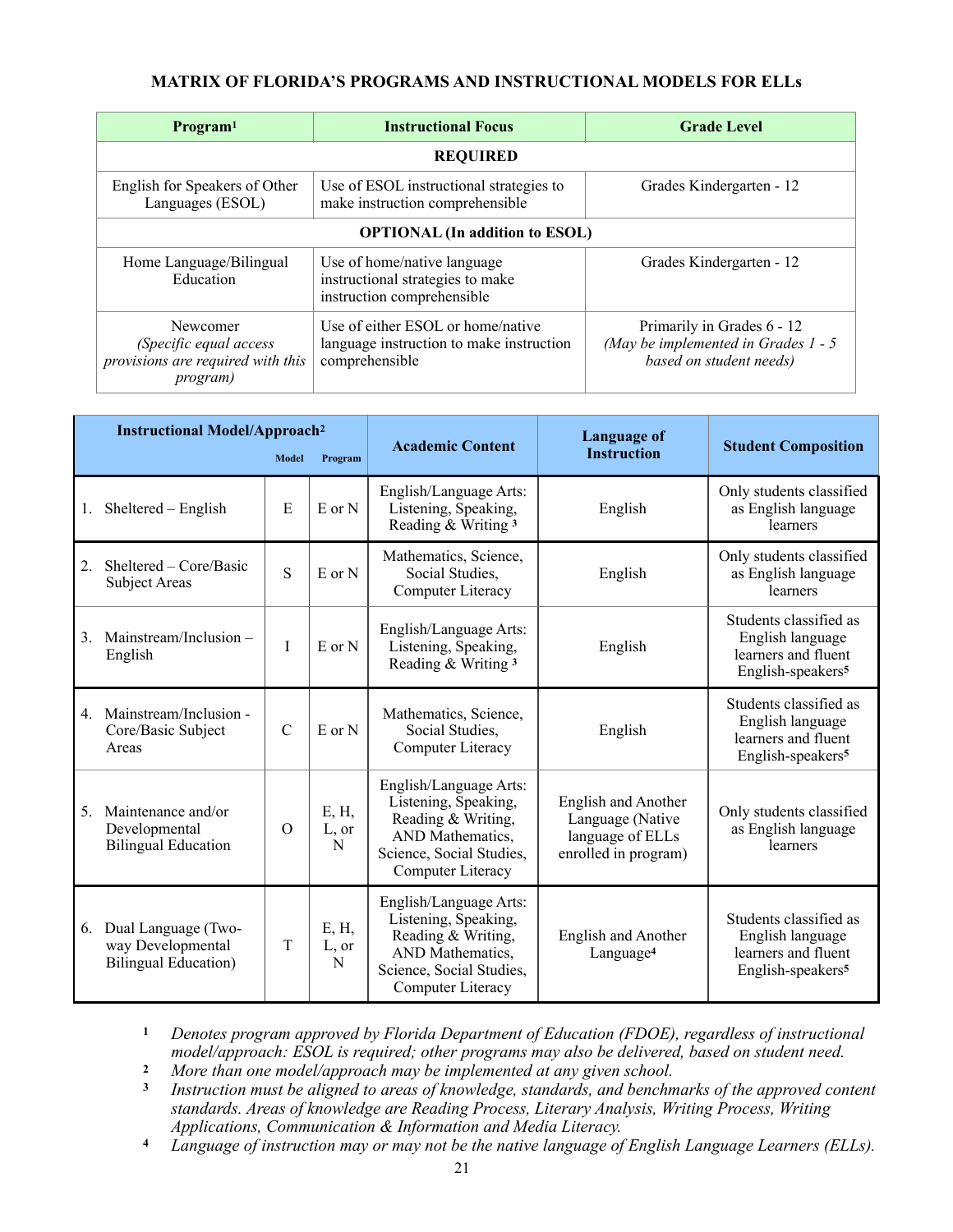*Fluent English-speakers includes former ELLs and native English speakers.*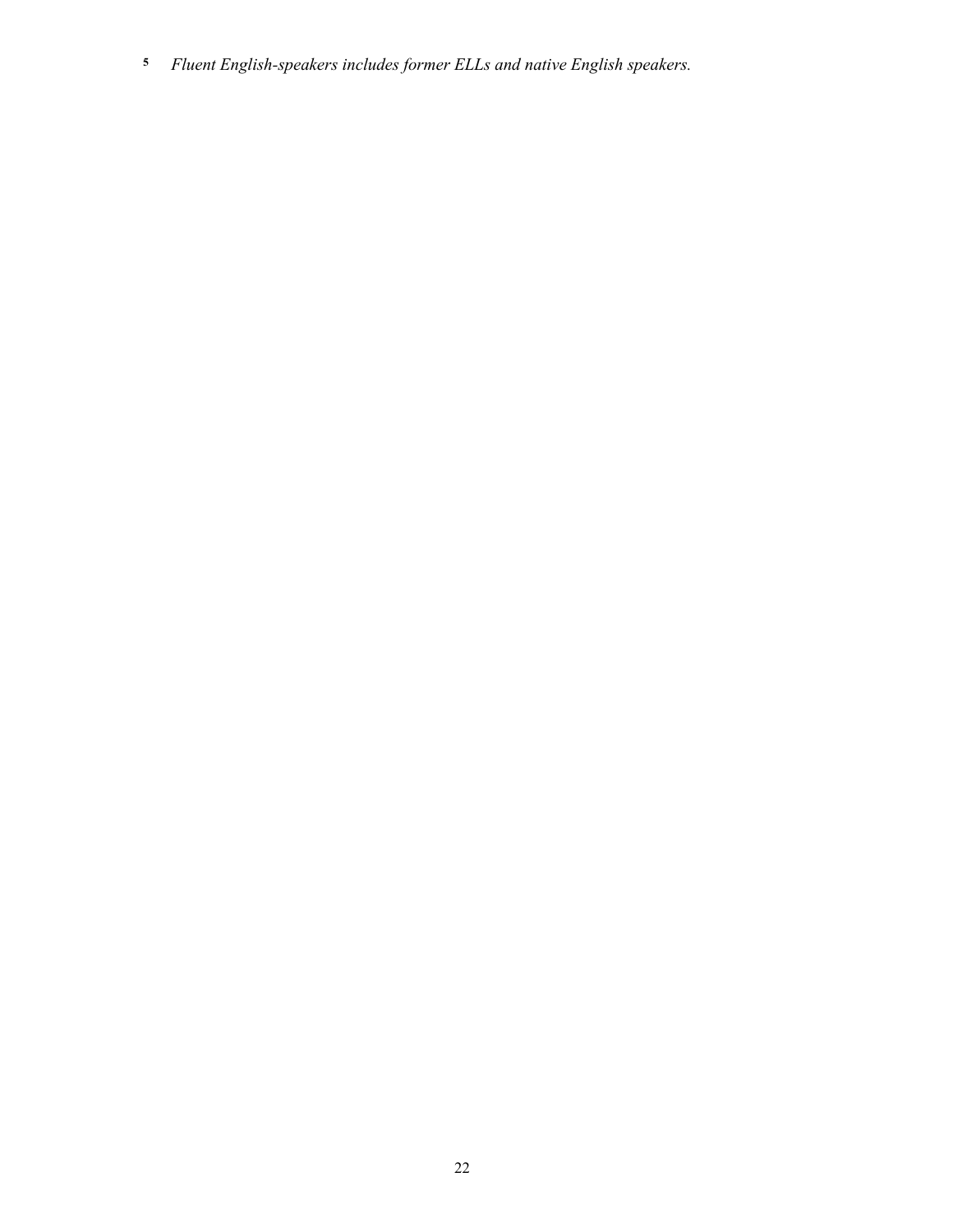# **ELEMENT NAME: ENGLISH LANGUAGE LEARNERS: RECLASSIFICATION DATE**

**State Edit(s)/Reject Rule(s) for This Element:** The English Language Leaners (ELLs): Reclassification Date must be numeric and a valid date unless zero-filled. If the ELLs: Reclassification Date is not a valid date or not zero-filled, the records will be rejected.

**Program Specific Notes:** This data element is used *only* for students who have exited the English for Speakers of Other Languages (ESOL) program (identified as LF) and are re-entering an ESOL program (now identified as LY).

# **Question(s) and Answer(s):**

- *Q. Do we need to test a student for reclassification or can we go by the report card grades/monitoring data?*
- A. An ELL Committee meeting must take place prior to the placement of the student back into the ESOL program. The Committee must base its decision on an approved test and at least 2 of the 5 criteria. Therefore, the district does not change the initial data because the only way to re-enter or re-exit is through the ELL Committee.

The 5 criteria are:

- (1) Extent and nature of prior educational and social experiences;
- (2) Written recommendation and observation by current and previous instructional and supportive services staff;
- (3) Level of mastery of basic competencies or skills in English and/or home language according to appropriate local, state and national criterion-referenced standards;
- (4) Grades from the current or previous years;
- (5) Test results other than those used for placement.

# **State Formats Using This Element:**

English Language Learners Information DB9 10x

# **ELEMENT NAME: ENGLISH LANGUAGE LEARNERS: RECLASSIFICATION EXIT DATE**

**State Edit(s)/Reject Rule(s) for This Element:** If the English Language Leaners (ELLs): Reclassification Exit Date is greater than zero, then the ELLs: Reclassification Exit Date must be equal to or greater than the ELLs: Reclassification Date.

**Program Specific Notes:** This is the date a student who was reclassified as an ELL exits the English for Speakers of Other Languages (ESOL) program for the second time. An ELL Committee meeting must take place prior to exiting a reclassified student. The Committee must base its decision on an approved test and at least 2 of the 5 criteria. Therefore, the district does not change the initial data because the only way to re-enter or re-exit is through the ELL Committee.

The 5 criteria are:

- (1) Extent and nature of prior educational and social experiences;
- (2) Written recommendation and observation by current and previous instructional and supportive services staff;
- (3) Level of mastery of basic competencies or skills in English and/or home language according to appropriate local, state and national criterion-referenced standards;
- (4) Grades from the current or previous years;
- (5) Test results other than those used for placement.

# **State Formats Using This Element:**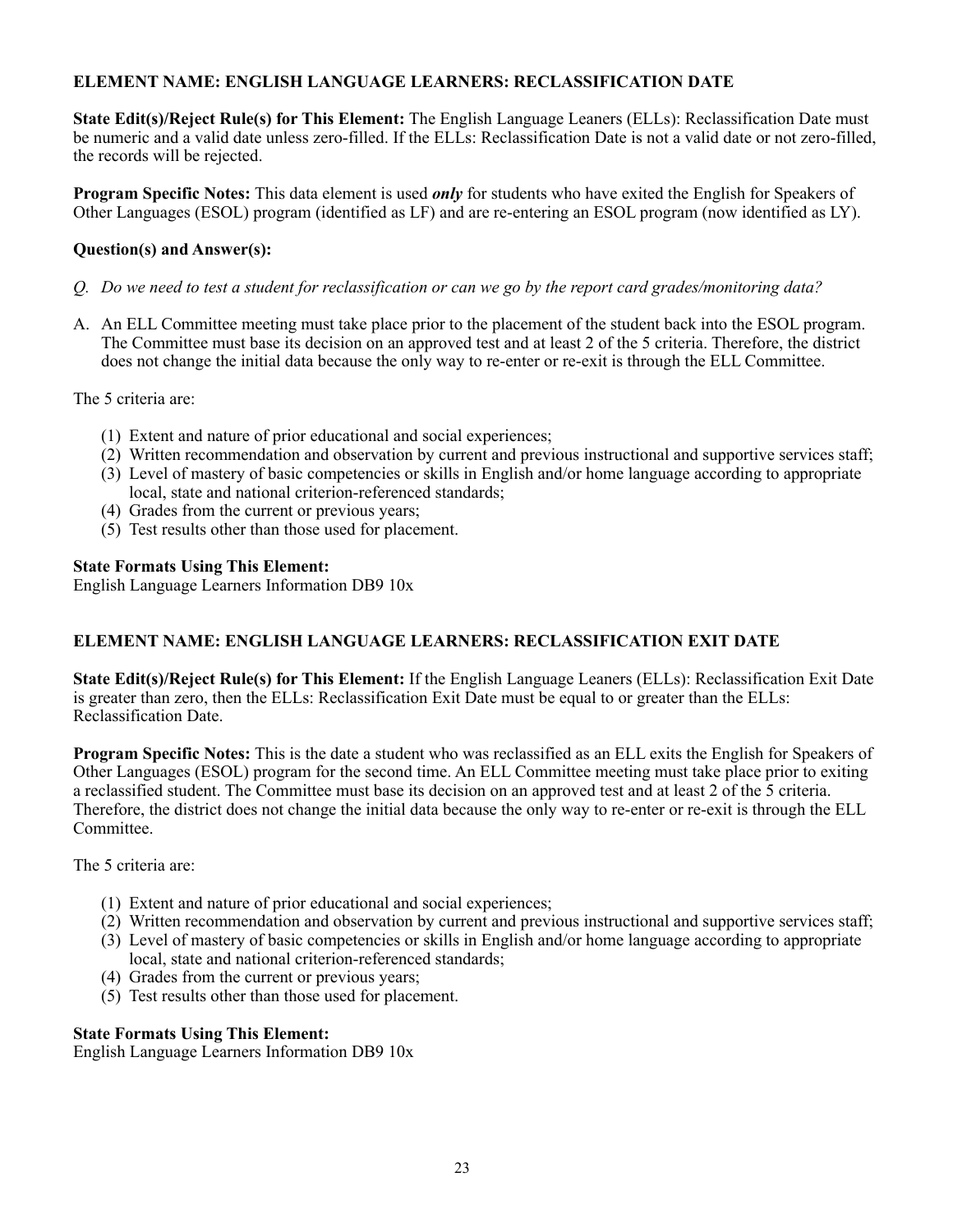# **ELEMENT NAME: ENGLISH LANGUAGE LEARNERS: REEVALUATION DATE**

**State Edit(s)/Reject Rule(s) for This Element:** English Language Leaners **(**ELLs): Reevaluation Date must be numeric and a valid date unless zero-filled. If the ELLs: Reevaluation Date is not numeric, a valid date or zero-filled, the record will be rejected.

**Program Specific Notes:** This data element is **NOT** to be used to record **ANNUAL DIAGNOSTIC** ELL assessment dates; it should be used only for the required reevaluation that occurs at the end of the third, fourth and fifth year the ELL is in the English for Speakers of Other Languages (ESOL) program.

# **State Formats Using This Element:**

English Language Learners Information DB9 10x

# **ELEMENT NAME: ENGLISH LANGUAGE LEARNERS: STUDENT PLAN DATE**

**State Edit(s)/Reject Rule(s) for This Element:** The English Language Leaners **(**ELLs): Student Plan Date must be numeric and a valid date unless zero filled.

**Program Specific Notes:** Teacher, ELL Committee Chairperson, school English for Speakers of Other Languages (ESOL) Contact Person or administrator/designee must complete the ELL Student Plan. The ELL Student Plan:

- must be in writing and maintained in a student's cum folder (permanent record, category A) or if electronic, must be all in one file.
- must be reevaluated after one year and subsequent years thereafter; however, please keep in mind the ELL

Student their Plan must reflect current services provided to the ELL. For ELLs who change semesters, plan must be updated to reflect current services.

(See 1990 League of United Latin American Citizens [LULAC] et al. v. State Board of Education Consent Decree at <http://www.fldoe.org/academics/eng-language-learners/consent-decree.stml> and [Rule 6A-6.0902](https://www.flrules.org/gateway/ChapterHome.asp?Chapter=6A-6), F.A.C.)

ELL student plan means a written document or an electronic file, which contains the student's name, the date the plan was completed, instruction by program, including programs other than the ESOL provided, amount of instructional time or the instructional schedule, the date the student's limited English proficiency is identified, and assessment data used to classify or reclassify the student as an ELL, date of exit and assessment data used to exit students from the ESOL program. Whether hard copy written document or an electronic file, each ELL Plan must be readily identifiable as the ELL Plan. Each completed plan must be maintained as a separate student record, and not replaced or over-written by subsequent data entries.

*Note: The amount of instructional time at the secondary level, for the purpose of the ELL Student Plan, may be documented using the student's course schedule. That is, this information does not have to be rewritten on the ELL Student Plan form; the student course schedule must be stapled to the ELL Student Plan form. However, when a schedule is used, all courses taught using ESOL and/or Home Language strategies must be so indicated on the schedule. In addition, if the ELL is participating in courses that are taught through other programs, such as Alternative Education or Exceptional Student Education, this must also be indicated on the schedule.*

# **Question(s) and Answer(s):**

- *Q. Is the ELLs: Student Plan Date the initial date the plan was developed?*
- A. The ELLs: Student Plan Date is the date that the most recent plan was developed, as defined by the ELLs: Student Plan Date. The ELL Student Plan should reflect current services and may need to be updated more than once a year to reflect current services: this would especially apply to high school ELLs who change courses/ semesters.
- *Q. When students go from one grade to the next does the plan date have to be updated?*
- A. Yes, not only must the ELL Student Plan itself be updated, but the ELLs: Student Plan Date should reflect the date the plan was updated.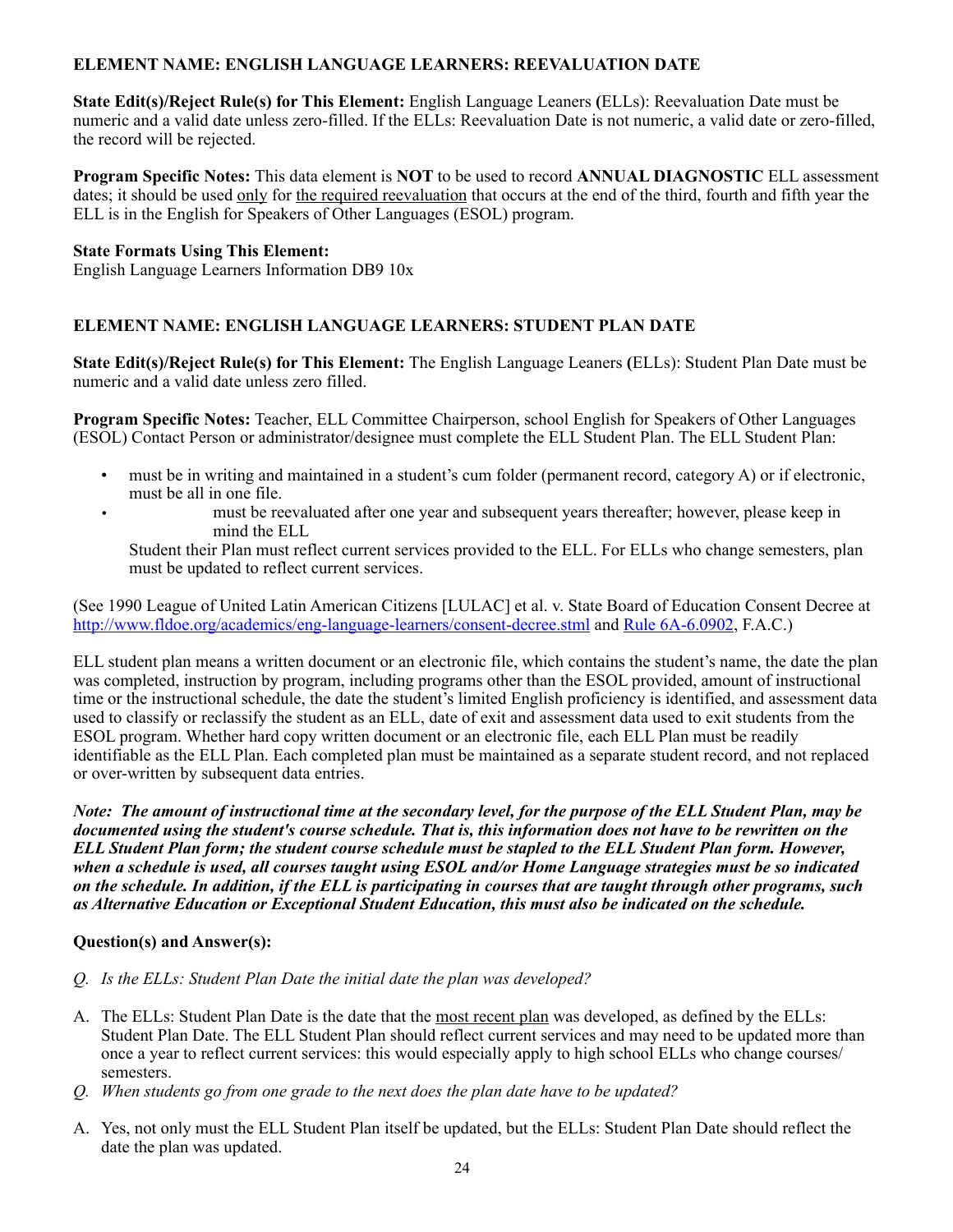English Language Learners Information DB9 10x

# **ELEMENT NAME: FEDERAL/STATE PROJECT, AREA AND MODEL**

**State Edit(s)/Reject Rule(s) for This Element:** A numeric indication of the project type, subject area and model for the instruction received by the student during the project year. The first digit of Federal/State Project, Area and Model must be 1, 2, 5 or 8. The second digit must be in the range 0-9, A or Z. The third and fourth digits must be in the range 00-01 or 08-14. The fifth digit must be zero. If these codes 8Z140 are not reported the record will be rejected.

**Program Specific Notes:** This element comes in only on Survey 5.

What to Report for Title III Immigrant Children and Youth on this data element:

A single record would be **8Z140**

| <b>First Digit</b>   | x            |
|----------------------|--------------|
| Second Digit         | Z            |
| Third - Fourth Digit | 14           |
| Fifth Digit          | $\mathbf{0}$ |

#### **State Formats Using This Element:**

Federal/State Compensatory Project Evaluation DB9 18x

# **ELEMENT NAME: FLORIDA EDUCATION FINANCE PROGRAM NUMBER**

**State Edit(s)/Reject Rule(s) for This Element:** Student Course Schedule – Florida Education Finance Program (FEFP) Number must be 101103, 111-113, 130, 254-255, 300 or 999.

If the FEFP Program Numbers are not valid, the record will be rejected.

See Appendix E of the Database Manuals for FEFP Program Numbers.

**Program Specific Notes:** English for Speakers of Other Language (ESOL) KG-12; FEFP Program Number is 130.

Please see Appendix DD of the Database Manuals for a list of courses eligible for ESOL weighted Full-time Equivalent (FTE) from the Course Code Directory.

In the courses listed in Appendix DD, student FTE reported for FEFP funding shall comply with Section 1003.56, F.S., the Course Code Directory, the District's English Language Leaner (ELL) Plan and Rules 6A-6.0900 through 6A-6.0909, F.A.C., ([https://www.flrules.org/Default.asp\)](https://www.flrules.org/Default.asp). All students who are reported as ELL and under the ESOL FEFP Program Number (130) must be receiving instruction by appropriately qualified personnel using ESOL and/or home language strategies. (Please refer to [www.fldoe.org](http://../../../chane.eplin$/fldoe.org) for FTE General Instructions.)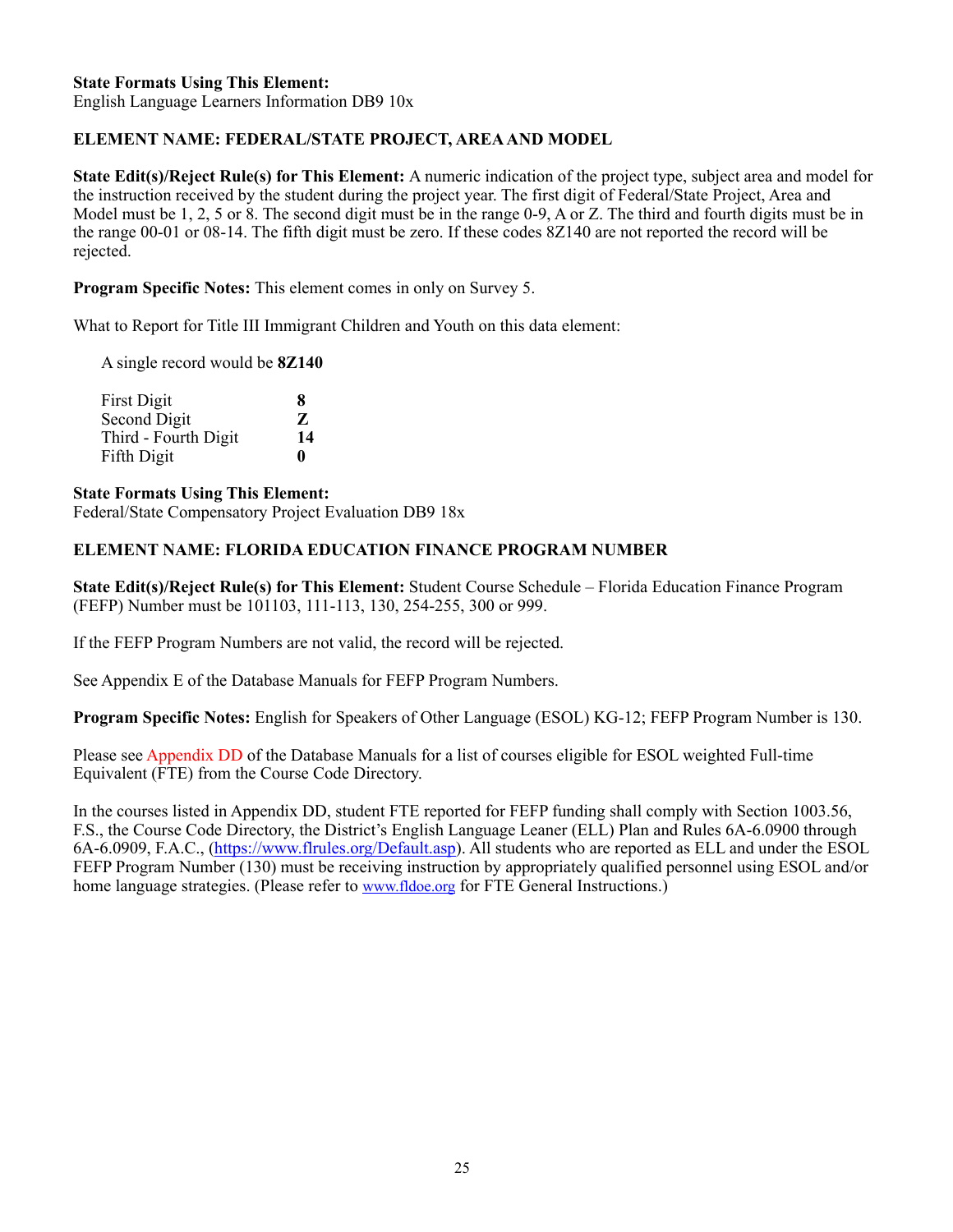# **Florida Education Finance Program (continued)**

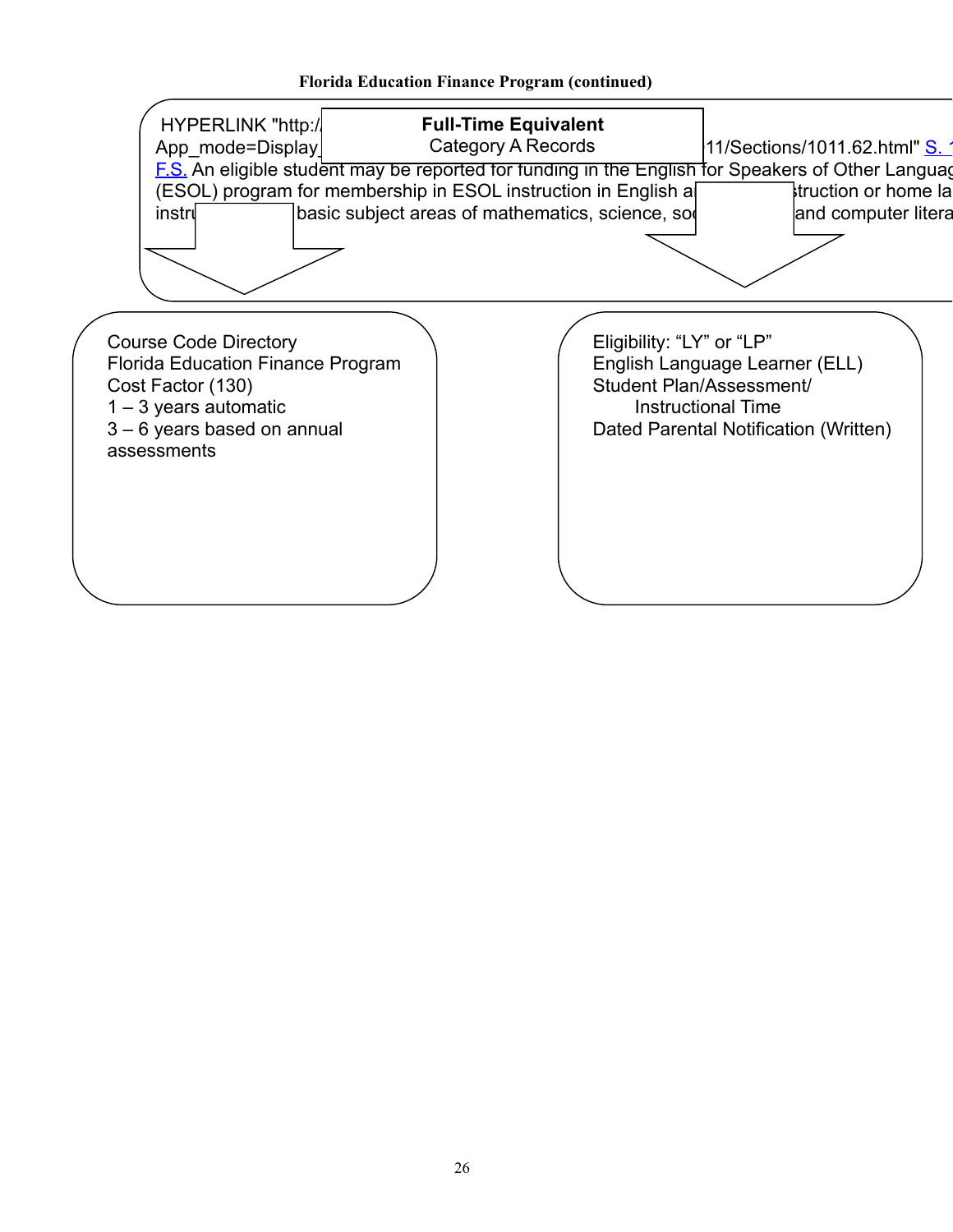# **Florida Education Finance Program (continued)**

# **English for Speakers of Other Languages (ESOL) Weighted Full-time Equivalent (FTE) Funding**

#### **Question(s) and Answer(s):**

- *Q. Under which circumstances may ESOL weighted FTE funding be claimed for English Language Leaners (ELLs)?*
- A. ESOL weighted FTE funding may be claimed for students with an ELL code of "LY" or "LP" who are enrolled in ESOL-Elementary, English Language Arts (ELA), ELA through ESOL, Intensive Reading or Developmental Language Arts (R) and the content areas math, science, social studies and computer literacy. The teachers of these courses must be:

appropriately certified in accordance with the current year's Course Code Directory;

*and*

in the process of, or have completed the required ESOL and/or Home Language in-service training required for basic subject area teachers;

#### *and/or*

in the process of, or have completed the training/certification requirements of the subject responsible for

#### *and*

documenting the use of ESOL and/or Home Language strategies.

- *Q. Can ESOL weighted FTE funding be claimed for ELLs enrolled in Basic ESOL (Language Arts/English) math, science, social studies and computer literacy classes that are not self-contained?*
- A. Yes. The delivery of ESOL and/or Home Language instruction via split classes is an appropriate delivery model and ESOL weighted FTE funding may be claimed for eligible ELLs. For details regarding cost, see Financial and Program Cost Accounting and Reporting for Florida Schools (Red Book) at [http://www.fldoe.org/finance/fl-edu](http://www.fldoe.org/finance/fl-edu-finance-program-fefp/financial-program-cost-accounting-repo.stml)[finance-program-fefp/financial-program-cost-accounting-repo.stml](http://www.fldoe.org/finance/fl-edu-finance-program-fefp/financial-program-cost-accounting-repo.stml).
- *Q. Can weighted FTE funding be claimed and reported for ELLs with paraprofessionals or teachers aides as the teacher(s) of record? (This practice is illegal.)*
- A. No. FTE may be reported only for the instructional time students spend in an eligible subject area with a certified teacher (the teacher of record). FTE may not be claimed for students served by non-certified personnel.
- *Q. Can school districts claim ESOL weighted FTE funding for students enrolled in other subject area classes, such as music, physical education, art, etc., when the teachers have completed the 18 in-service points of required ESOL training?*
- A. No. Section 1003.56, F.S., only permits ESOL weighted FTE funding in Basic ESOL (Language Arts/English) using ESOL strategies, and ESOL or home language instruction in math, science, social studies and computer literacy.
- *Q. Do ESOL Teachers need to be reported as "out of field?"*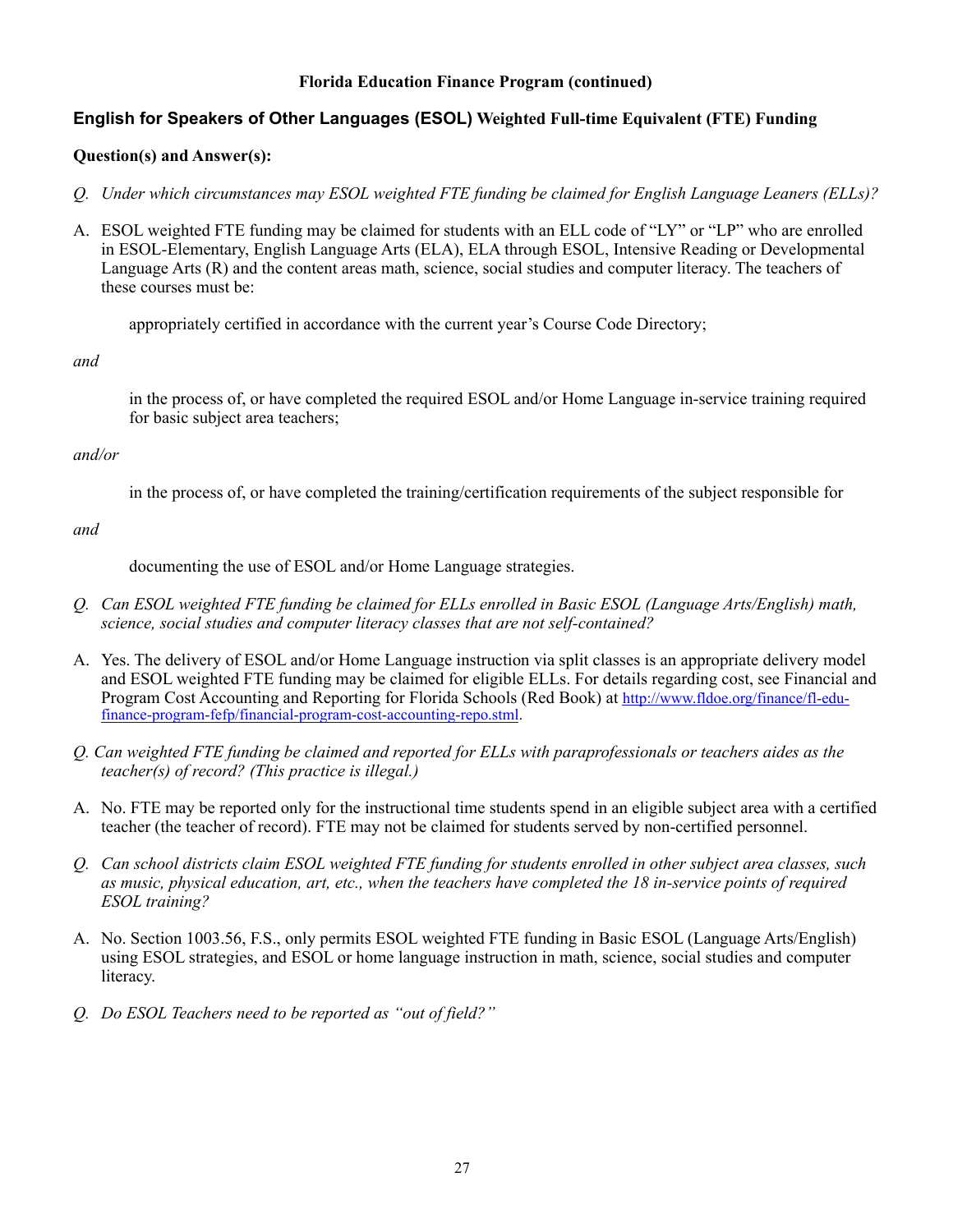# **ESOL Weighted Full-time Equivalent Funding (continued)**

- *A. Only teachers responsible for the primary ELA instruction and Intensive Reading of ELLs who do not have the ESOL endorsement or ESOL K-12 certification must be reported and approved by the school board as being outof-field in ESOL. Parents must be notified of the teacher's out-of-field status. Basic subject area teachers do not have to be reported as out-of-field.*
- *Q. If a Basic ESOL teacher (Language Arts/English) is assigned an ELL during the 2011-2012 school year and is reported out of field, but is not assigned an ELL for the 2012-2013 school year, must she/he be reported out of field for the second year and every year thereafter until the ESOL endorsement/certification is documented on the teacher's certificate?*
- A. Yes, according to 6A-1.0503, a teacher out of field in only ESOL shall complete at least three semester hours of college credit or the equivalent in-service toward the ESOL requirements within the first 2 calendar years from date of initial assignment to a class with ELLs and 3 semester hours or the equivalent in-service during each calendar year thereafter until all requirements for certification in ESOL are completed. The "stop and go" provision is no longer permitted.
- *Q. Do ESOL teachers need to be reported as out-of-field?*
- A. Only teachers responsible for the primary ELA instruction and Intensive Reading of ELLs who do not have the ESOL endorsement or ESOL K-12 certification must be reported and approved by the school board as being outof-field in ESOL. Parents must be notified of the teacher's out-of-field status. Basic subject area teachers do not have to be reported as out of field.
- *Q. What ESOL training is required for a teacher providing instruction to ELLs in a support position?*
- A. Teachers who are providing instructional support to ELLs, (ESE, Speech, tutoring) are required to have a minimum of 18 hours of ESOL training. These teachers do not give the ELA or subject area grade and provide instructional support and services in a "push-in" approach.

**State Formats Using This Element:** Student Course Schedule DB9 14x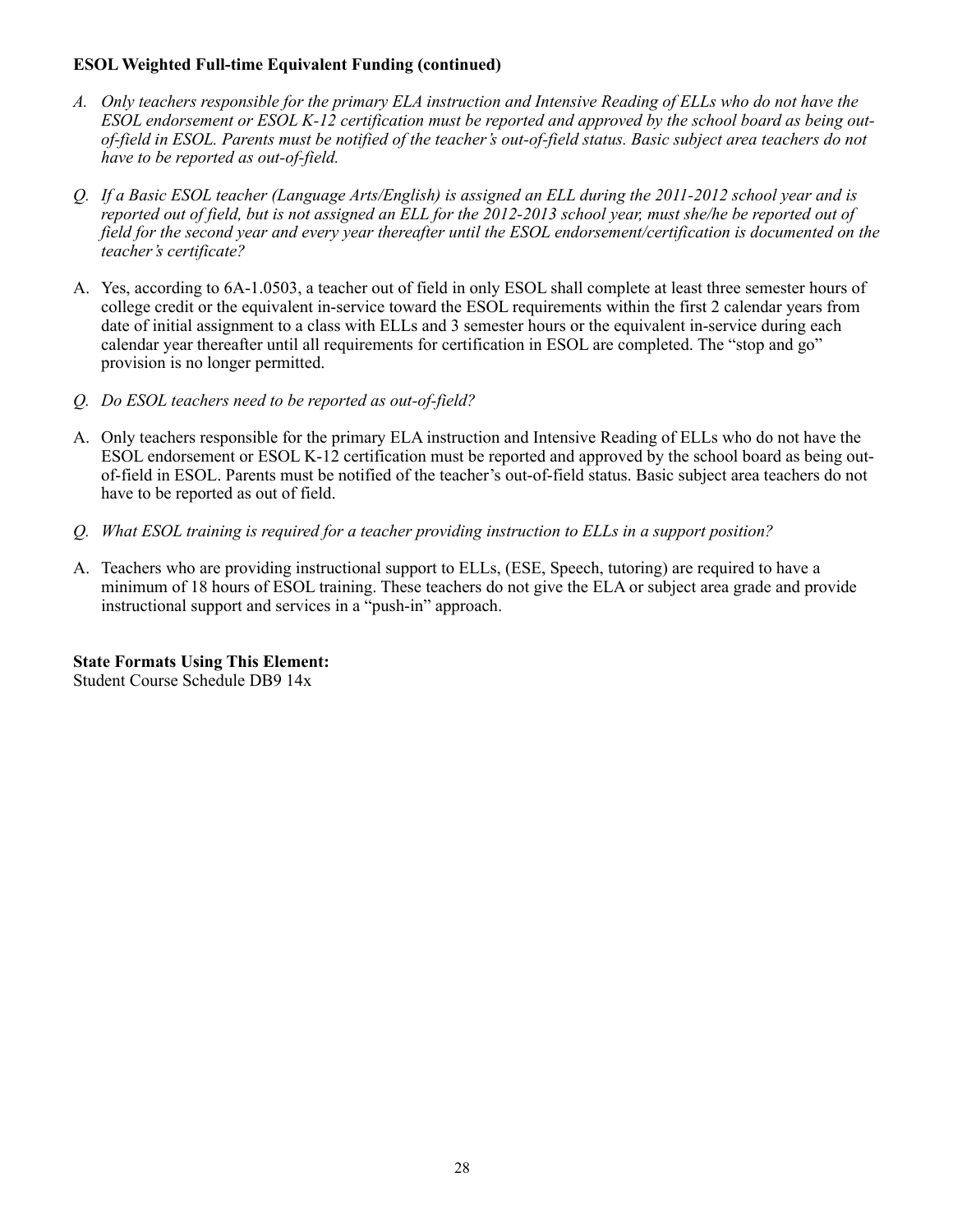# **ELEMENT NAME: FUND SOURCE**

**State Edit(s)/Reject Rules for This Element: Fund Source code must be E or Z, or the record will be rejected.** 

**Program Specific Notes: This data is a requirement for No Child Left Behind (NCLB) reporting purposes and it is used to measure whether or not services provided to English Language Leaners (ELLs) are funded under Title III.** 

**State Formats Using This Element: Dropout Prevention Program Data DB9 11x**  English Language Learners Information DB9 10x **Federal/State Indicator Status DB9 22x** 

# **ELEMENT NAME: FUND SOURCE: NO CHILD LEFT BEHIND (NCLB) TITLE III**

**State Edit(s)/Reject Rule(s) for This Element:** A one character code to identify whether a teacher's position or the program a teacher is teaching in is funded under Title III of the NCLB Act.

The Fund Source: NCLB Title III code must be Y, N or Z. If this code is not Y, N or Z, the record will be rejected.

**Program Specific Notes:** Only teachers assigned to eligible ELLs or eligible immigrant students may be funded with Title III funds.

#### **State Formats Using This Element:** Teacher Course DB9 15x

# **ELEMENT NAME: GRADE LEVEL**

**State Edit(s)/Reject Rule(s) for This Element:** The student's current Grade Level code must be PK, KG, 01-12, 30 or 31. If Grade Level is not one of the valid codes, the record will be rejected. Grade Level is used in many edits (see below).

**Program Specific Notes:** There is no formal English language proficiency assessment required for PK students. Once a PK student's Home Language Survey (HLS) is completed by the parent/guardian, if there is one or more affirmative response(s), the student is considered to be English Language Leaner (ELL) and should be provided linguistically and culturally appropriate services within the PK program. If the PK ELL tests proficient at the end of the school year, the student would then be coded ZZ.

| <b>Hard Copy Record</b>                                                          | <b>Local Accountability</b> | <b>Data Entry Required</b>                                                                                    |
|----------------------------------------------------------------------------------|-----------------------------|---------------------------------------------------------------------------------------------------------------|
| Registration Packet with completed<br>HLS with Affirmative Response(s)<br>to HLS | HLS Date*                   | Actual date or the first day of school (for PK)<br>and Kindergarten students who enroll during<br>the summer) |
|                                                                                  | ELL Code*                   | " $Y$ "                                                                                                       |
|                                                                                  | Basis of Entry              | $\lq\lq$ <sup>"</sup>                                                                                         |
|                                                                                  | <b>Classification Date</b>  | Same date as HLS                                                                                              |
|                                                                                  | Date of Entry               | Actual date started in PK Program                                                                             |
|                                                                                  | <b>Student Plan Date</b>    | Actual date entered PK and services began                                                                     |

*Pre-Kindergarten local data maintenance:*

\*State reported data elements for PK on the Student Demographic Information Format. (Note: PK ELLs are not reported on the English Language Learners Format.)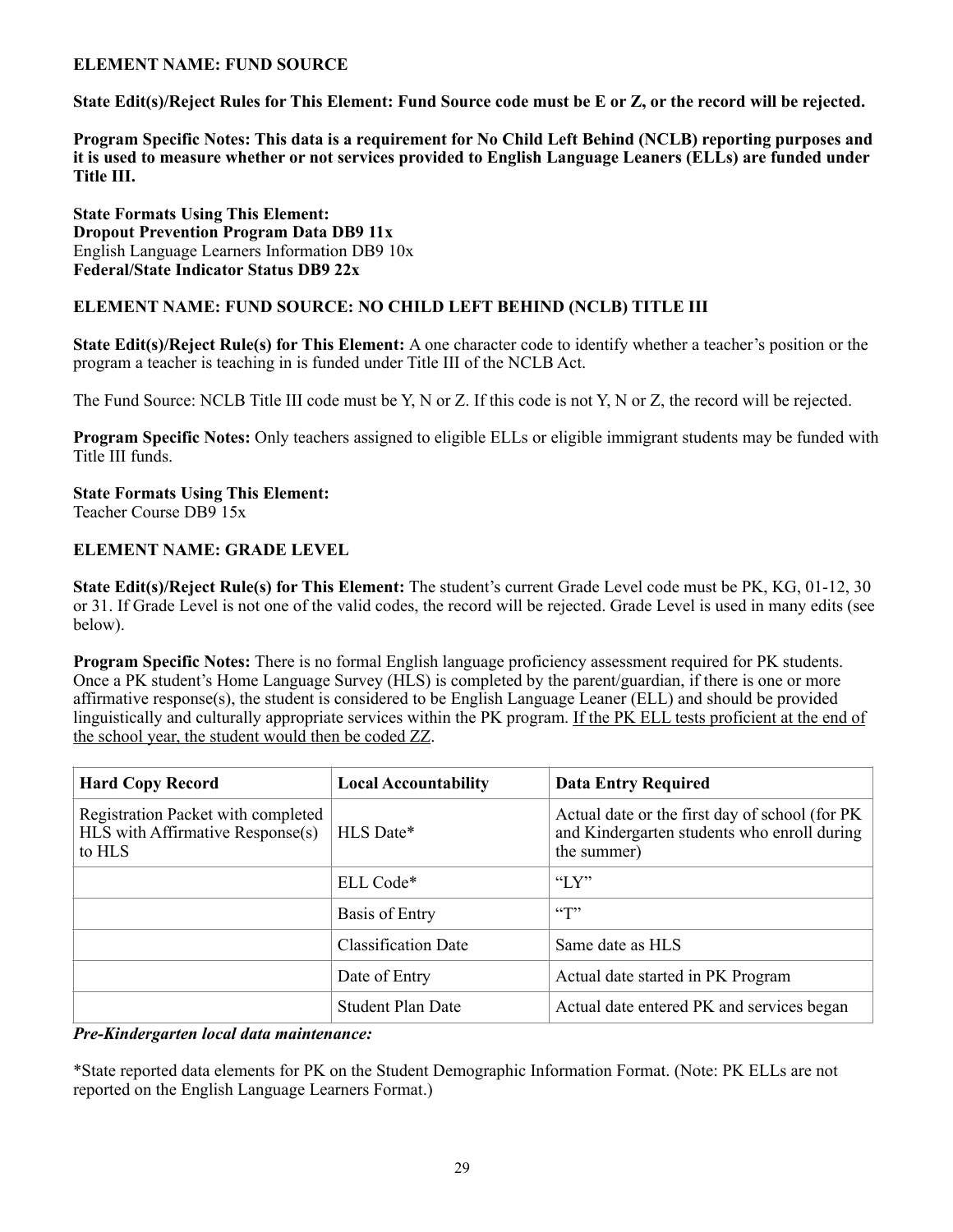# **ELEMENT NAME: GRADE LEVEL (continued)**

Based on the responses to the HLS, when an ELL enters KG, the student should be assessed within 20 school days with the aural/oral assessment.

# *If the PK ELL was not tested at the end of the previous school year, upon entering Kindergarten, an Aural/Oral test is administered and the PK data (which was maintained locally) is updated and reported to the state as follows:*

# **If the student scores ELL:**

| <b>Data Element</b>            | <b>Changes to:</b>                                                                  |
|--------------------------------|-------------------------------------------------------------------------------------|
| <b>ELL Code</b>                | Remains "LY"                                                                        |
| <b>Basis of Entry</b>          | ``A"                                                                                |
| <b>ELL</b> Instructional Model | Update as needed                                                                    |
| All Test related data elements | Enter updated information to document assessment                                    |
| <b>Classification Date</b>     | Date the student was determined eligible based on assessment                        |
| Date of Entry                  | Actual date started receiving services in the ESOL program in<br>KG.                |
| <b>Student Plan Date</b>       | The date of the most recent development or review of the ELL<br><b>Student Plan</b> |

**If, upon entering KG, the former PK English Languages Learners (ELL) student scores proficient English Speaker:**

| Data Element                       | <b>Changes to:</b>                               |  |
|------------------------------------|--------------------------------------------------|--|
| ELL Code                           | $\rm ^{4}$ $\rm F$ $\rm F$ $\rm ^{2}$            |  |
| <b>Post Reclassification Dates</b> | Two-year follow-up monitoring process begins     |  |
| Date of Exit                       | Actual date of exit                              |  |
| All Test related data elements     | Enter updated information to document assessment |  |

# *Note: HLS Date remains the same as PK data.*

**Kindergarten Roundup:** Prospective kindergarten students may be assessed prior to enrollment during a kindergarten roundup evaluation so long as the assessment is given no earlier than May 1 of the calendar year the student will enroll.

# **Question(s) and Answers:**

- *Q. What are the reporting requirements for PK ELLs? Do we have to submit the ELL Format for PK ELLs?*
- A. Districts are not required to submit an ELL Format for PK students. The only data elements (which are on Student Demographics Format) that need to be reported on PK ELLs are: Date of HLS, Country of Birth, the Limited English Proficient code and all other elements that are required of all students.
- *Q. Is an ELL Student Plan required for PK ELLs?*
- A. The ELL Student Plan is also not required since it is assumed that all students in a PK/Early Intervention program are receiving developmentally appropriate instruction which addresses the language development and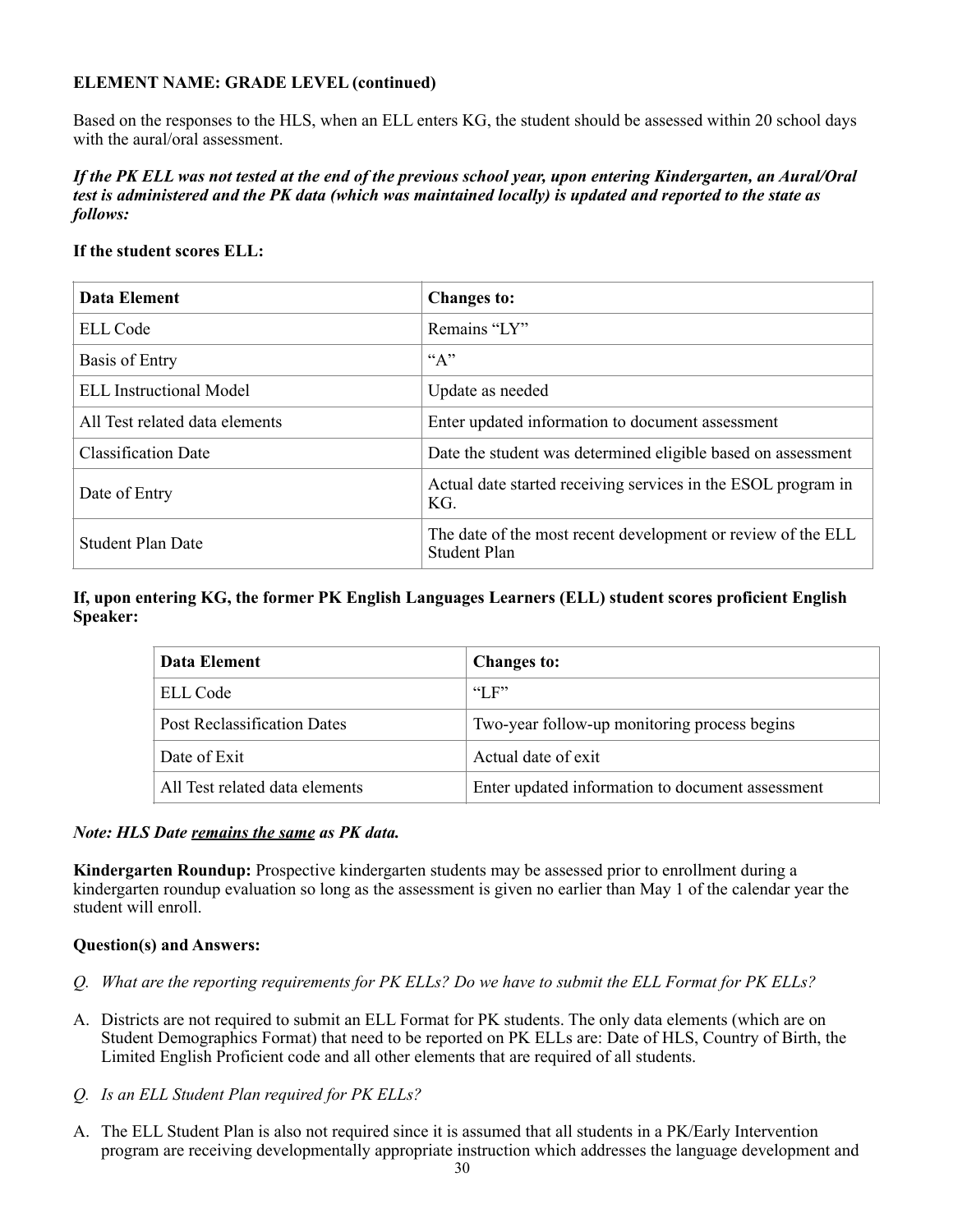cultural needs of these students. Again, ELLs: Student Plan Date is a data element which appears on the ELLs Format and therefore is not recorded or reported for PK students.

# **ELEMENT NAME: GRADE LEVEL (continued)**

#### **State Formats Using This Element:**

Student Demographic Information DB9 13x Student Course Schedule DB9 14x Prior School Status/Student Attendance DB9 55x Student Course Transcript Information DB9 39x Student End of Year Status DB9 17x Student Discipline/Resultant Action DB9 19x

# **ELEMENT NAME: IMMIGRANT STUDENT**

**State Edit(s)/Reject Rules for This Element:** Immigrant Student must be code of Y, N or Z. If Immigrant Student is not a valid code, the record will be rejected.

If the Immigrant Student code is Z, then the School Number, Current Enrollment must be 3518 or the record will be rejected.

**Program Specific Notes:** This data element is dealing solely with the definition of immigrant children and youth under No Child Left Behind (NCLB) which is based solely on country of birth. The eliciting, requesting or maintaining of information regarding a student's legal immigration status is still prohibited under the Consent Decree.

Starting 2010-2011, this data element will be used to determine immigrant counts and allocations for the Immigrant Grant.

Students born to U.S. military personnel on bases overseas can count as immigrants. (Change in definition received from United States Education Department (USED) for 2009-2010.)

Foreign exchange students meeting the definition of Immigrant Student also count as immigrants.

It is very important that you not confuse this with requirements of the Consent Decree. Domicile is still to be used for entry into public schools.

# **State Formats Using This Element:**

Federal State Indicator Status DB9 22x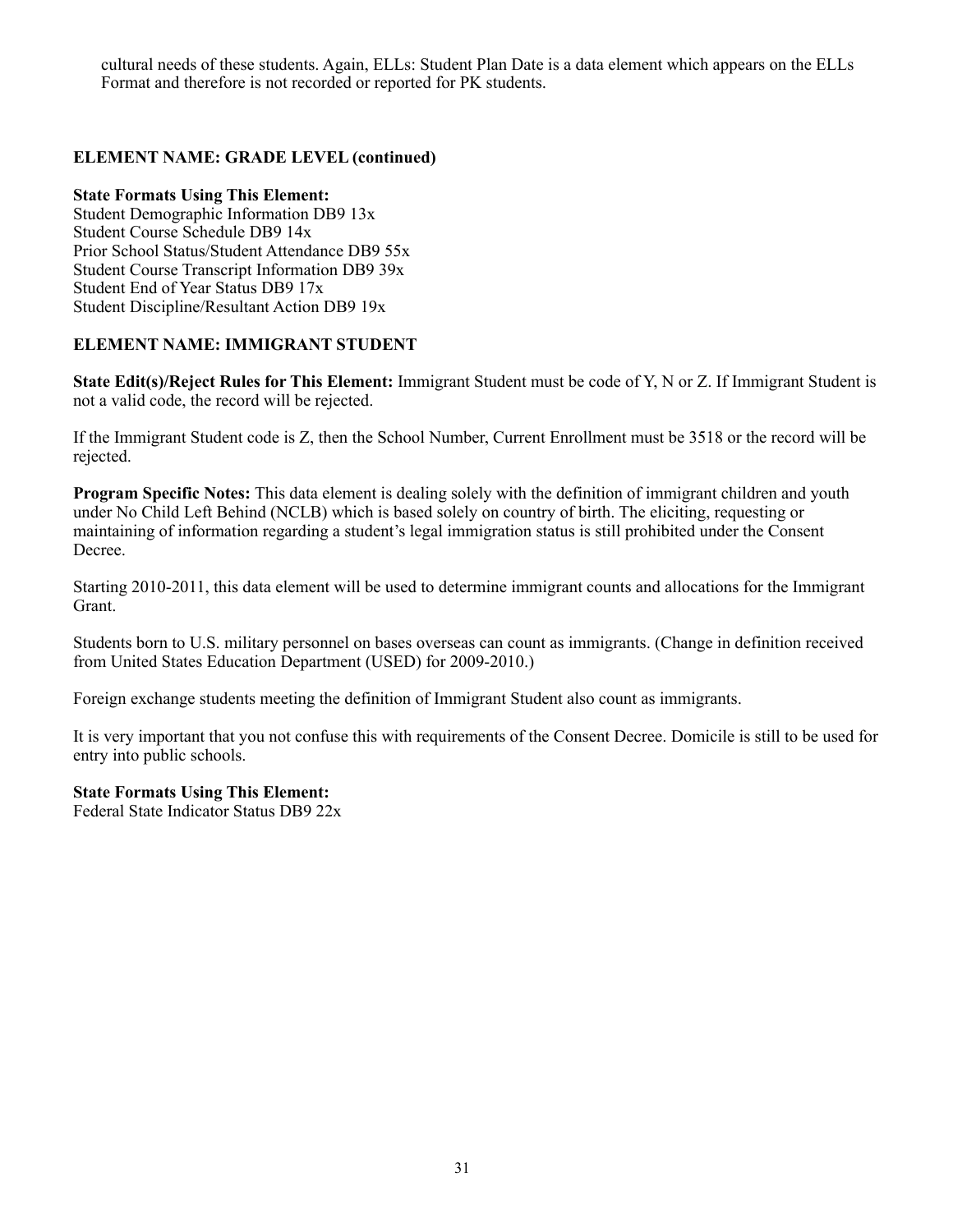# **ELEMENT NAME: IMMIGRANT STUDENT SERVICES**

**State Edit(s)/Reject Rules for This Element: These codes are position specific. Please refer to the Federal State Compensatory Project Evaluation format for details.** 

**Immigrant Student Services code L must be L or Z. Immigrant Student Services code S must be S or Z. Immigrant Student Services code A must be A or Z. Immigrant Student Services code C must be C or Z. Immigrant Student Services code M must be M or Z. Immigrant Student Services code D must be D or Z. Immigrant Student Services code F must be F or Z. Immigrant Student Services code B must be B or Z. Immigrant Student Services code R must be R or Z. Immigrant Student Services code T must be T or Z. Immigrant Student Services code O must be O or Z.** 

**If these codes are not valid the record will be rejected.** 

**Program Specific Notes: This information is required for reporting of activities provided to eligible immigrant students as outlined in Title III, Part A of No Child Left Behind (NCLB).** 

**State Formats Using This Element: Federal State Compensatory Project Evaluation**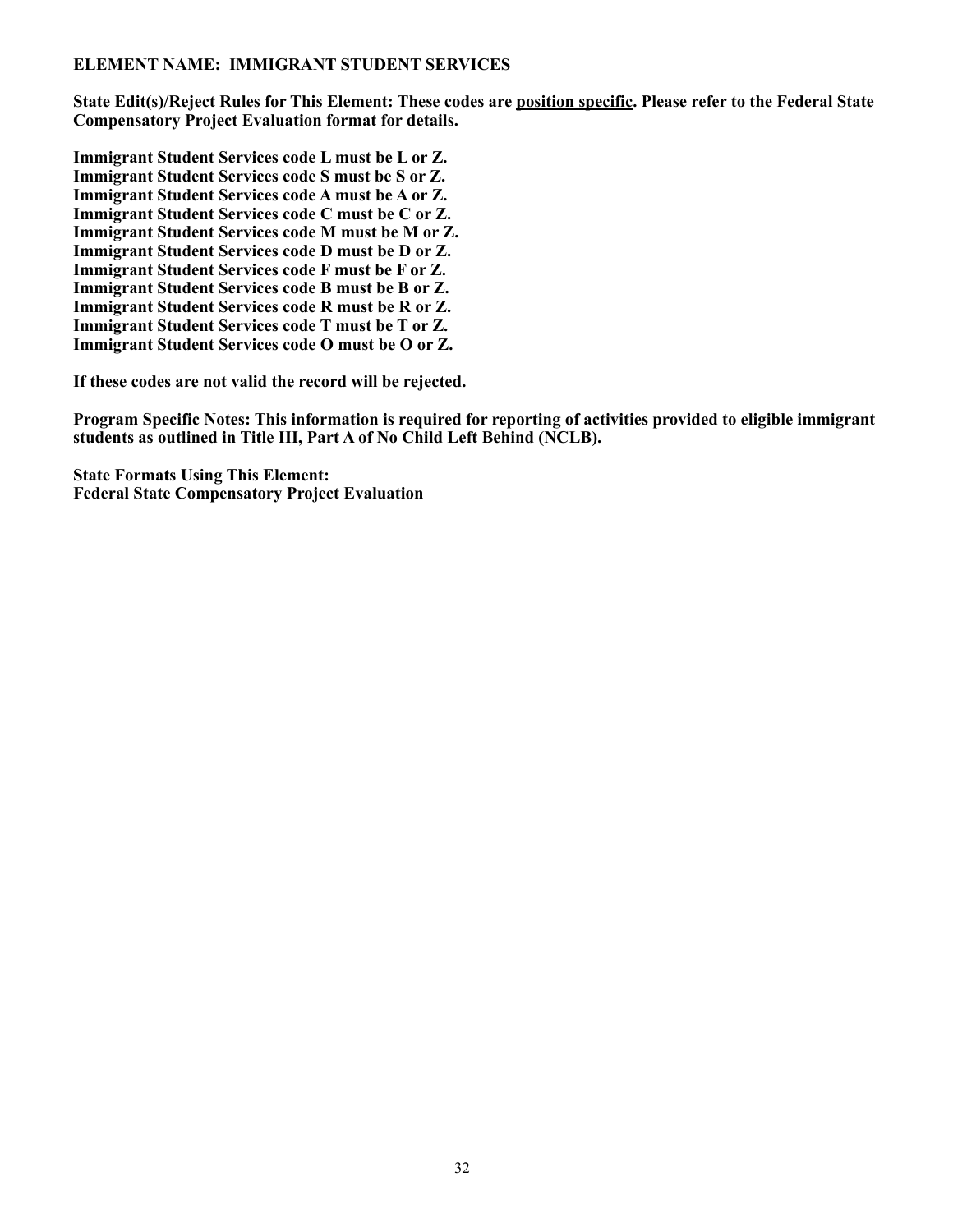# **ELEMENT NAME: NATIVE LANGUAGE, STUDENT**

**State Edit(s)/Reject Rule(s) for This Element:** Native Language, Student must be a valid language code, containing no blanks. (See the Language Code Table, Appendix N of the Florida Department of Education (*FDOE) Database Manual*.) If the Native Language, Student is not a valid language code, the record will be rejected.

If Grade Level is PK12, then Native Language, Student must be other than ZZ. If the student is coded ZZ, the record will be rejected.

**Program Specific Notes:** The district must collect and maintain the native language of each PK-12 student, regardless of the English Language Leaners (ELL) code.

(See the 1990 League of United Latin American Citizens [LULAC] et al. v. State Board of Education Consent Decree, [http://www.fldoe.org/academics/eng-language-learners/consent-decree.stml.](http://www.fldoe.org/academics/eng-language-learners/consent-decree.stml))

# **Question(s) and Answer(s):**

- *Q. Is the native language code of "Not Applicable" valid for grades PK-12?*
- A. No, all PK-12 grade student records must contain a valid native language code.
- *Q. Is it possible that the native language of a student who meets the definition of ELLs be English?*
- A. Yes, given that this information is provided by the parent/guardian and/or self-reported. In addition, this would be the case for students with at least one parent/guardian being a native speaker of a language other than English and for whom the parent/guardian states that the child's native language is English (e.g., a student born in the Philippines - Father: U.S. born, and Mother: Philippine born).
- *Q. How is the "native" language of a student determined?*
- A. The "native" language is determined by question 2 of the Home Language Survey (HLS): "Did the student have a first language other than English?"
- *Note: The appendix of language codes (Appendix N, FDOE Database Manual) was revised and all indigenous languages were grouped together (listing of Indigenous Languages of the Americas Codes and Pacific Island Languages Codes). Special attention should be paid to the revision of the native language codes of those students still in membership for whom the previously used language codes were deleted from the appendix.*

**State Formats Using This Element:** Student Demographic Information DB9 13x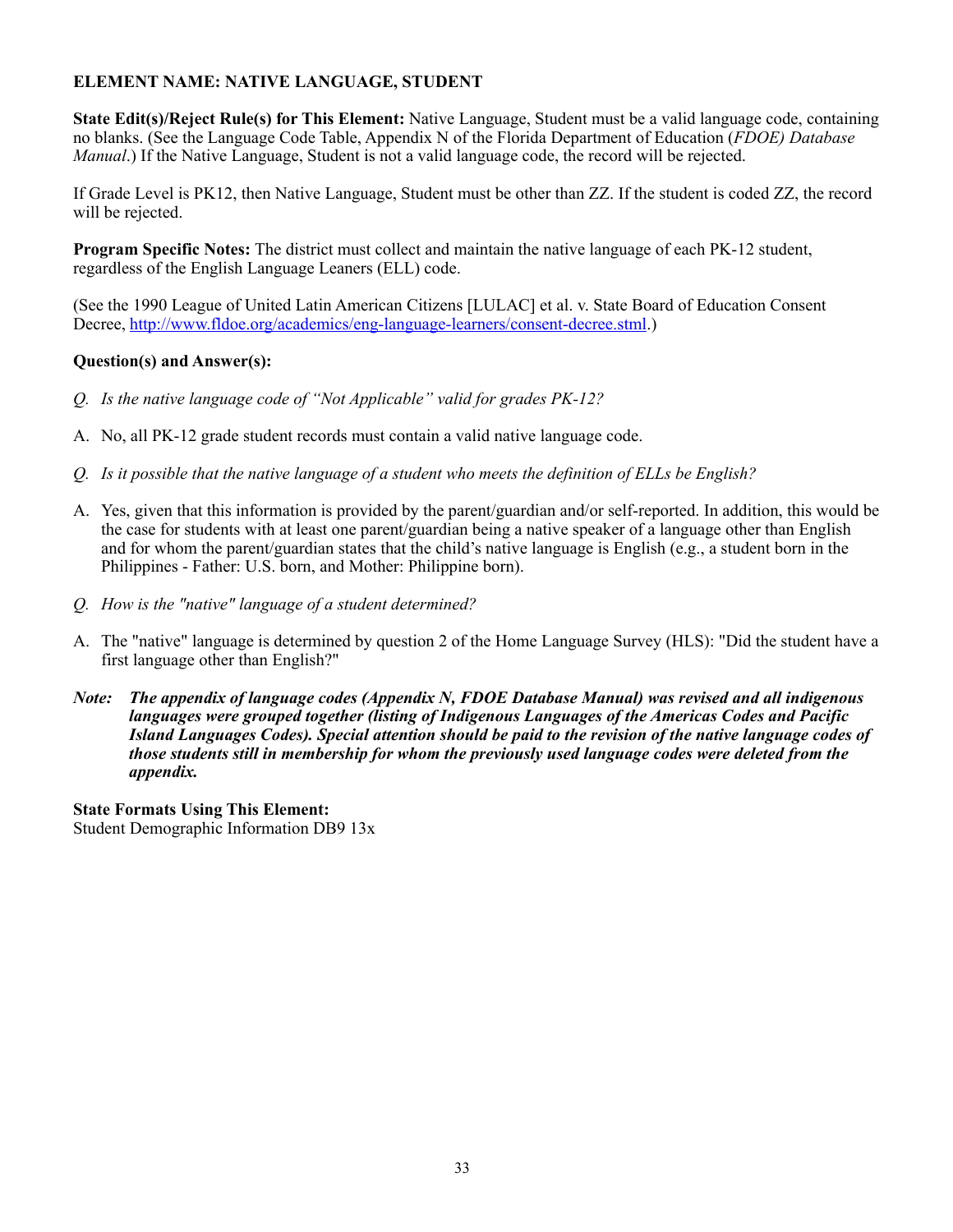# **ELEMENT NAME: PRIMARY LANGUAGE SPOKEN IN THE HOME**

**State Edit(s)/Reject Rule(s) for This Element:** Primary Language Spoken in the Home code must be a valid language code as listed in Appendix N of the Florida Department of Education (*FDOE) Database Manual*. If the Parent/Guardian Primary Home Language code is not valid, the record will be rejected.

**Program Specific Notes:** This data is self-reported by the parent/guardian during the registration process. It is possible for the Primary Language Spoken in the Home to be different from the Native Language, Student. It is assumed that every Parent/Guardian will have a Primary Home Language.

#### **State Formats Using This Element:**

Student Demographic Information DB9 13x

# **ELEMENT NAME: RESIDENT STATUS, STATE/COUNTY**

**State Edit(s)/Reject Rule(s) for This Element:** Resident Status, State/County code must be 0, 1, 2, 3, 4 or 5. If the Resident Status, State/County code is not valid, the record will be rejected. If Grade Level is PK12, then Resident Status, State/County must be in the range 0-3. If Grade Level is 30-31, then Resident Status, State/County must be 4 or 5. If the record does not match these criteria, the district must correct it.

**Program Specific Notes:** Resident status is determined based on DOMICILE and is not to be confused with a student's legal immigration status. This data element is to be filled in based on record of domicile only. **Schools cannot elicit, require, maintain or document any information regarding a student's (or his/her parent/ guardian's) immigration status.** 

The code of "O" for Foreign Exchange Students is a self-reported item and is only to be used for those few foreign exchange students who are brought into the school though a Foreign Exchange agency or service.

#### **State Formats Using This Element:**

Student Demographic Information DB9 13x

# **ELEMENT NAME: TEST ACCOMMODATIONS**

**State Edit(s)/Reject Rule(s) for This Element:** A one character code that indicates the type of special accommodations, if any, needed by the student when being tested.

The Test Accommodation code must be C, U, L, P, Q, R or Z. If the code is not C, U, L, P, Q, R or Z, the record will be rejected.

# **State Formats Using This Element:**

Federal/State Indicator Status DB9 22x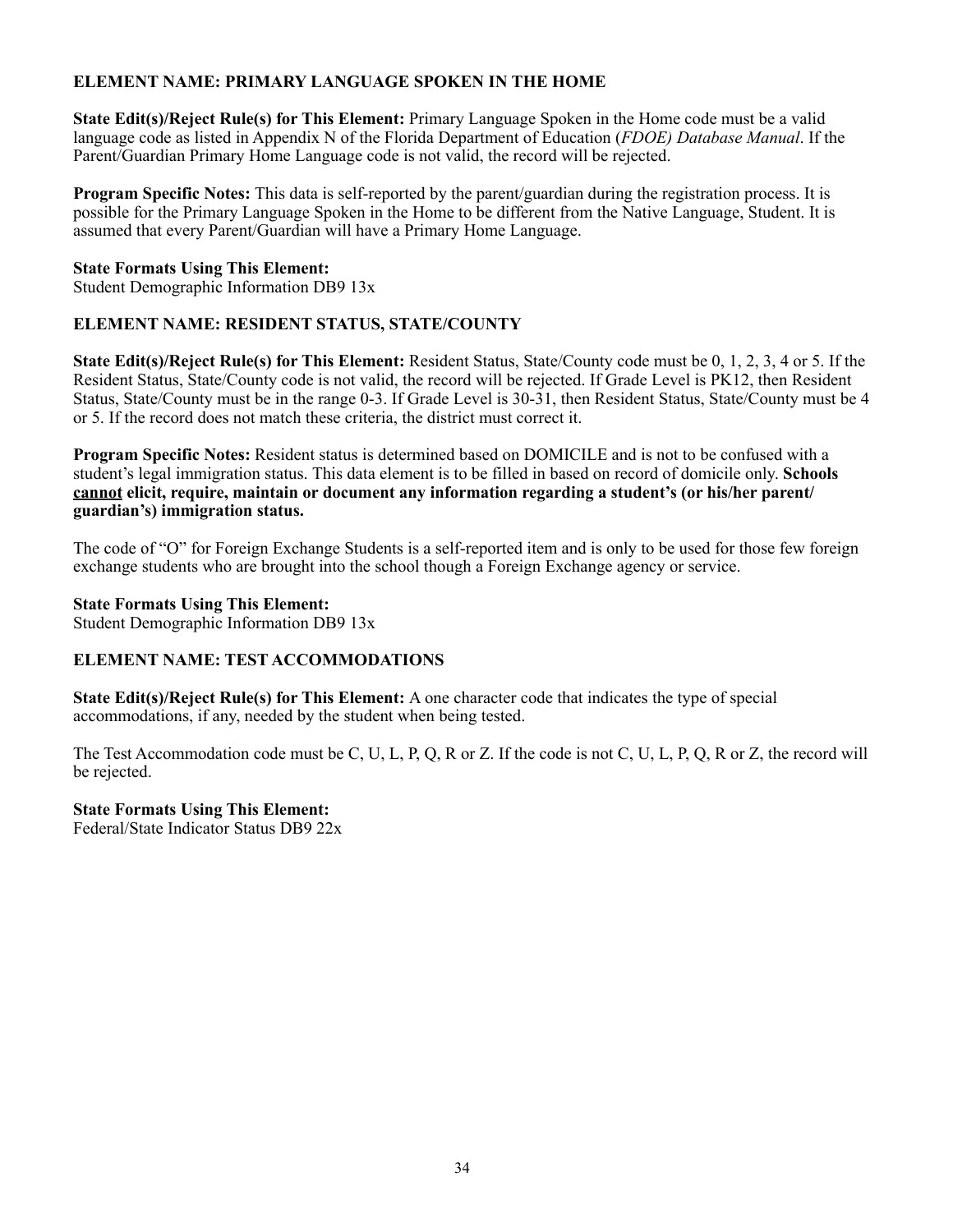# **ELEMENT NAME: TEST DATE (ALL OCCURRENCES)**

**State Edit(s)/Reject Rule(s) for This Element:** Test Date must be numeric and a valid date unless zero-filled. If Test Date is not numeric or not zero-filled, the record will be rejected. If the Test Date is a valid date, then the Test Name must be a valid code other than ZZZ. If not, the record will be rejected. If Test Date is equal to zero, then Test Name must be ZZZ, the Test Score Type (first occurrence) must be ZZ, the Test Subject Content must be ZZ, and the Test Score must be zero. If not, the record will be rejected. If Test Date is greater than zero, then Test Score Type must be a valid code other than ZZ. If not, the record will be rejected. If Test Date is greater than zero, then Test Subject Content must be a valid code. If not, the record will be rejected.

**Program Specific Notes:** This refers to the most recent date the test was administered which determined the student as English Language Learners (ELL), or what was used to exit the ELL for Surveys 2, 3 and 5.

# **Question(s) and Answer(s):**

- *Q. If you have an ELL currently in an English for Speakers of Other Languages (ESOL) program, do you send test information if it is not in the current year; i.e., the student was tested in the prior year?*
- A. The submission of the ELL record should reflect all the test information regarding entry and/or exit, regardless if either occurred in the past.

# **State Formats Using This Element:**

English Language Learners Information DB9 10x

# **ELEMENT NAME: TEST FORM (ALL OCCURENCES)**

**State Edit(s)/Reject Rule(s) for This Element:** If English Language Learners (ELLs): Exit Date is greater than zero and Test Name is CEL, then Test Form must not be 3.

If ELLs: Exit Date is 00000000 and if Test Name Listening is CEL, then Test Form Listening must be code 3.

**Program Specific Notes:** Comprehensive English Language Learning Assessment (CELLA) Form 3 is used for placement only.

#### **State Formats Using This Element:** Student Assessment DB9 59x

English Language Learners Information DB9 10x

# **ELEMENT NAME: TEST LEVEL (ALL OCCURENCES)**

**State Edit(s)/Reject Rule(s) for This Element:** If Survey Period Code is not 7, then Test Level must not be blank. If Survey Period Code is 7, then the Test Level must be ZZ.

# **State Formats Using This Element:**

Student Assessment DB9 59x English Language Learners Information DB9 10x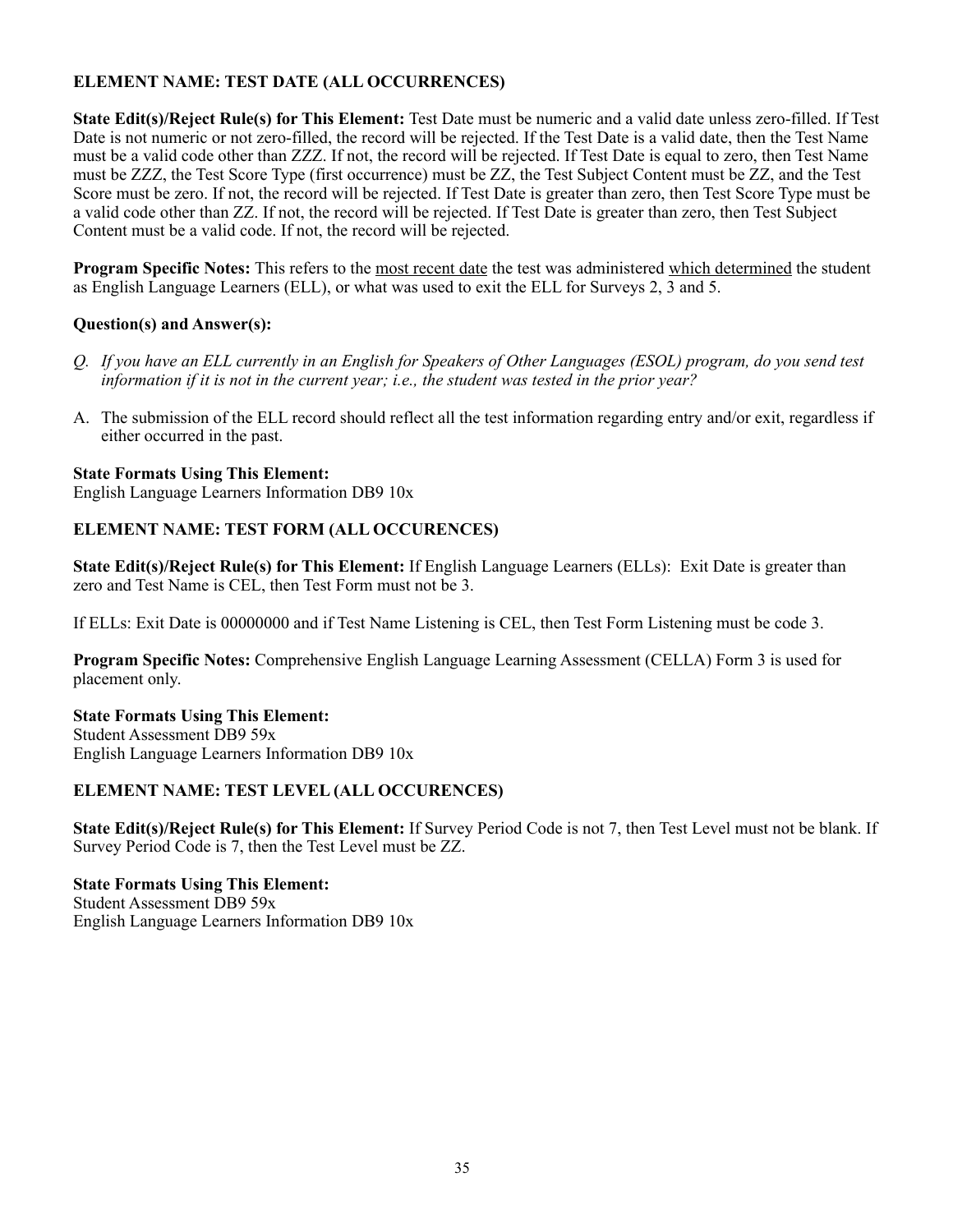# **ELEMENT NAME: TEST NAME (ALL OCCURRENCES)**

**State Edit(s)/Reject Rule(s) for This Element:** The **Test Name (All Occurrences)** must be a valid code. Valid Test Name codes are specified in Appendix I of the Florida Department of Education (*FDOE) Database Manual*.

If the Test Date is a valid date, then the Test Name must be a valid code other than ZZZ. If not, the record will be rejected.

If Test Date is equal to zero, then Test Name must be ZZZ, the Test Score Type must be ZZ, the Test Subject Content must be ZZ, and the Test Score must be zero. If not, the record will be rejected.

**Program Specific Notes:** All aural/oral tests used to determine listening/speaking of all potential English language Leaners (ELLs) must be approved by FDOE.

# **Question(s) and Answer(s):**

- *Q. The district was using a test that was not on the Test Name Table, how do they code it?*
- A. You may not use a test that is not on the Test Name Table, see *FDOE Database Manual*, Appendix I; or see Appendix A of this handbook for the Test Name Table. Beginning 2009-10, district-developed tests are no longer valid for ELL entry/exit.

For the purpose of using IRW or LRW, the raw scores provided by these tests may be used and reported only using publisher's national percentile converted score for each test sub-part.

The Woodcock Munoz-Normative Update (R, W) – code of WNU has been added to the Test Name Table. This is to be used for entry/exit only.

Per [Rule 6A-6.0902,](https://www.flrules.org/gateway/RuleNo.asp?title=SPECIAL%2520PROGRAMS%2520I&ID=6A-6.0902) F.A.C., the assessment in reading and writing shall be completed as soon as possible after enrollment, but not later than twenty (20) school days after the aural/oral assessment or listening and speaking assessment.

# **State Formats Using This Element:**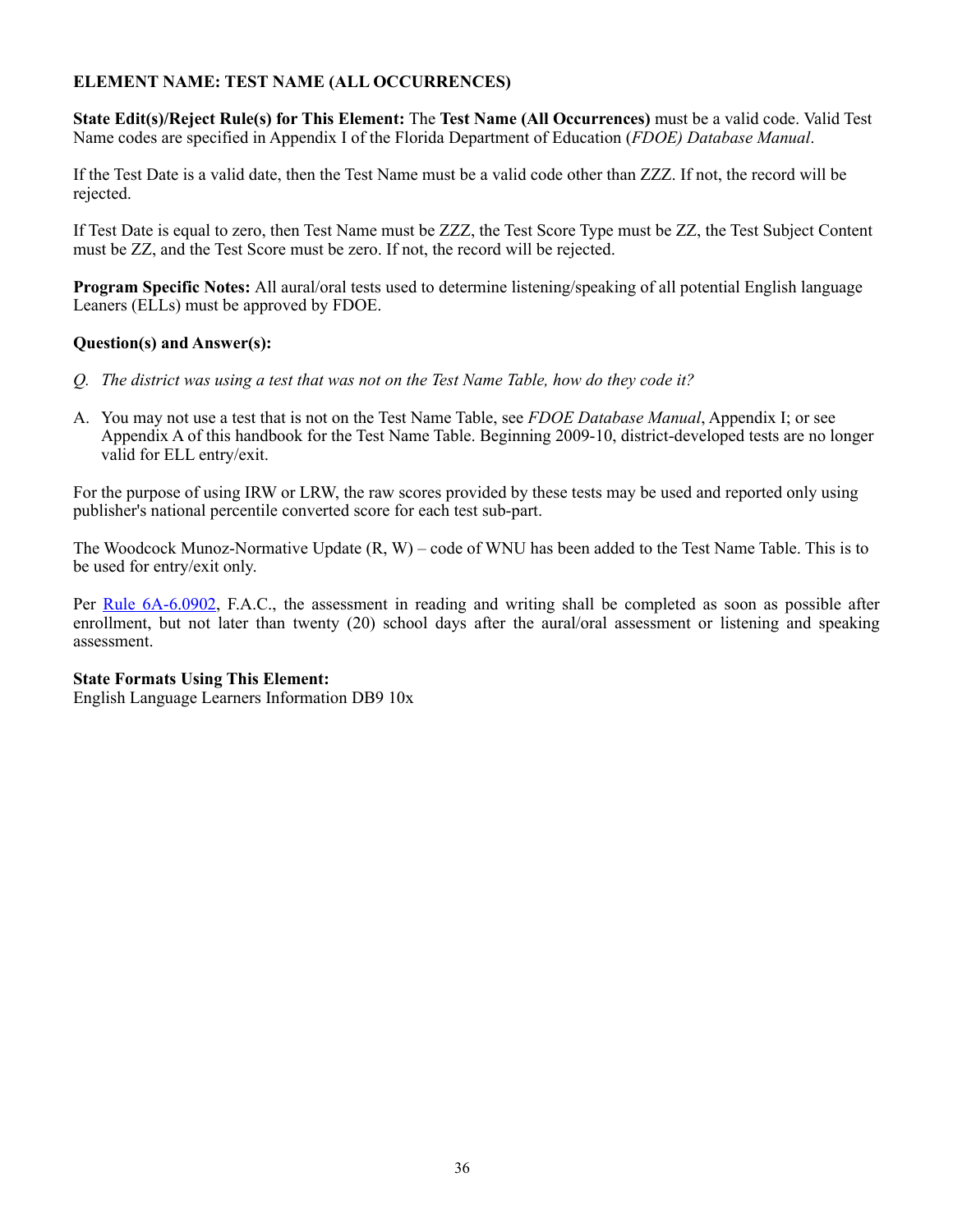# **ELEMENT NAME: TEST SCORE (ALL OCCURRENCES)**

**State Edit(s)/Reject Rule(s) for This Element:** Test Score must be numeric and right justified with leading zeros. If Test Score is not numeric and right justified with leading zeros, the record will be rejected.

If the Test Date is a valid date, then the Test Name must be a valid code other than ZZZ. If not, the record will be rejected.

If Test Date is equal to zero, then Test Name must be ZZZ, the Test Score Type (first occurrence) must be ZZ, the Test Subject Content must be ZZ, and the Test Score must be zero. If not, the record will be rejected.

**Program Specific Notes:** Reading/Writing - Students in grades 3 and above who score fully English proficient on the Aural/Oral and score at or below the 32nd percentile on the reading and writing sub-parts of a norm referenced test are eligible for an English for Speakers of Other Languages (ESOL) program. Assessment of reading and writing test must be completed within 20 days of the aural/oral assessment.

If the Test Score is zero, enter zeros in this field.

English Language Learners (ELLs) in grades K-12 who score limited English proficient on an aural/oral test as indicated by publishers' cut-off scores, are eligible for and should be provided appropriate services. All numeric test scores should be reported as indicated by the test publisher. Please use the conversion chart below for all alphabetical scores.

If the Language Assessment Scales R/W (LRW) or the Individuals with Disabilities Education Act (IDEA) Language Proficiency R/W (IRW) tests are used for reading and writing, the raw scores (RS) must be converted to national percentiles (NP) for each test sub-part before reporting. If no conversion is available, the use of these tests must be discontinued.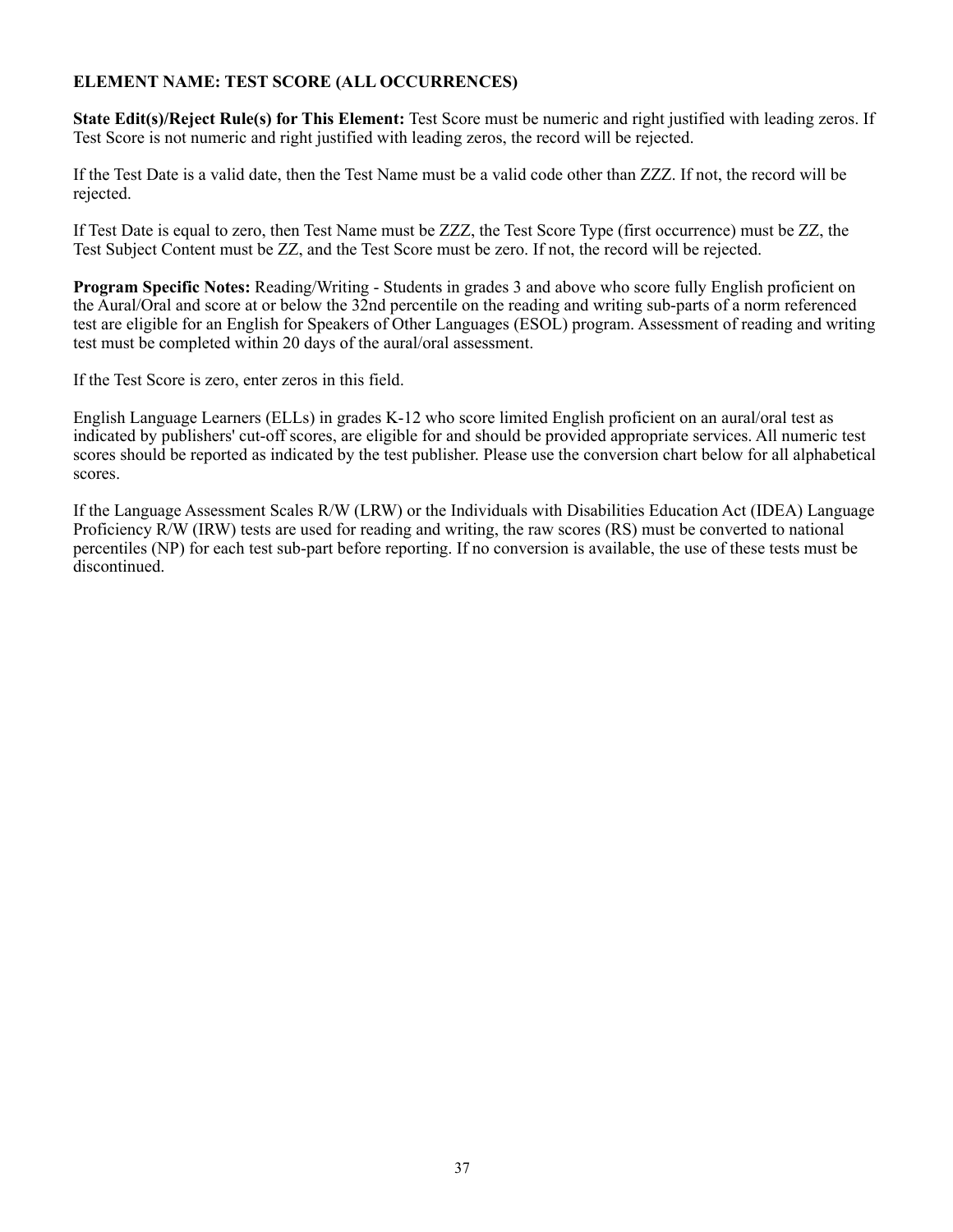# **CONVERSION CHART FOR AN ALPHABETICAL TEST SCORE TO NUMERICAL SCORE**

The following chart should be used only for tests that yield an alphabetical test score (language proficiency level or language category). The data element test score must be numeric; therefore, this conversion must be used for any alphabetical score.

| <b>LANGUAGE PROFICIENCY</b><br><b>ALPHA SCORES</b> |                            | <b>LANGUAGE CATEGORY</b><br><b>(OLD LAU CATEGORIES)</b> | <b>NUMERIC</b><br><b>TEST</b><br><b>SCORES</b> | <b>TEST</b><br><b>SCORE</b><br><b>TYPE</b> |
|----------------------------------------------------|----------------------------|---------------------------------------------------------|------------------------------------------------|--------------------------------------------|
| <b>NES/NEP</b>                                     | $\mathsf{A}$               | Monolingual speaker of a language other than<br>English |                                                | <b>RS</b>                                  |
|                                                    | B                          | Predominantly speaks language other than<br>English     | $\overline{2}$                                 | <b>RS</b>                                  |
| LES/LEP                                            | $\mathcal{C}$<br>Bilingual |                                                         | 3                                              | <b>RS</b>                                  |
|                                                    | D                          | Predominantly speaks English                            | $\overline{4}$                                 | <b>RS</b>                                  |
| E<br><b>FES/FEP</b><br>$\overline{F}$              |                            | Monolingual speaker of English                          | 5                                              | <b>RS</b>                                  |
|                                                    |                            | Monolingual speaker of English                          | 6                                              | <b>RS</b>                                  |

NES/NEP = Non-English Speaking/Non-English Proficient

 $LES/LEP = Limited English Speaking/Limited English Profiticient$ 

FES/FEP = Fluent English Speaking/ Fluent English Proficient

# **Question(s) and Answer(s):**

- *Q. Do test scores for students beyond the three-year base need to be updated annually and submitted to the Florida Department of Education (FDOE)?*
- A. No. The original date of the test and the test scores for the test that proved eligibility and placement should be maintained and submitted to FDOE at each reporting period.

# **State Formats Using This Element:**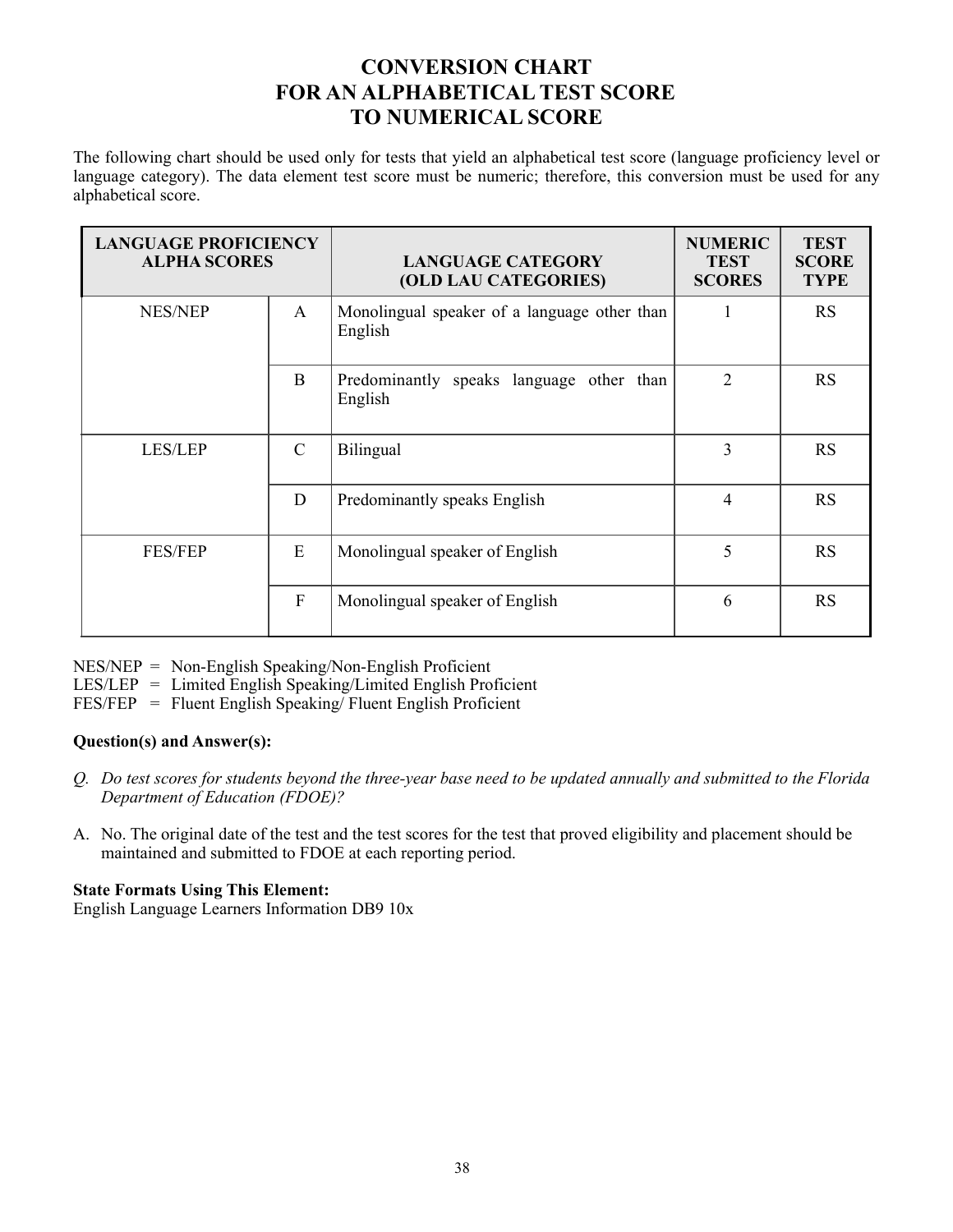# **ELEMENT NAME: TEST SCORE TYPE (ALL OCCURRENCES)**

**State Edit(s)/Reject Rule(s) for This Element:** Test Score Type must be AL, RS, SS, NP or ZZ. If Test Score Type is not AL, RS, SS, NP or ZZ, the record will be rejected.

If the Test Date is a valid date, then the Test Name must be a valid code other than ZZZ. If not, the record will be rejected.

If Test Date is equal to zero, then Test Name must be ZZZ, the Test Score Type (first occurrence) must be ZZ, the Test Subject Content must be ZZ, and the Test Score must be zero. If not, the record will be rejected.

If Test Date (first occurrence) is greater than zero, then Test Score Type (first occurrence) must be a valid code other than ZZ. If not, the record will be rejected.

**Program Specific Notes:** All numeric test scores should be reported with the appropriate test score type as indicated by the test publisher. For alphabetical test scores, please refer to the conversion chart (previous page) denoting the Test Score Type as Raw Score.

If the Language Assessment Scales R/W (LRW) or the Individuals with Disabilities Education Act (IDEA) Language Proficiency R/W (IRW) tests are used for reading and writing, the raw scores (RS) must be converted to national percentiles (NP) for each test sub-part before reporting. If no conversion is available, the use of these tests must be discontinued.

#### **State Formats Using This Element:**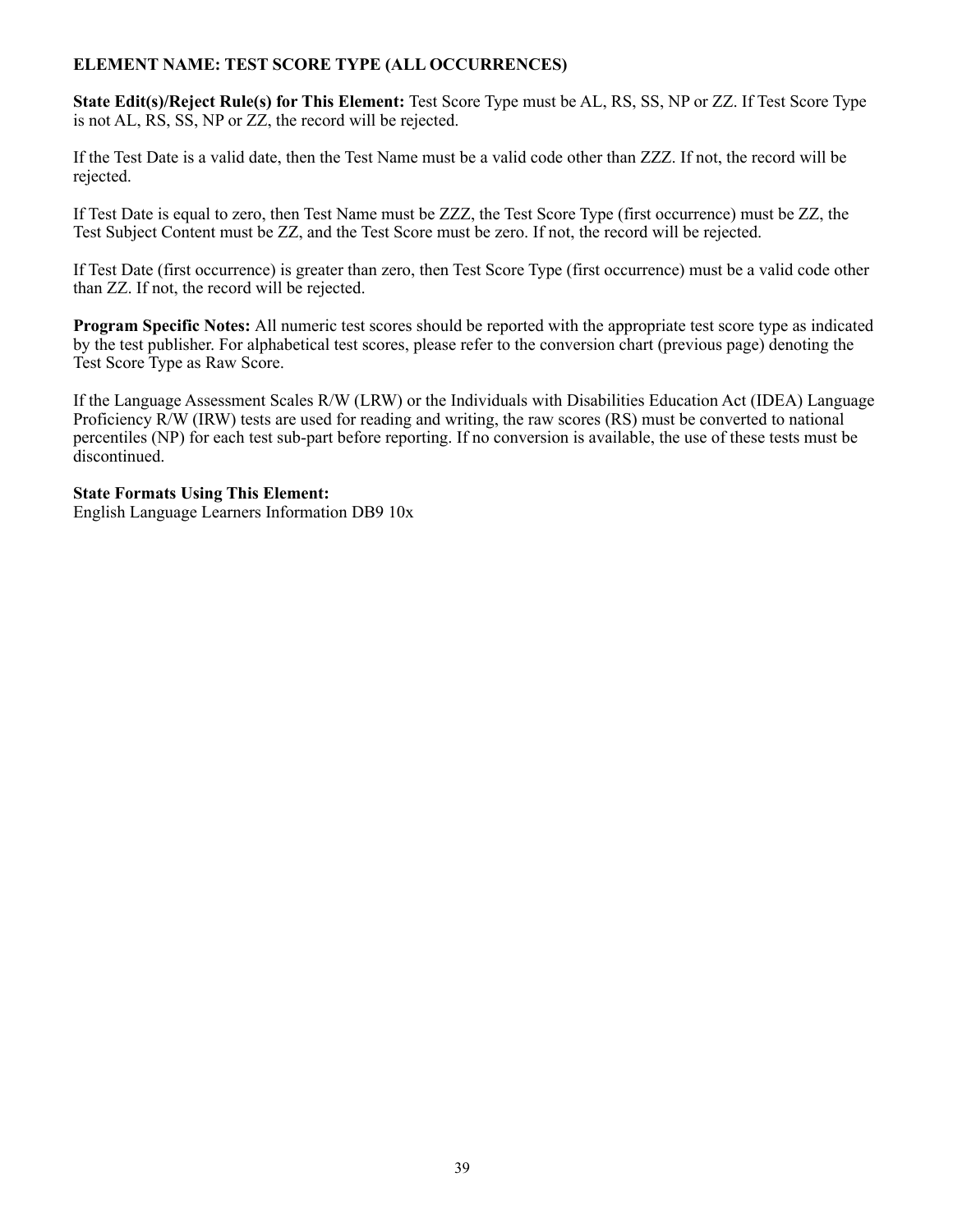# **ELEMENT NAME: TEST SUBJECT CONTENT (ALL OCCURRENCES)**

**State Edit(s)/Reject Rule(s) for This Element:** The Test Subject Content Code must be a valid code. Valid Test Subject Content Codes are specified in Appendix L of the Florida Department of Education (*FDOE) Database Manual*. If the Test Subject Content code is not a valid code, the record will be rejected.

**Program Specific Notes:** For the English Language Learners (ELL): Basis of Entry code of R (reading and writing), the writing may be satisfied by a Total Language Score that includes a subtest named writing or Language Mechanics or Mechanics or Written Expression or Language Usage or Language or English.

If the Language Assessment Scales R/W (LRW) or the Individuals with Disabilities Education Act (IDEA) Language Proficiency R/W (IRW) tests are used for reading and writing, the following Test Subject Content codes should be used:

30 Language (Total) and 10 Reading.

If the test provides a composite score for both reading and writing, guidance must be sought from the Test Publisher to obtain separate scores, as a reading and writing NP score must be obtained and reported for each 3-12 grade ELL.

The Test Subject Content codes recommended for use with Aural/Oral language proficiency tests are as follows:

- 17 Speaking
- 18 Language Proficiency Level
- 19 Oral

or as recommended by test publisher.

The Comprehensive English Language Learning Assessment (CELLA) Subject Content Codes are retained locally.

#### **Question(s) and Answer(s):**

- *Q. What is the correct test subject content code for the IPT? Is it 18 or 19?*
- A. The best test subject content code to use for the IPT is 18 (Language Proficiency Level) since 19 is oral only.

# **State Formats Using This Element:**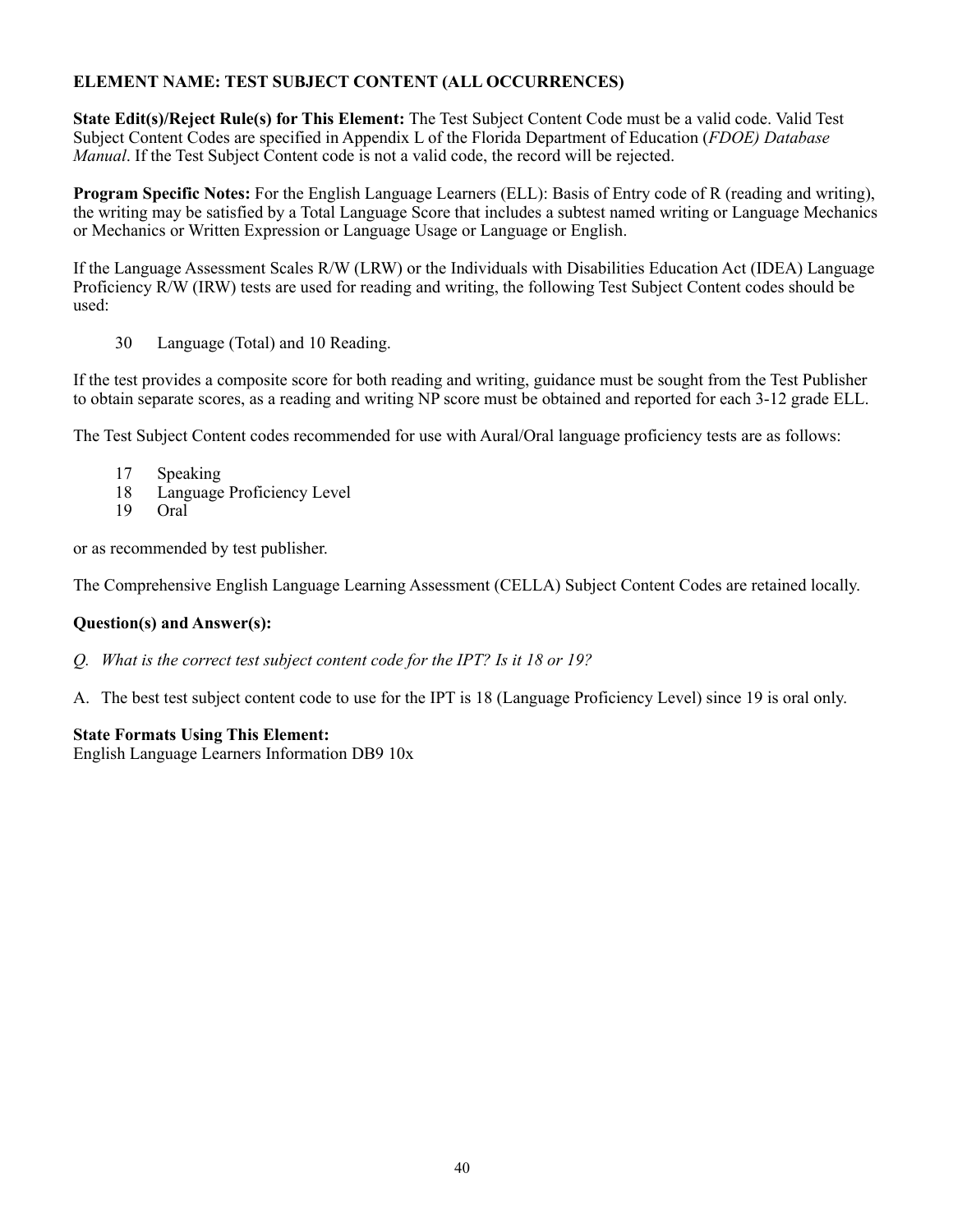# **ELEMENT NAME: TIER PLACEMENT**

**State Edit(s)/Reject Rule(s) for This Element:** The Tier Placement code must be a valid code. Valid Tier Placement codes are specified as A, B, C, D or Z in the Florida Department of Education (*FDOE) Database Manual*. If the Tier Placement code is not a valid code, the record will be rejected.

#### **Program Specific Notes:**

This code is to indicate the tier placement for a student classified as an English Language Learner and enrolled in a program or receiving services for English Language Learners (ELL) students (coded LY) for purposes of the ACCESS for ELLs 2.0 suite of assessments.

This code should be reported for English Language Learners, PK-12 students coded LY only for Survey 2. All others should be coded as Z.

#### **Question(s) and Answer(s):**

#### **State Formats Using This Element:**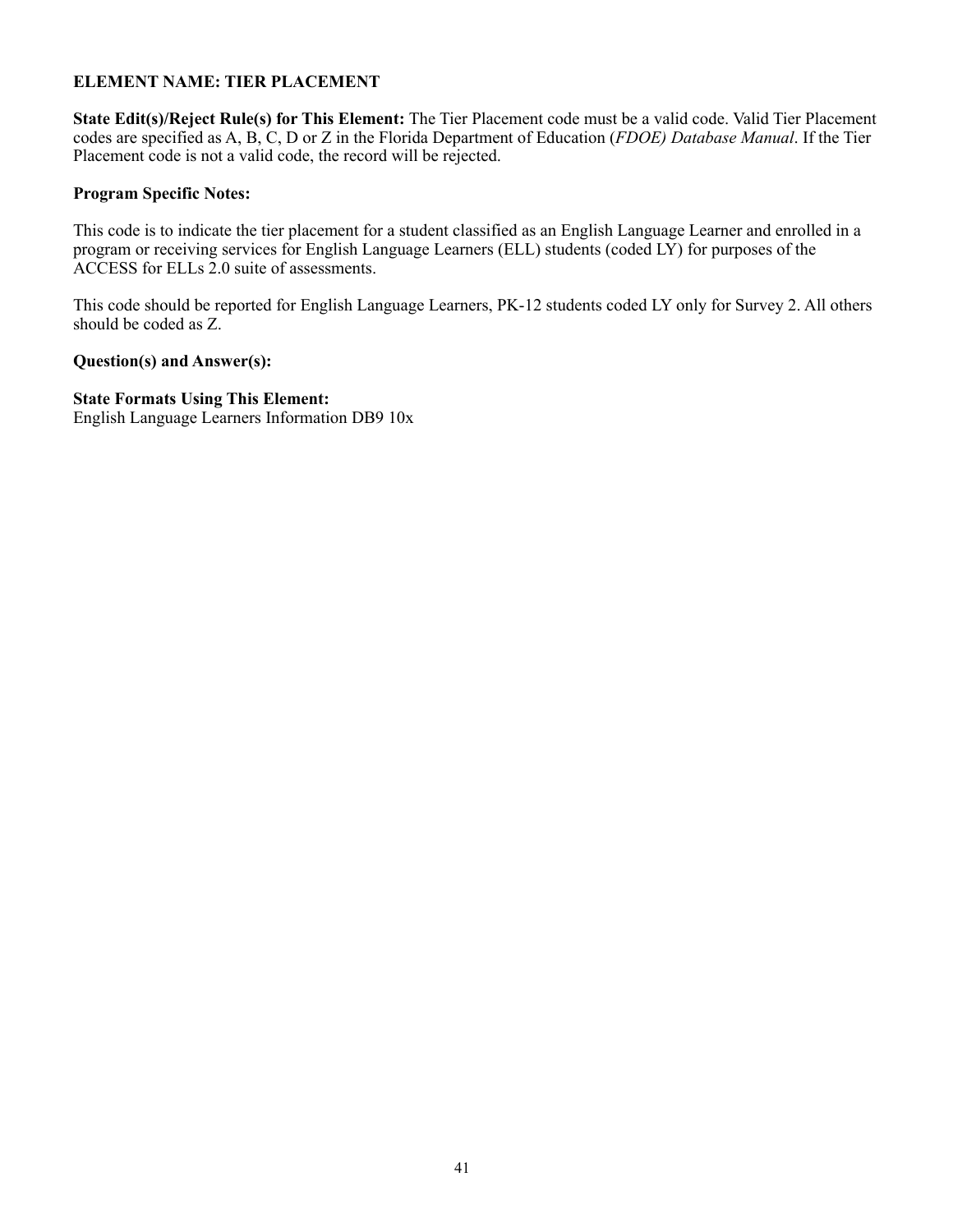# **Appendix A**

# **Web Links to Legal References**

# **WEB LINKS TO LEGAL REFERENCES**

1990 League of United Latin American Citizens (LULAC) et al. v. the State Board of Education (SBE) [Consent](http://www.fldoe.org/academics/eng-language-learners/consent-decree.stml)  [Decree](http://www.fldoe.org/academics/eng-language-learners/consent-decree.stml)

September 2003 [Modification to the Consent Decree](http://www.fldoe.org/academics/eng-language-learners/rules-legislation.stml) (PDF, 31KB)

[Section 1003.56](http://www.leg.state.fl.us/Statutes/index.cfm?App_mode=Display_Statute&Search_String=&URL=1000-1099/1003/Sections/1003.56.html), F.S. English language instruction for limited English proficient students

[Section 1003.4282,](http://www.leg.state.fl.us/Statutes/index.cfm?App_mode=Display_Statute&Search_String=&URL=1000-1099/1003/Sections/1003.4282.html) F.S., Requirements for a standard high school diploma

Rule [6A-1.09432](https://www.flrules.org/gateway/ruleNo.asp?id=6A-1.09432), FAC. Assessment of English Language Learners

Rule [6A-6.0901,](https://www.flrules.org/gateway/RuleNo.asp?title=SPECIAL%2520PROGRAMS%2520I&ID=6A-6.0901) FAC. Definitions Which Apply to Programs for English Language Learners

Rule [6A-6.0902,](https://www.flrules.org/gateway/RuleNo.asp?title=SPECIAL%2520PROGRAMS%2520I&ID=6A-6.0902) FAC. Requirements for Identification, Eligibility, and Programmatic Assessment of English Language Learners

Rule [6A-6.09021](https://www.flrules.org/gateway/RuleNo.asp?title=SPECIAL%2520PROGRAMS%2520I&ID=6A-6.09021), FAC. Annual English Language Proficiency Assessment for English Language Learners (ELLs).

Rule [6A-6.09022](https://www.flrules.org/gateway/RuleNo.asp?title=SPECIAL%2520PROGRAMS%2520I&ID=6A-6.09022), FAC. Extension of Services in English for Speakers of Other Languages (ESOL) Program

Rule [6A-6.0903,](https://www.flrules.org/gateway/RuleNo.asp?title=SPECIAL%2520PROGRAMS%2520I&ID=6A-6.0903) FAC. Requirements for Exiting English Language Learners from the English for Speakers of Other Languages Program

Rule [6A-6.09031](https://www.flrules.org/gateway/RuleNo.asp?title=SPECIAL%2520PROGRAMS%2520I&ID=6A-6.09031), FAC. Post Reclassification of English Language Learners (ELLs)

Rule [6A-6.0904,](https://www.flrules.org/gateway/RuleNo.asp?title=SPECIAL%2520PROGRAMS%2520I&ID=6A-6.0904) FAC. Equal Access to Appropriate Instruction for Limited English Proficient Students

Rule [6A-0905](https://www.flrules.org/gateway/RuleNo.asp?title=SPECIAL%2520PROGRAMS%2520I&ID=6A-6.0905), FAC. Requirements for the District English Language Learners Plan

Rule [6A-6.0906,](https://www.flrules.org/gateway/RuleNo.asp?title=SPECIAL%2520PROGRAMS%2520I&ID=6A-6.0906) FAC. Monitoring of Programs for English Language Learners

Rule [6A-6.0907,](https://www.flrules.org/gateway/RuleNo.asp?title=SPECIAL%2520PROGRAMS%2520I&ID=6A-6.0907) FAC. Inservice Requirements for Personnel of Limited English Proficient Students

Rule [6A-6.0908,](https://www.flrules.org/gateway/RuleNo.asp?title=SPECIAL%2520PROGRAMS%2520I&ID=6A-6.0908) FAC. Equal Access for English Language Learners to Programs Other Than English for Speakers of Other Languages (ESOL)

Rule [6A-6.0909,](https://www.flrules.org/gateway/RuleNo.asp?title=SPECIAL%2520PROGRAMS%2520I&ID=6A-6.0909) FAC. Exemptions Provided to English Language Learners

Rule [6A-6.09091](https://www.flrules.org/gateway/RuleNo.asp?title=SPECIAL%2520PROGRAMS%2520I&ID=6A-6.09091), FAC. Accommodations of the Statewide Assessment Program Instruments and Procedures for English Language Learners

Rule [6A-1.0995,](https://www.flrules.org/gateway/ruleno.asp?id=6A-1.0995) Form of High School Diplomas and Certificates of Completion

Rule [6A-1.09951](https://www.flrules.org/gateway/ruleNo.asp?id=6A-1.09951), FAC. Requirements for the Florida Seal of Biliteracy Program

# **Appendix B**